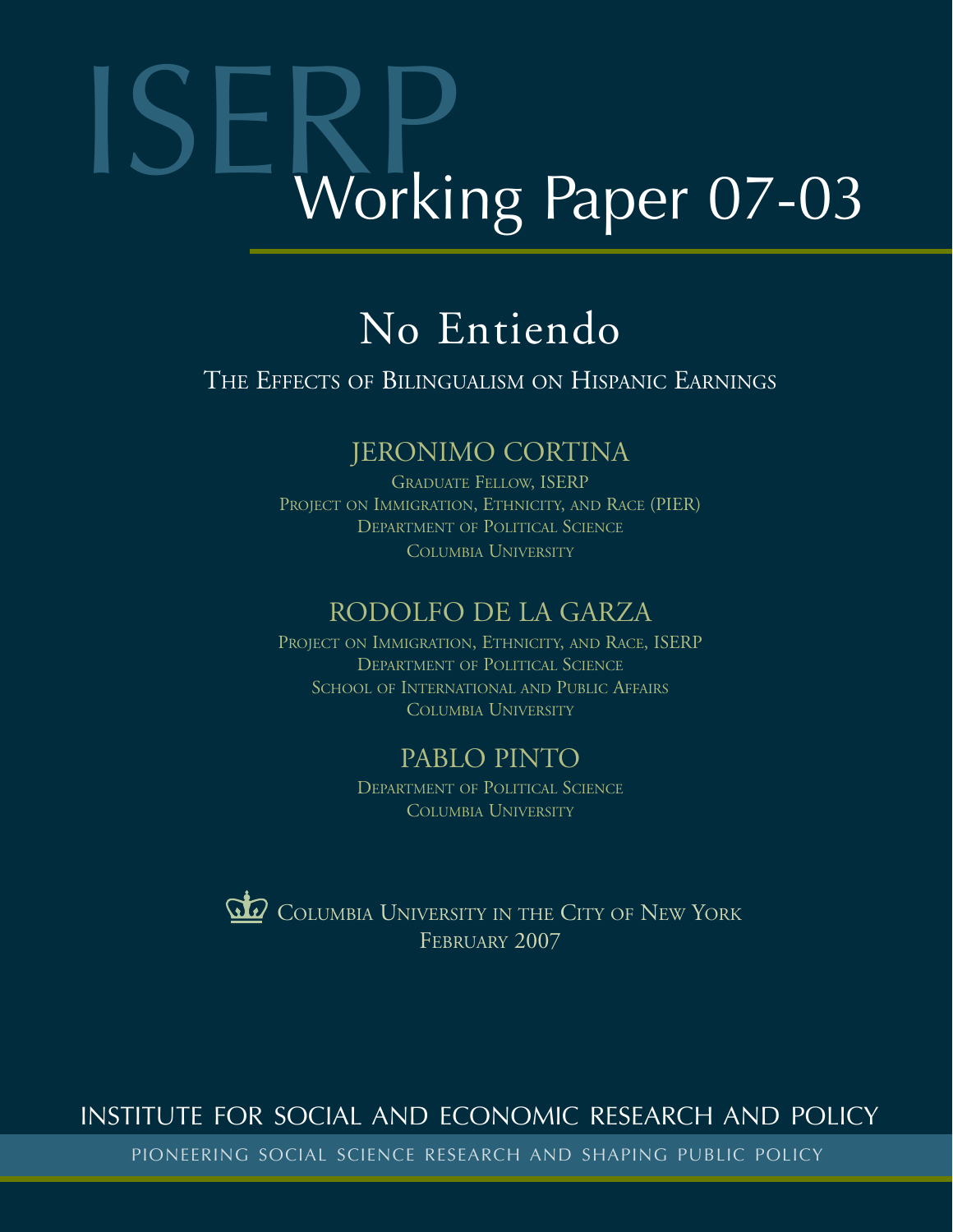### **NO ENTIENDO**

### THE EFFECTS OF BILINGUALISM ON HISPANIC EARNINGS

### **Jeronimo Cortina**

Graduate Fellow, ISERP Project on Immigration, Ethnicity, and Race, ISERP Department of Political Science Columbia University

### **Rodolfo de la Garza**

Project on Immigration, Ethnicity, and Race, ISERP Department of Political Science School of International and Public Affairs Columbia University

### **Pablo Pinto**  Department of Political Science Columbia University

### **ISERP Working Paper 07-03**

### **February 2007**

11 Tables 11 Figures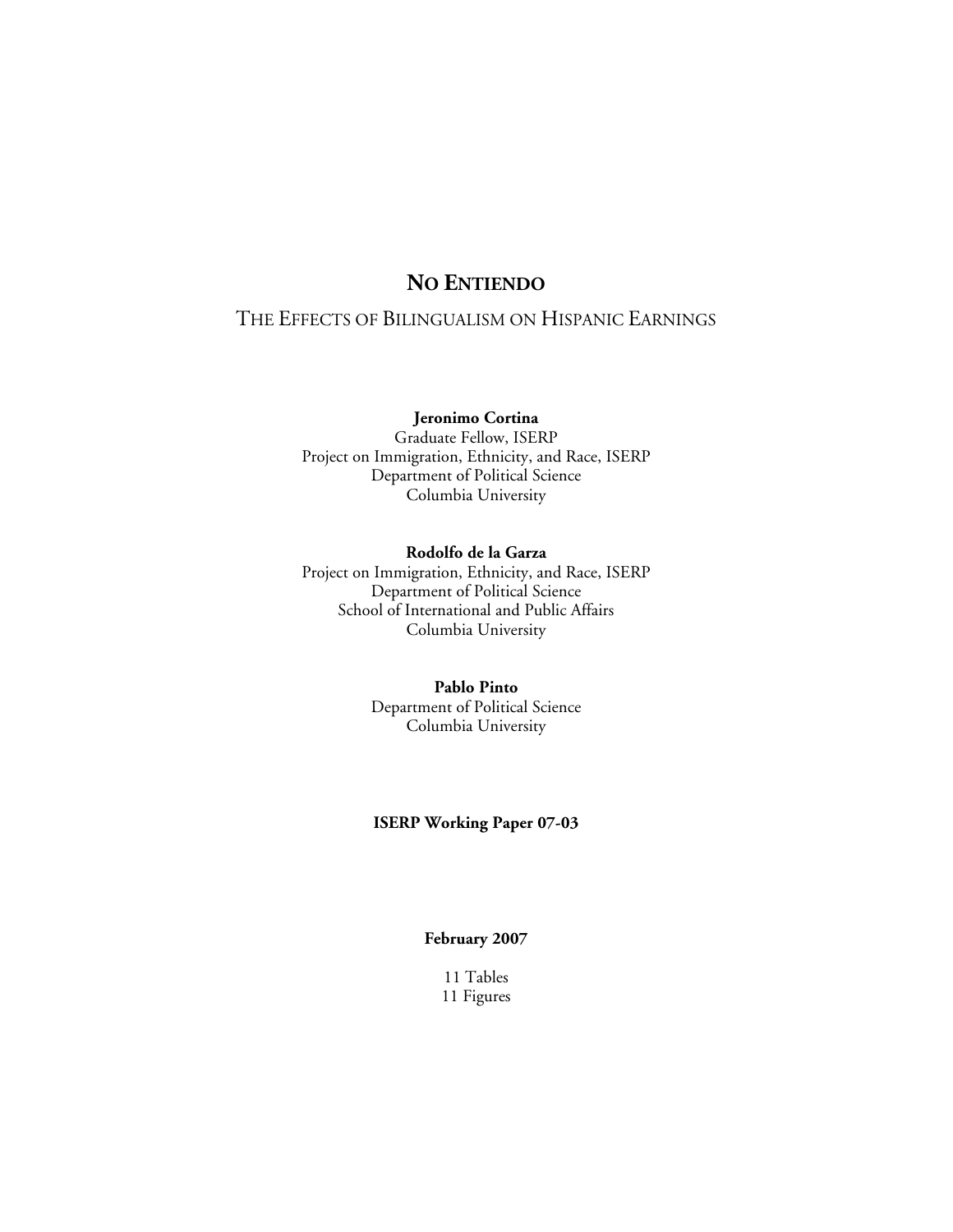### **Abstract**

This paper examines the economic consequences of bilingualism. Specifically, we explore whether the ability to effectively communicate in English and Spanish is rewarded in labor markets. Using a sample of the Hispanic population drawn from U.S. census data for the year 2000 we find that controlling for education, gender, age, place of birth, sector and region of employment, bilingualism has a substantively small positive relation with higher income. However, our results also show that bilingualism is negatively correlated with wagebased income among different ocupational categories and sectors, but particularly among managers and those employed in the public sector.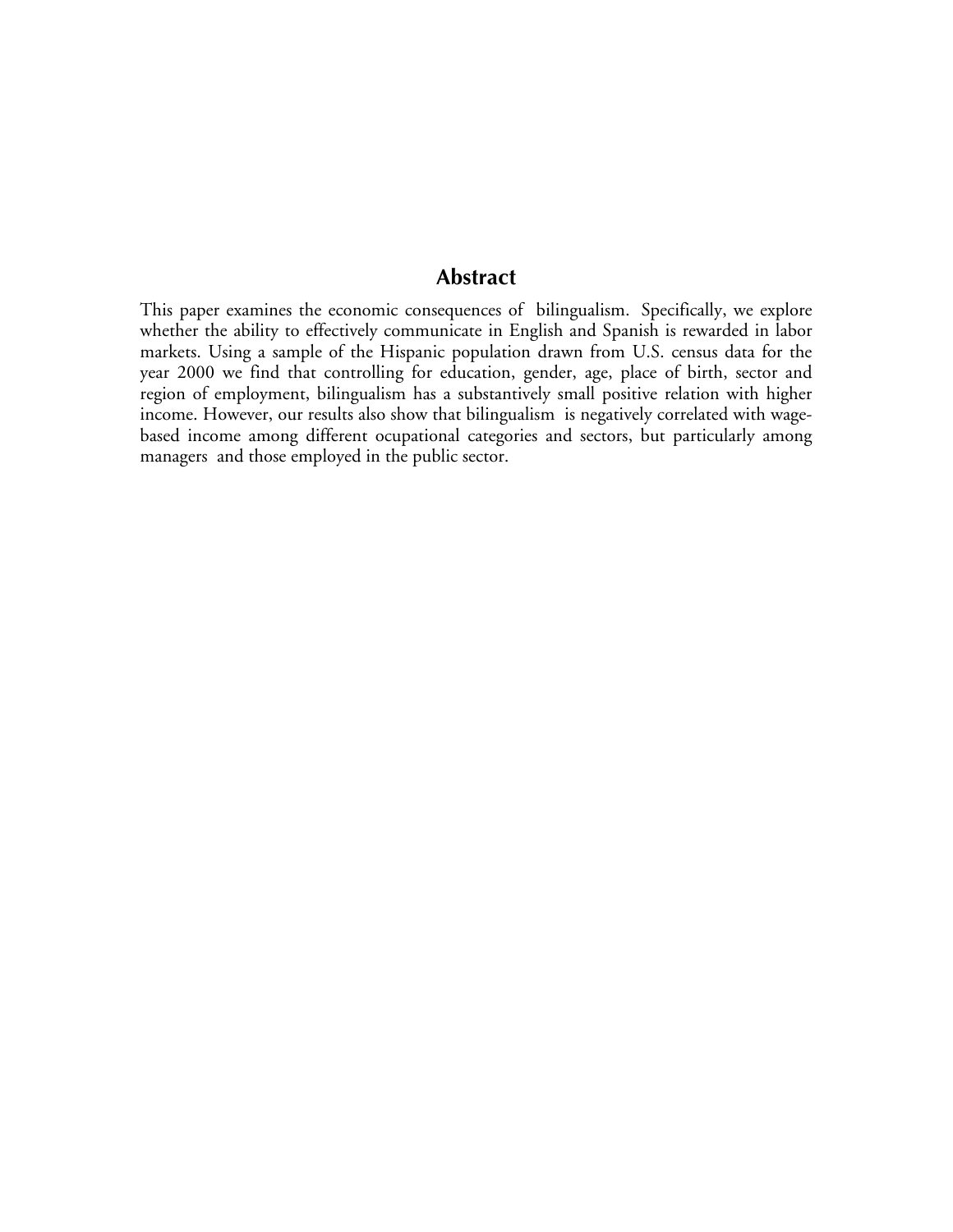# | 1 | INTRODUCTION

 $\overline{a}$ 

his paper examines the economic consequences of bilingualism among Hispanics in the United States. Using census data for the year 2000 we explore whether the ability to effectively speak English and Spanish is rewarded in labor markets. In order to isolate the effect of bilingualism we focus our analysis on the Hispanic population of the U.S.. An earlier study by de la Garza et al. (2000), using a sample drawn from the 1990 Census, found a negative correlation between bilingualism and wages.<sup>1</sup> Given the recent growth of the Hispanic purchasing power and the process of economic integration with countries of the Western Hemisphere, we expected bilingualism to be rewarded in the market place at the turn of the Century. After controlling for education and other individual level characteristics such as age, gender, occupational category, economic sector of employment, region of residence and origin, we find that bilingualism, operationalized as the command of Spanish and the ability to speak English very well, is associated with higher income. The positive coefficient on bilingualism is, however, substantively small: On average the income level of bilingual Hispanics who speak Spanish at home and English very well,<sup>2</sup> is only 2.7 percentage points higher than the income of our baseline category: Hispanics that only speak English. We also find that income decreases monotonically as the ability to speak English falls, which is consistent with other findings in the literature on the effect of English proficiency on income, discussed in section 3 of the paper.<sup>3</sup> This<br>the<br>isolate the

Although the aggregate effect of bilingualism in the whole sample is positive, albeit small, we find evidence that suggests that bilingualism is penalized in some segments of the labor market. In manufacturing, for instance, we find a positive correlation between bilingualism and income among non-supervisory laborers; yet the correlation becomes negative among those in managerial positions. Moreover, in the public sector, where we would assume that the ability to speak both Spanish and English would be especially valuable, bilingualism is correlated with lower income in both supervisory and non-supervisory categories.

These findings are troubling for two reasons. First, the difference in earnings could be the consequence of discrimination in labor markets. Alternatively, it could be the case that

 $^1$  These results are confirmed by Fry & Lowell's (2003) analysis using data from the 1992 National Adult Literacy Survey commissioned by the U.S. Department of Education. Fry & Lowell find that once nativity, educational attainment, or residency are controlled for, second language skills have no effect on wages. They argue that labor markets neither value foreign language fluency, nor provide clear incentives for its acquisition (Fry & Lowell, 2003, pp. 138). Those incentives could have arisen in recent years given the changes in the composition of the U.S. population, in the domestic front, and economic integration with Latin America, in the international front.

<sup>2</sup> The census codes regarding English ability do not differentiate between the English language ability of monolinguals who speak only English and bilinguals who speak English very well. Consequently, these codes erroneously imply that bilinguals, including the native born who received all their education in the United States, have lower language skill than English monolinguals. There is no way to recode the data to correct for this inaccuracy. Nonetheless, we would argue that knowing a second language as well as being a native English speaker adds to an individual's economically valuable skills, and therefore it is not surprising that bilinguals who speak English very well would earn more than English monolinguals. Indeed, as we will argue, the surprise is that such a skill is so poorly rewarded.

 $3$  As reported in section 3 we also find that individuals that speak Spanish at home and speak English well are associated with earnings that are 1.6 percentage points lower than the baseline category; income is 9.9 percentage points lower for those that speak English not well, and 20.0 percentage points lower for those who do not speak English at all.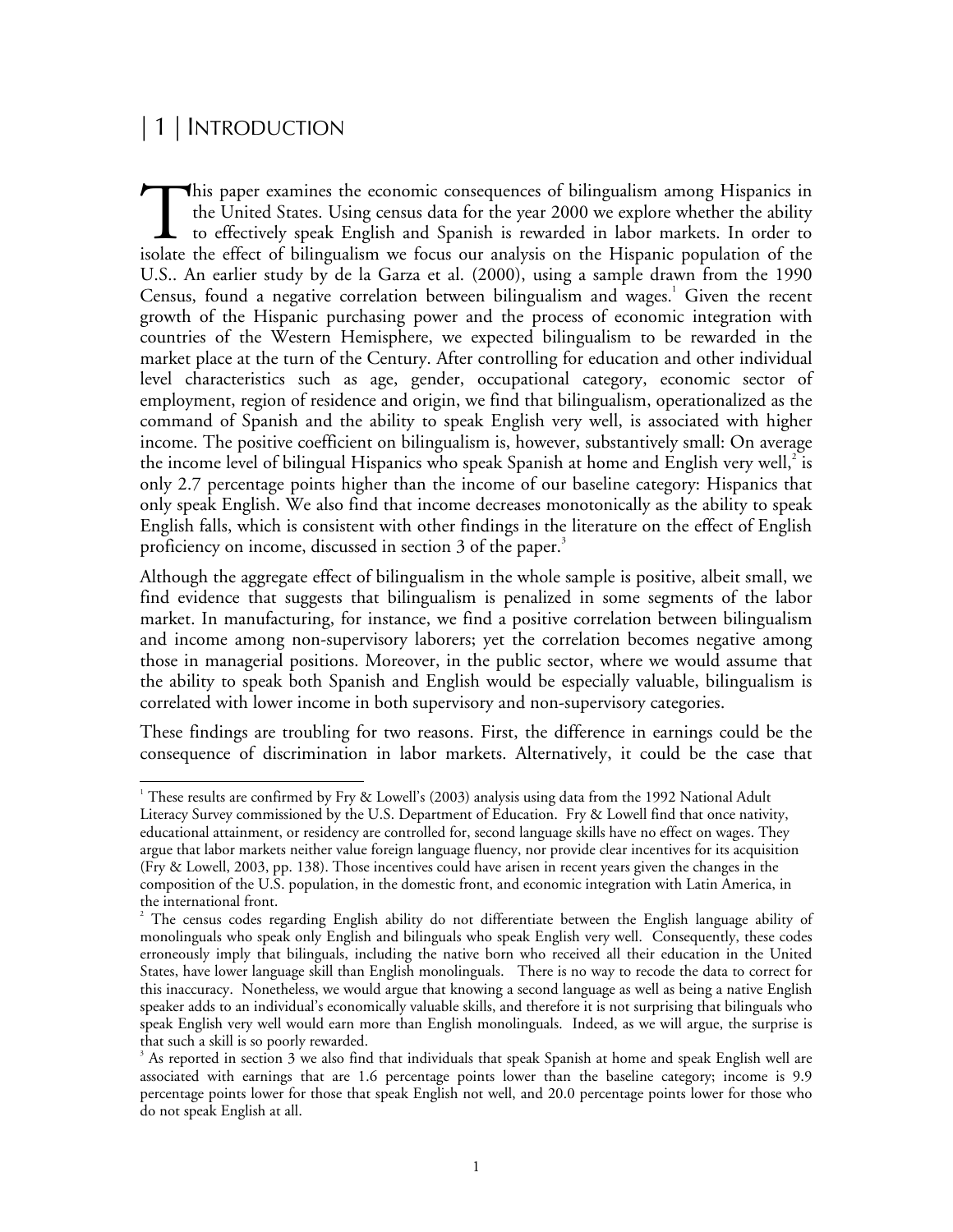bilingualism is correlated with uneven access to quality education or with a lack of skill formation opportunities that limit Spanish-speaking Hispanics, even those proficient in English, to lower status less lucrative jobs and lower salaries in higher status positions.

Our first set of findings, namely that on average Hispanics that speak English very well and speak Spanish at home earn only slightly more than those who speak only English, is minimally consistent with recent Hispanic demographic and economic trends. Latinos now constitute the largest minority in the United States, and their purchasing power is growing at triple the rate of the overall US population. Their spending power in 2003 was \$653 million, a sum that is expected to reach more than \$1 trillion in 2008. (Franco 2004). Further adding to their growing economic clout is the role they may play regarding trade and investment in Mexico and Spanish-speaking Latin America in general. $^4$ 

Our results also show that not speaking English negatively affects earnings, corroborating the argument that English fluency is rewarded in the marketplace. These results are consistent with a key finding in the empirical literature on Latino earnings and socioeconomic achievements.<sup>5</sup> English is the dominant language in US labor markets, and English proficiency is a key determinant of the success in labor markets.<sup>6</sup> This explains why individuals with limited command of English (Spanish monolinguals and those who Speak English poorly) are likely to earn systematically less in all employment sectors and occupational categories.<sup>7</sup> High English proficiency is also associated with high levels of socialization regarding mainstream culture and labor market practices in the United States, which might differ from those in the country of origin of the worker. In other words, the lack of familiarity with mainstream sociocultural including work style could easily lead to lower wages.

Our second set results uncover a negative correlation between bilingualism and income in different occupational categories and industries. These findings cast doubt on a common belief that speaking a second language is a valuable skill. We see no clear economic argument explaining why English and Spanish fluency would diminish an individuals' market value. Even if speaking Spanish per-se were not valued in labor markets, why would *bilingualism* – the ability to speak English well *and* Spanish- be associated with lower wages? To the extent that Latinos are bilingual and speak English fluently and therefore are able to move across

 $\overline{a}$ 4 Between 1992 and 2003, Latin America was the fastest growing US regional trade partner. Total US merchandise trade with Latin America grew by 154% during that period, compared to 88% for Asia, 89% for the EU, 78% for Africa, and 102% for the world. Mexico was accountable for most of US trade growth with Latin America from 1992 to 2003, as the largest and fastest growing trade partner in that region. By 2003, furthermore, Mexico accounted for two-thirds of the region's trade with the US, and 11.9% of total world trade with the US (Hornbeck, 2004, p. 1-3). On a historical-cost basis, from 1990 to 2000, US direct investment in Latin America increased 265%. (Bureau of Economic Analysis, 2006). The economic trends are reaffirmed by intergovernmental initiatives: the US has signed and enacted bilateral investment treaties (BITs) with the following Latin American countries (the year of signing is in parentheses): Argentina (1991), Bolivia (1998), Ecuador (1993), El Salvador (1999 but pending implementation), Honduras (1995), Nicaragua (1995, pending implementation), Panama (1982, amended in 2000), and most recently Uruguay (2005, pending implementation) (US Department of State, 2006).

<sup>5</sup> See, inter alia, Grenier 1984; McManus, Gould, and Welch 1983; Tainer 1988; Tienda and Neidert 1984; Chiswick & Miller 2002

<sup>6</sup> For those arriving in the U.S. becoming proficient in English is equivalent to acquiring a market-valued skill

or human capital, and is likely to be reflected in higher incomes. See footnote 5.<br><sup>7</sup> The hypotheses that English proficiency is valued, and that Hispanics that who only speak Spanish earn lower incomes, was verified by de la Garza et al. (2000) in the 1990 census data. The results are confirmed in our analysis of individual data for the year 2000, which we discuss in more detail in section 3.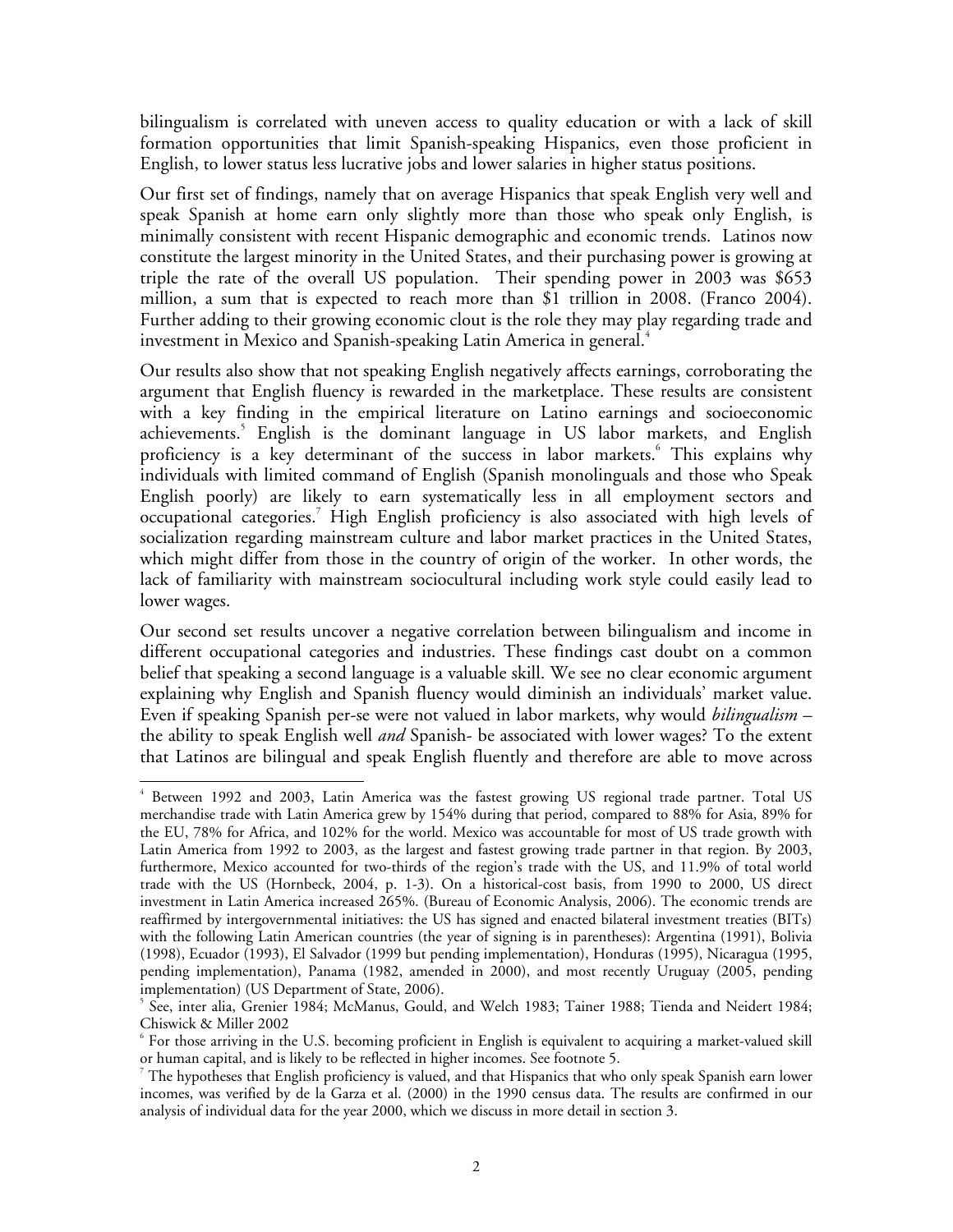labor markets, we should expect them to earn at least as much as those who only speak English. If the pay is lower in jobs where speaking Spanish is a precondition for being hired,, those individuals who also speak English *very well* should be able to move to more rewarding jobs that demand a good command of English. Additionally, bilinguals should have higher incomes if they hold jobs for which English monolinguals are unqualified such as those dealing with Hispanic local and international markets or supervising Spanish dominant staff as is often true in the construction industry and large segments of the service sector. However, the negative association between bilingualism and income in managerial and supervisory positions in manufacturing suggests that there are restrictions to the ability of bilingual individuals to move across labor markets and up the income ladder. In other words, unless bilingualism is associated with restrictions to sectoral or regional mobility that force Spanish speaking Hispanics to remain attached to lower paying jobs, bilinguals would seek to raise their wages by seeking new employment.

In the following section we discuss two plausible explanations for these findings. Both argue that the patterns we have described reflect discrimination. The first suggests that Spanish speakers experience explicit discrimination, while the second emphasizes institutional practices that prevent Latinos from gaining equal access to quality education which results in lower wages.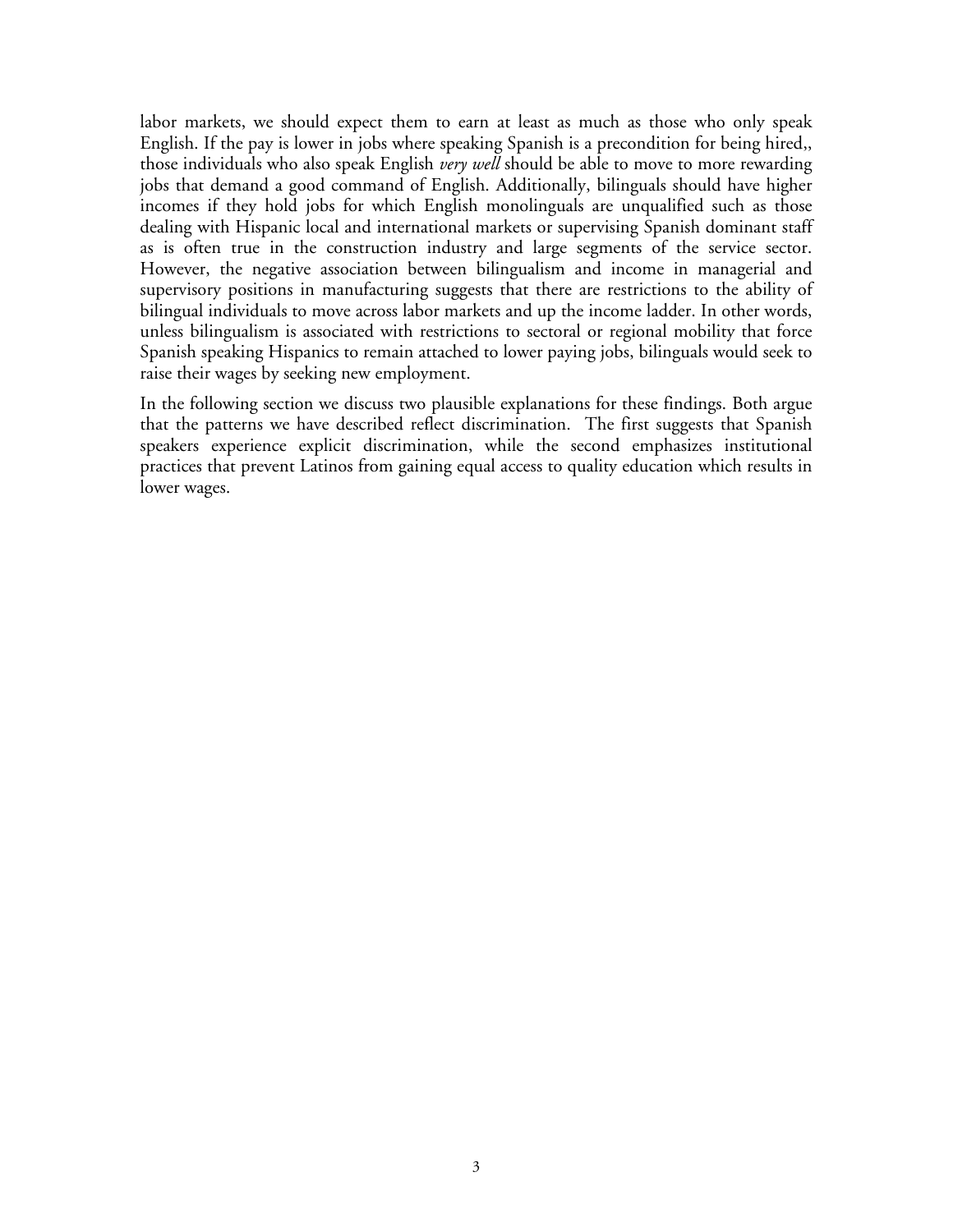# | 2 | LANGUAGE PROFICIENCY, BILINGUALISM AND EARNINGS

s discussed in the introduction, this paper tries to answer the following question: Is bilingualism rewarded in US labor markets? Or put differently, is the ability to speak English and Spanish fluently associated with higher earnings? A

Several studies have looked at the relationship between language proficiency and income. Chiswick (1978) and Mincer (1974), among others, have shown that English proficiency is correlated with human capital and education, and educational attainment is key in explaining earnings.<sup>8</sup> Using U.S. Census data from 1980, Chiswick & Miller (1992) estimate that among foreign men the gap in earnings between those that were proficient English and those that were not was roughly 17%. Fluency in the local language has also been shown to have a positive effect on wages in studies conducted in Canada and Australia (Chiswick & Miller 1995), and Israel (Chiswick 1998; Chiswick and Repetto 2001).

It has also been shown that English proficiency and assimilation leads to a narrowing of the immigrant-native earnings gap over time.<sup>9</sup> Upon arrival immigrants learn English and have high rates of participation in schooling, which allows them to assimilate into the U.S. labor markets. Yet, an overwhelming majority of those who arrive as adults without a high school diploma will never earn as much as the average native (Duleep & Regets 2002; Card 2005). There are several reasons for the persistence of this gap. Among them, those who do not speak English are subject to additional competition from an ever-increasing pool of migrants arriving in the country. The influx of immigrants has expanded the supply of less skilled workers, exerting downward pressure on the income of those Hispanics who only speak Spanish or who know some English but are Spanish dominant.<sup>10</sup>

In the case of Spanish speakers in the U.S., their lower earnings are likely to be linked to reduced sectoral and regional mobility, and to the effect of migration into the United States, which has increased considerably since the 1970s, and dramatically in the past fifteen years. In recent years a larger proportion of immigrants arriving in the U.S. is less skilled than the average American. This is reflected in their lower level of education attainment: one third of high-school dropouts in the U.S. are foreign born.<sup>11</sup> Hispanics who are not fully proficient in English tend to have similar educational attainment levels and skills as other migrants do, and are hence more likely to compete with them for jobs.

Card (2005) shows that "while immigrants comprised only 13% of the working age population in 2000, they made up 28% of the population with less than a high school diploma, and over half of all those with less than 8 years of schooling" (Card 2005, 302). Camarota and Krikorian (1999, pp. 157) document that in the 1990s immigrants tend to disproportionately concentrate in bottom fifth of the labor market. Given that education attainment of immigrants is directly linked to attainment in their country of origin, immigrants coming from Spanish-speaking Latin America have lower average years of

 $\overline{a}$ 

<sup>&</sup>lt;sup>8</sup> These studies show that variation of income across individuals in the U.S. immigrant labor market can be explained by schooling and labor market experience. See Chiswick & Miller (2002, pp. 33). 9

See Chiswick (1978); Chiswick & Miller (2002); Card (2005). Lubotsky (2000), on the other hand, acknowledges that while earnings of immigrants tend to improve over time (about 10-15% over twenty years) this improvement is not enough to offset the original difference in earnings with natives (roughly 35-40%).<br><sup>10</sup> Borjas, Freeman and Katz (1997) find that between one fourth and one-half of the drop in relative wages of

low skilled workers can be accounted for by immigration; see Blanchflower & Slaughter (1999), pp. 81.

 $11$  Camarota and Krikoria (1999); Bean, Brown and Rumbaut (2006)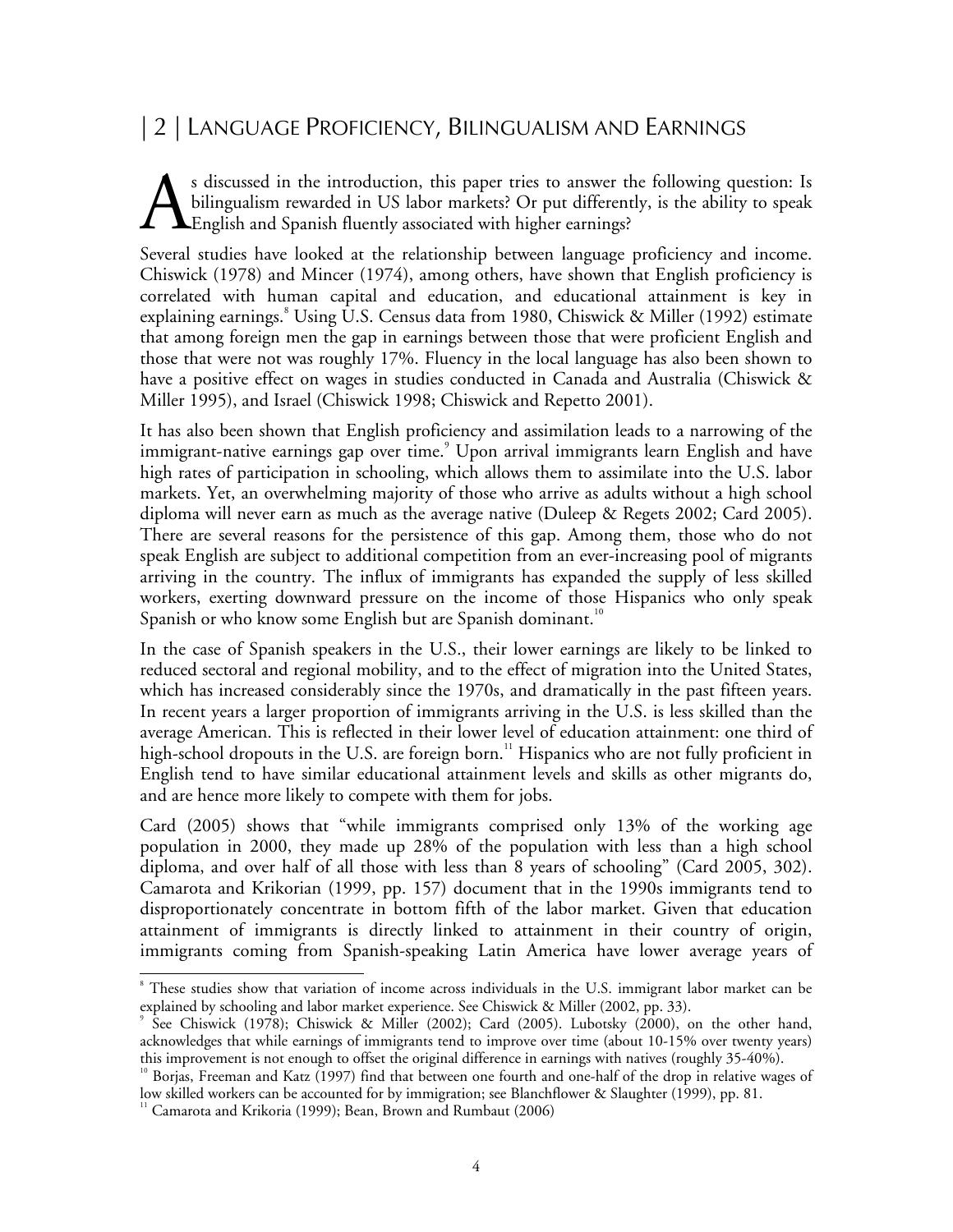schooling than natives (Card 2005, pp. 301).<sup>12</sup> The picture is slightly different at the upper end of income and education distributions, where immigrants are more likely to have an advanced degree (Card 2005, pp. 301).

In principle, bilingualism makes individuals mobile across labor markets. They may either take a job where speaking Spanish is a required part of the job, where it is an advantage, or any other job where Spanish is not required. Unlike English monolinguals, they are not constrained to take jobs in one job market. To the extent that bilingualism is associated with sectoral labor mobility its effect on income should be neutral at a minimum. If speaking a second language is an essential skill or advantageous, then it should be rewarded.<sup>13</sup>

In light of the preceding discussion, and following de la Garza et al. (2000) we posit three hypotheses.

### **Hypothesis 1: bilingualism has a positive affect on income.**

Alternatively, it is possible that there is no reward to being bilingual; i.e., that speaking English and Spanish is not particularly rewarded in labor markets, or that speaking Spanish is only valuable in lower paying activities. In this case there should be no relationship between bilingualism and income. However, bilingual individuals should earn no less than monolingual English speakers, since bilingual individuals have the potential to move from the low paying jobs/activities where Spanish is required, to higher paying jobs where speaking English fluently is. This leads to our second hypothesis:

### **Hypothesis 2: There is no relationship between bilingualism and income.**

Hispanics who are Spanish monolinguals or Spanish dominant differ from those who are English dominant in key ways. Most significantly, their educational attainment and related skill levels are lower than that of their English-dominant counterparts, and these skill differentials are likely to affect earnings in two ways: less skills make individuals less productive and also reduces their ability to move across sectors in search for higher paying jobs.<sup>14</sup> Hence individuals who speak Spanish only, or who are not fully proficient in English should be associated with lower earnings, leading to the following hypothesis:

### **Hypothesis 2b: There is a positive correlation between ability to speak English and earnings.**

Last, it is possible that speaking Spanish is penalized in labor markets. Employers may require employees to speak only English and thus may refuse to hire Spanish dominant Hispanics. Also, Hispanics tend to cluster in areas of the country where they face competition from the large pool of migrants with similar skills who continuously flow into the country. The tendency for Hispanic immigrants to concentrate in historically established communities or in new communities established by new immigrants and the

 $\overline{a}$ 

<sup>&</sup>lt;sup>12</sup> Additionally, the education in immigrant sending countries is likely to be of lower quality than education in the U.S. (see Card 2005, pp. 316; Bratsberg & Terrell 2002).

 $^{13}$  This argument is eloquently presented by Carliner (1981), and is the basis of Fry & Lowell's (2003) analysis of the effects of bilingualism on wages using the 1992 National Adult Literacy Survey.<br><sup>14</sup> Lack of skill is associated with depressed income, and the inability to move to more rewarding jobs.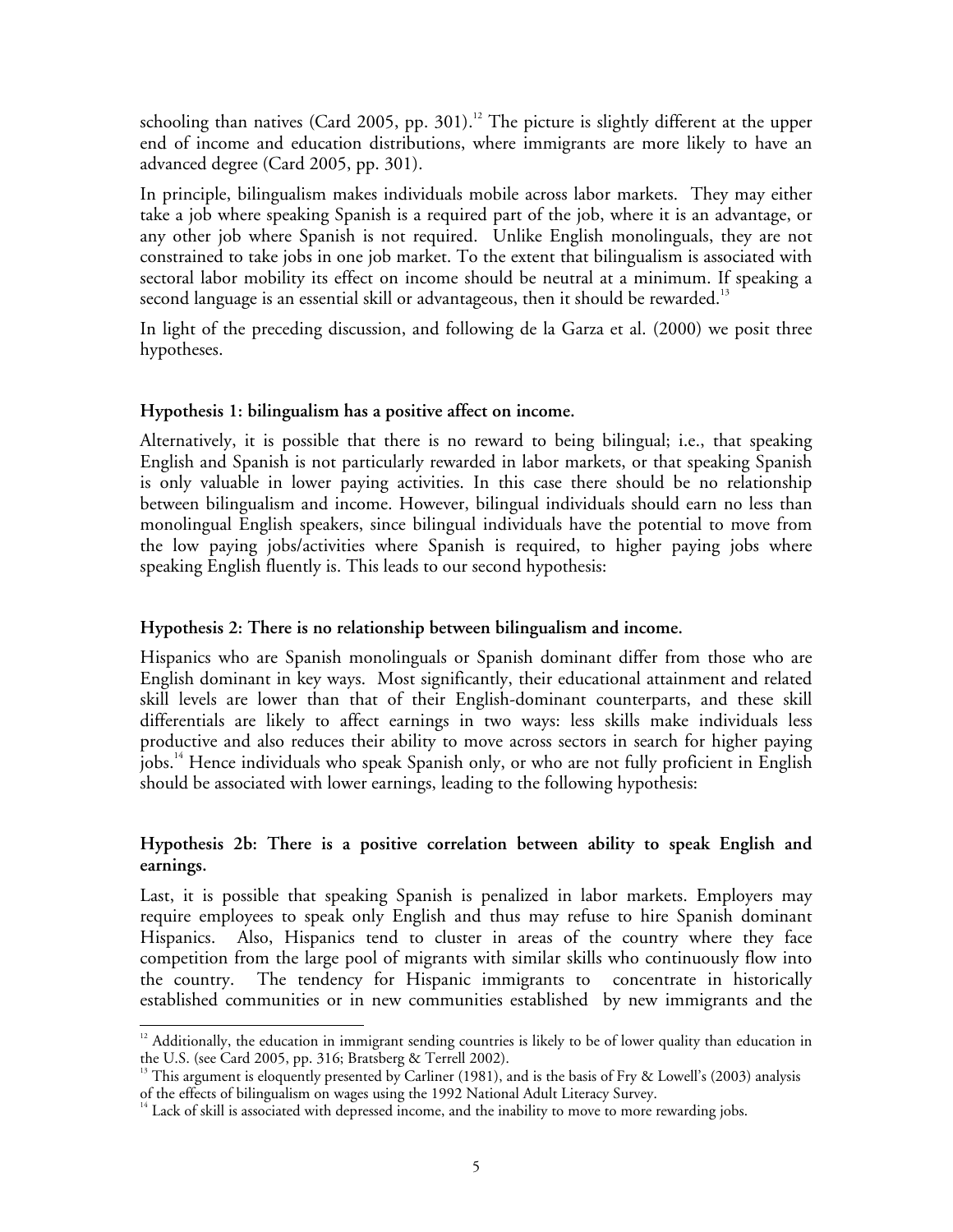social networks they create such as those recently developed in Georgia and North Carolina (TRPI 200-) reduces the incentives to move across the country in search of more rewarding opportunities. These patterns suggest our third hypothesis:

### **Hypothesis 3: there is a negative correlation between speaking Spanish and income.**

There is reason to believe that the relationship between language abilities and income could vary across sectors and labor markets depending on the combination of workers' skills demanded. To test this, we further break down our sample into different sectors of the economy.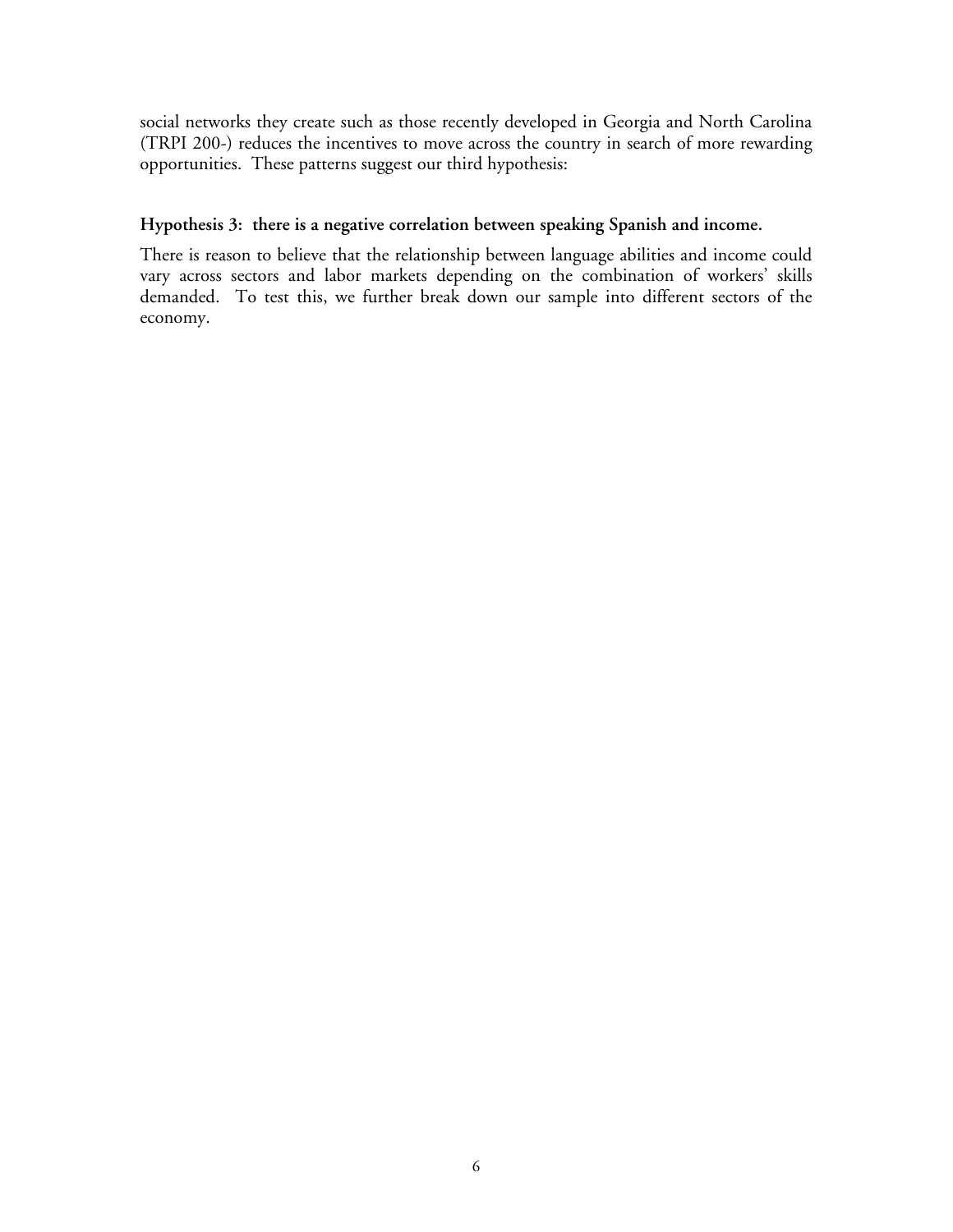# | 3 | EMPIRICS

o evaluate these hypotheses we conduct a series of statistical tests using the United States 2000 Census five-per-cent Public Use Microdata Sample (PUMS). The fiveper-cent PUMS is a random sample containing individual records of the To evaluate these hypotheses we conduct a series of statistical tests using the United<br>States 2000 Census five-per-cent Public Use Microdata Sample (PUMS). The five-<br>per-cent PUMS is a random sample containing individual r 14,000,000 million observations). PUMS contains individual weights for each person to ensure that no group in the Census sample is over-sampled.<sup>15</sup>

In order to test the main hypotheses stated above, we estimate the following model:

$$
\log(y_i) = \beta_0 + \beta_j X_{ji} + \gamma_k Z_{ki} + \varepsilon_i
$$

where  $\log(y_i)$  is the natural logarithm of wages and income salary for individual *i.*  $X_{\!\scriptscriptstyle j_i}$  is a series of indicator variables measuring an individual's language ability, while  $Z_{\mu}$  represents a matrix of educational, sociodemographic, occupational, and regional controls.

The sample is limited to Hispanics<sup>16</sup> between 18 and 64, the group most likely to be in the labor force, and we exclude those who had no wage or salary income in 1999. Limiting the sample to Latinos allows us to focus on the effects of language without having to deal with the effects of racial and ethnic discrimination that would be present if we included non-Hispanic whites and African Americans in the analysis.

The analysis controls for the effects of education using a series of indicator variables to account for different levels of educational attainment<sup>17</sup>: No school - 1st-4th grade, 5th-8th grade, 9th grade, 10th grade, 11th grade, 12th grade no diploma, high school graduate, some college, associate degree, bachelors, masters, professional, and doctorate. We also control for gender (female), age and age squared, citizenship status (whether the individual is a U.S. citizen), sector of employment (Agriculture, mining and construction; manufacturing; service and public sector), occupation (Management, professional, and related occupations; service occupations; sales and office occupations; farming, fishery, and forestry occupations; constructions, extraction, and maintenance occupations; and production, transportation, and material moving occupations), and geographic region of residence (Northeast, Midwest, West, and South). The latter is essential because of wage differences across geographically dispersed labor markets and because of the clustering patterns that characterize Latino settlements. We classify individual into five different categories according to their selfreported language ability (see Table 1 for descriptive statistics):

• Spanish monolingual

 $\overline{a}$ 

- Spanish is spoken at home and respondent speaks English not very well
- Spanish is spoken at home and respondent speaks English well
- Spanish is spoken at home and respondent speaks English very well

<sup>&</sup>lt;sup>15</sup> When applied to individual records the weights can be used to expand the sample to the total population in the Census. See U.S. Census Bureau (2003). Census 2000, Public Use Microdata Sample, (PUMS), United States, Technical Documentation. Washington, DC: U.S. Census Bureau, 2003

<sup>&</sup>lt;sup>16</sup> In this paper we use the terms Hispanic and Latino interchangeably to refer to persons in the United States who can trace their origin to the Spanish countries. According to the U.S. Census, origin is ancestry, lineage, heritage, nationality group, or country of birth. People of Hispanic origin may be of any race.<br><sup>17</sup> No school and 1<sup>st</sup> to 4<sup>th</sup> grade is the baseline category.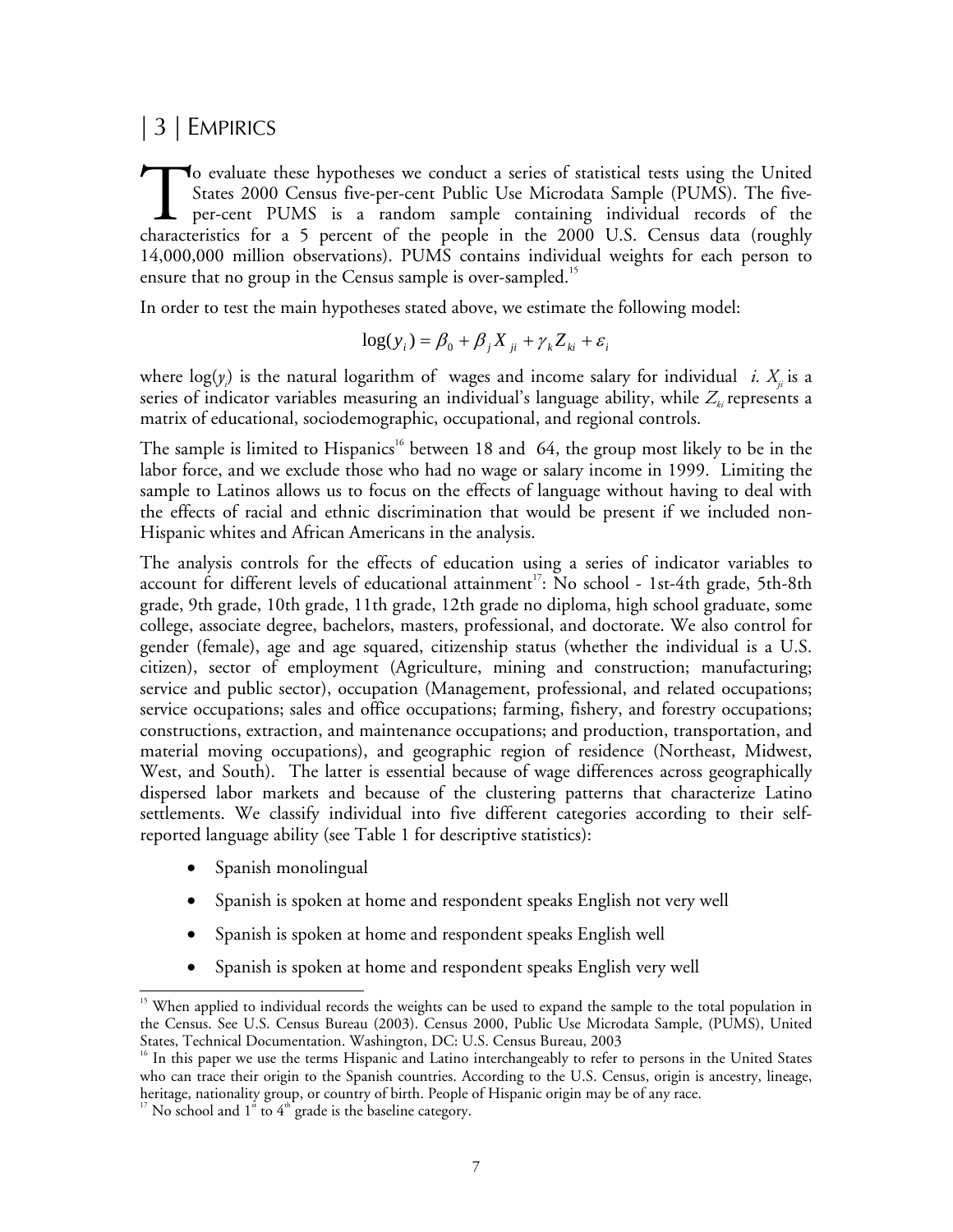$\bullet$  English monolingual.<sup>18</sup>

| Variable                                                   | Obs        | Mean       | Std. Dev.  |
|------------------------------------------------------------|------------|------------|------------|
| Income and Wages                                           | 15,152,667 | 22,849.550 | 25,897.440 |
| English at home & Only English                             | 15,152,667 | 0.196      | 0.397      |
| Spanish at home & English very well                        | 15,152,667 | 0.386      | 0.487      |
| Spanish at home & English well                             | 15,152,667 | 0.171      | 0.377      |
| Spanish at home & English not well                         | 15,152,667 | 0.162      | 0.369      |
| Spanish at home & no English                               | 15,152,667 | 0.084      | 0.278      |
| No Schooling                                               | 15,152,667 | 0.042      | 0.200      |
| 1st-4th grade                                              | 15,152,667 | 0.025      | 0.157      |
| 5th-8th grade                                              | 15,152,667 | 0.134      | 0.341      |
| HS No Diploma                                              | 15,152,667 | 0.204      | 0.403      |
| High school graduate, or GED                               | 15,152,667 | 0.245      | 0.430      |
| Some college, no degree                                    | 15,152,667 | 0.197      | 0.398      |
| Associate degree, occupational program                     | 15,152,667 | 0.047      | 0.212      |
| Bachelors degree                                           | 15,152,667 | 0.071      | 0.256      |
| Master's, Professional and Doctorate                       | 15,152,667 | 0.035      | 0.184      |
| Female                                                     | 15,152,667 | 0.580      | 0.493      |
| Age                                                        | 15,152,667 | 3.473      | 1.113      |
| Age squared                                                | 15,152,667 | 1,329.972  | 845.851    |
| Native Born                                                | 15,152,667 | 0.466      | 0.499      |
| Northeast                                                  | 15,152,667 | 0.147      | 0.354      |
| South                                                      | 15,152,667 | 0.336      | 0.472      |
| West                                                       | 15,152,667 | 0.423      | 0.494      |
| Midwest                                                    | 15,152,667 | 0.094      | 0.291      |
| Management, Professional and Related Occupations           | 15,152,667 | 0.171      | 0.376      |
| Service occupations                                        | 15,152,667 | 0.206      | 0.405      |
| Sales & office occupations                                 | 15,152,667 | 0.231      | 0.422      |
| Farming, fishing and forestry                              | 15,152,667 | 0.030      | 0.172      |
| Construction, extraction and maintenance occupations       | 15,152,667 | 0.131      | 0.338      |
| Production, transportation and material moving occupations | 15,152,667 | 0.227      | 0.419      |

**Table 1. Descriptive Statistics** 

As mentioned previously, we face a problem defining bilingualism: The 2000 Census identifies individuals that speak Spanish at home and provides a measure English proficiency based on self-reporting. We created a scale combining the two to define bilingualism. Note that the highest level of English ability for those who speak Spanish at home is "speaks English very well." This seems to suggest that the English abilities of those individuals who describe themselves in this way is lower than that of English monolinguals. However, many native born bilingual Latinos are as fluent in English as are Hispanic English monolinguals. Consequently, our measure of bilingualism could be understating the English abilities of bilinguals.

Another problem in the empirical strategy is that we cannot control for quality of education, and levels of assimilation/acculturation, which are likely to affect earnings. The history of the

 $\overline{a}$ <sup>18</sup> We create indicator variables for each category. English monolingual serves as the baseline or omitted category in the statistical analyses.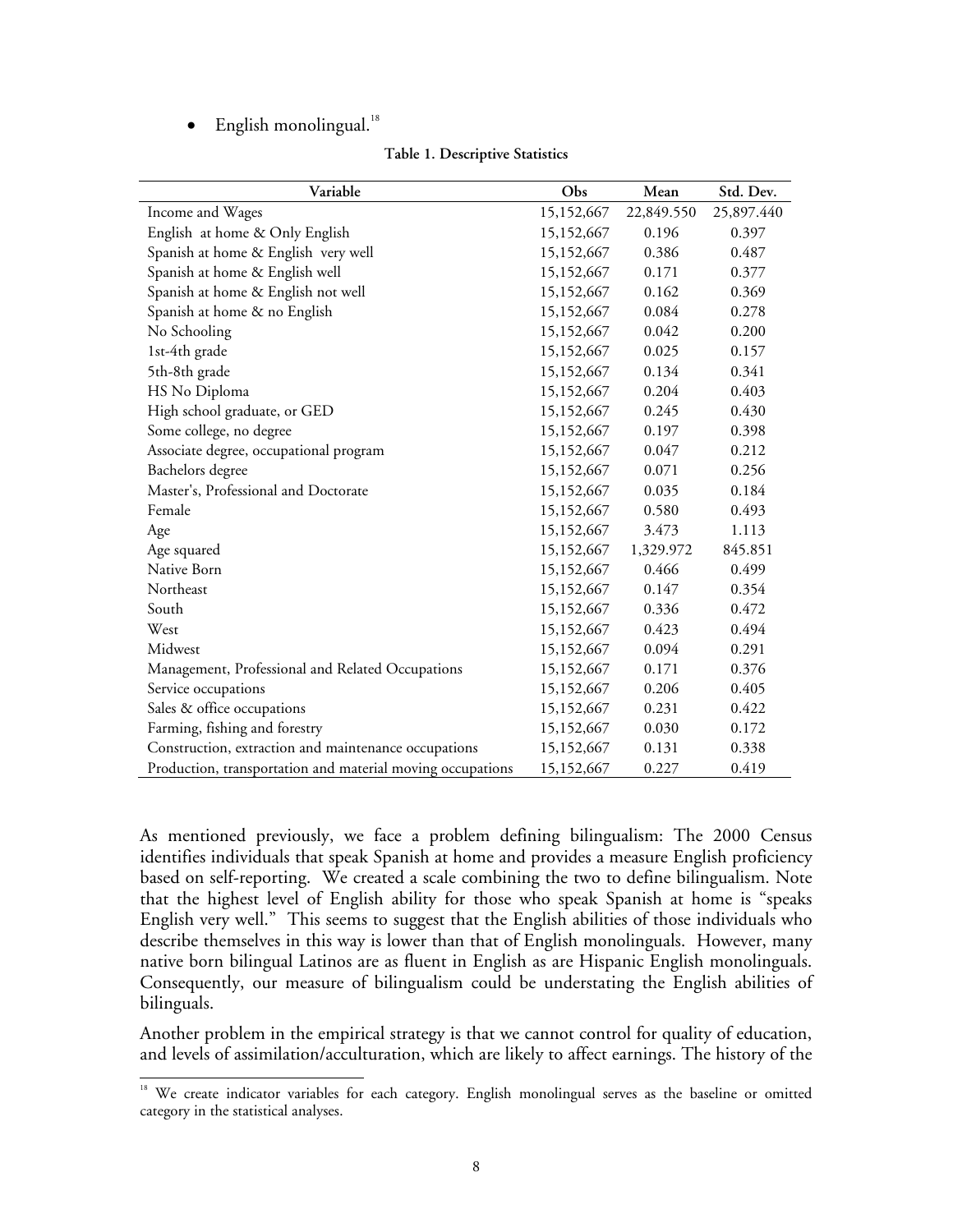relationship of Latinos to educational institutions from primary school through college strongly suggests that even if they have the same amount of education as non-Hispanic whites, Latinos do not receive the same quality of education. Their schools are more likely to be overcrowded and to offer enrichment programs; and their parents are less prepared to assist with homework and provide assistance in the form of books and computers. Lacking data on such characteristics makes it difficult to determine the validity of the educational data gathered by the census. Nonetheless, years of school are suggestive of educational attainment, and is the best data available to us. Figure 1 shows the distribution of education by English ability. A general pattern that arises from Figure 1 is that Spanish monolinguals and those bilinguals who speak little English, tend to have less years of schooling (5th-8th grade and 9th grade respectively) than those English monolinguals and bilinguals who speak English well or very well who are high school graduates. Individuals classified as English monolinguals and those that speak Spanish and English well or very well show roughly similar educational attainment levels.



**Figure 1. Education by English Ability** 

Even though the Hispanic population tends to be clustered in specific geographic areas, their English ability seems not to vary substantially by region (see Figure 2). In all four regions the plurality tends to speak English very well while less than 10% are Spanish monolinguals.

In terms of sector and occupation, Spanish monolinguals and those who speak little English tend to work in greater proportions in the agricultural, construction, and manufacturing. However, regardless of their English ability, most Latinos work in the service industry (See Figure 3).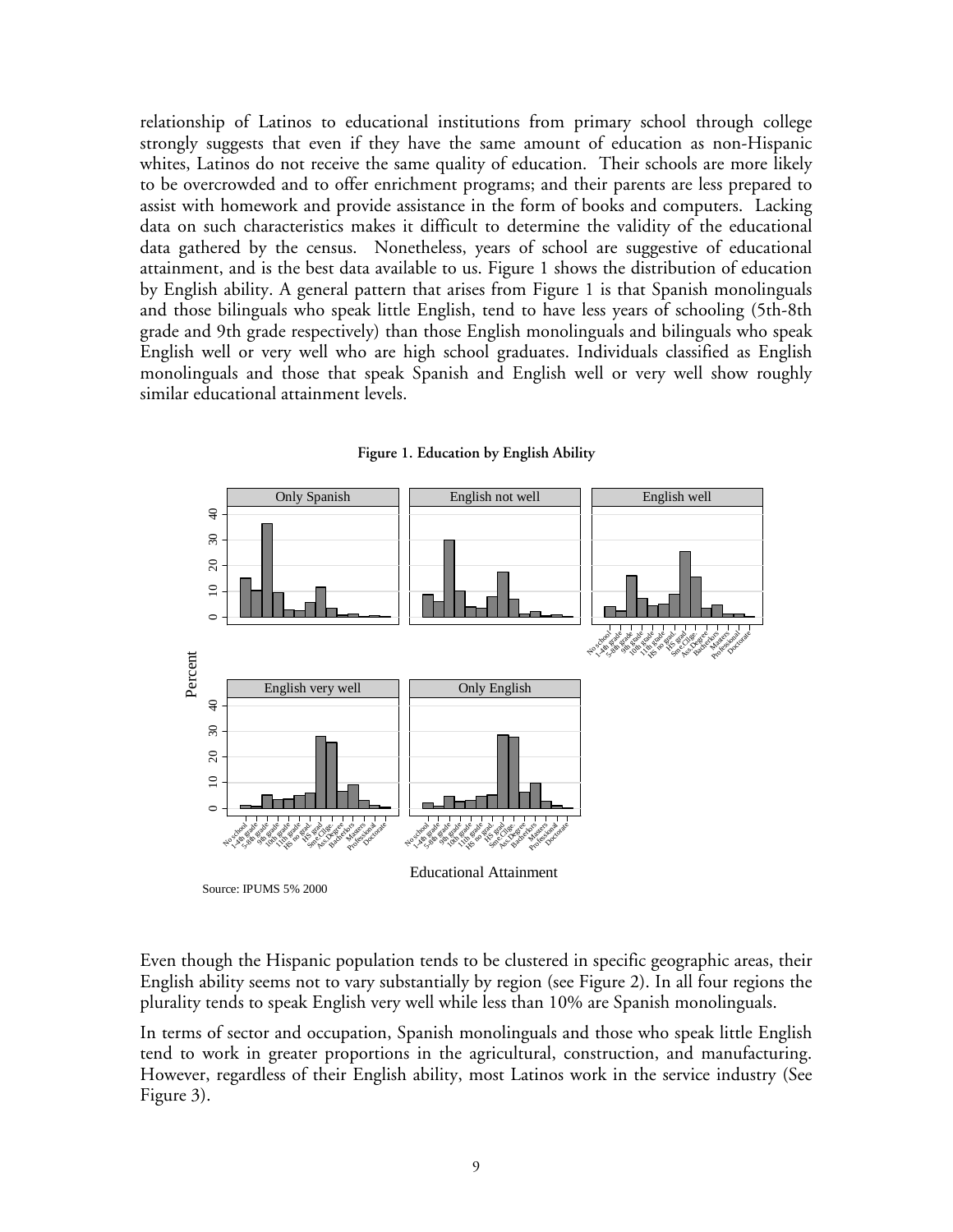



Source: IPUMS 5% 2000





Source: IPUMS 5% 2000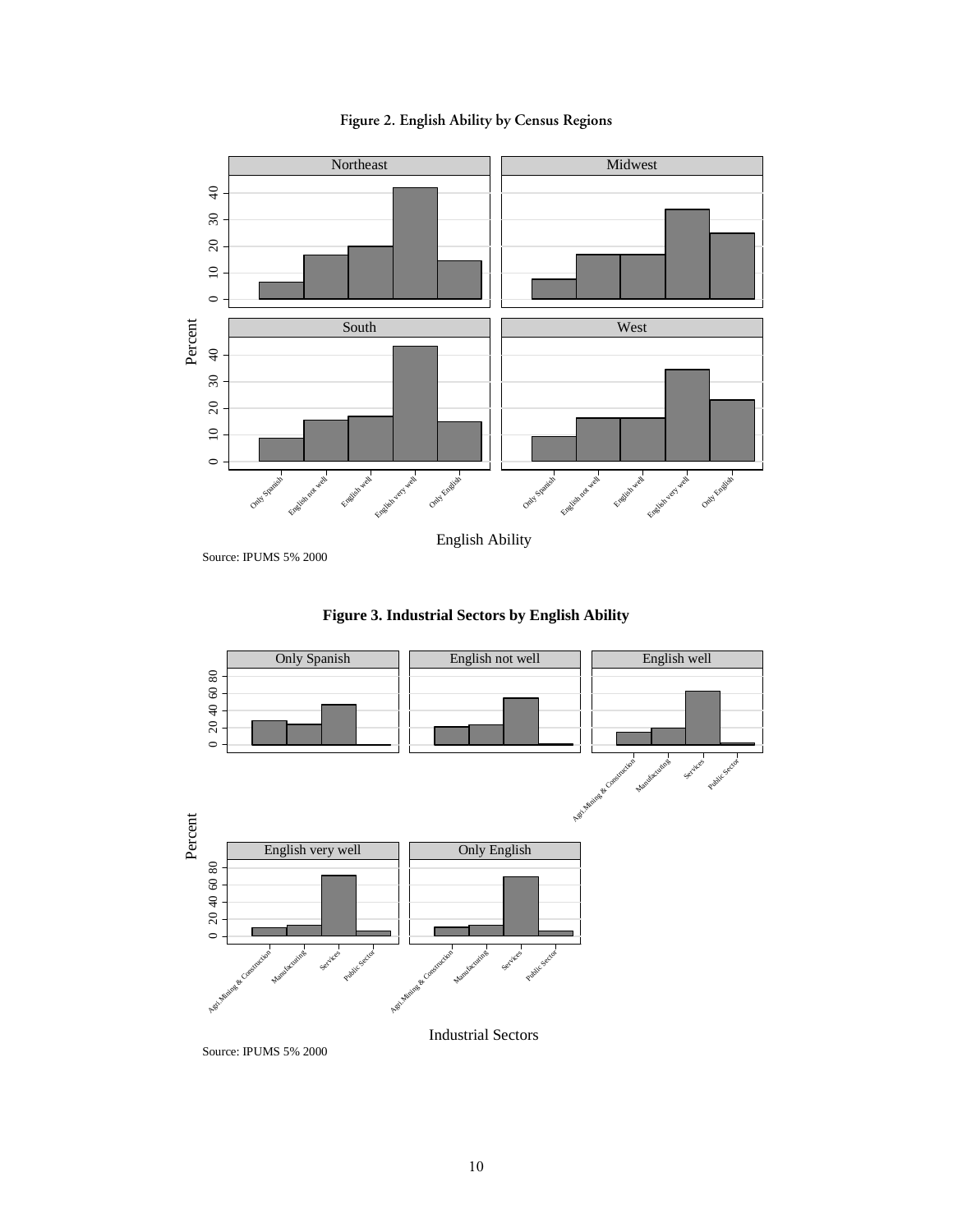The type of occupation also varies by English ability. For instance, bilingual Latinos who speak English well and very well are in managerial, professional, service, and sales & office occupations while Spanish monolinguals and those who do not speak English well are in construction, production, and transportation occupations (see Figure 4).



### **Figure 4. Professional Occupations by English Ability**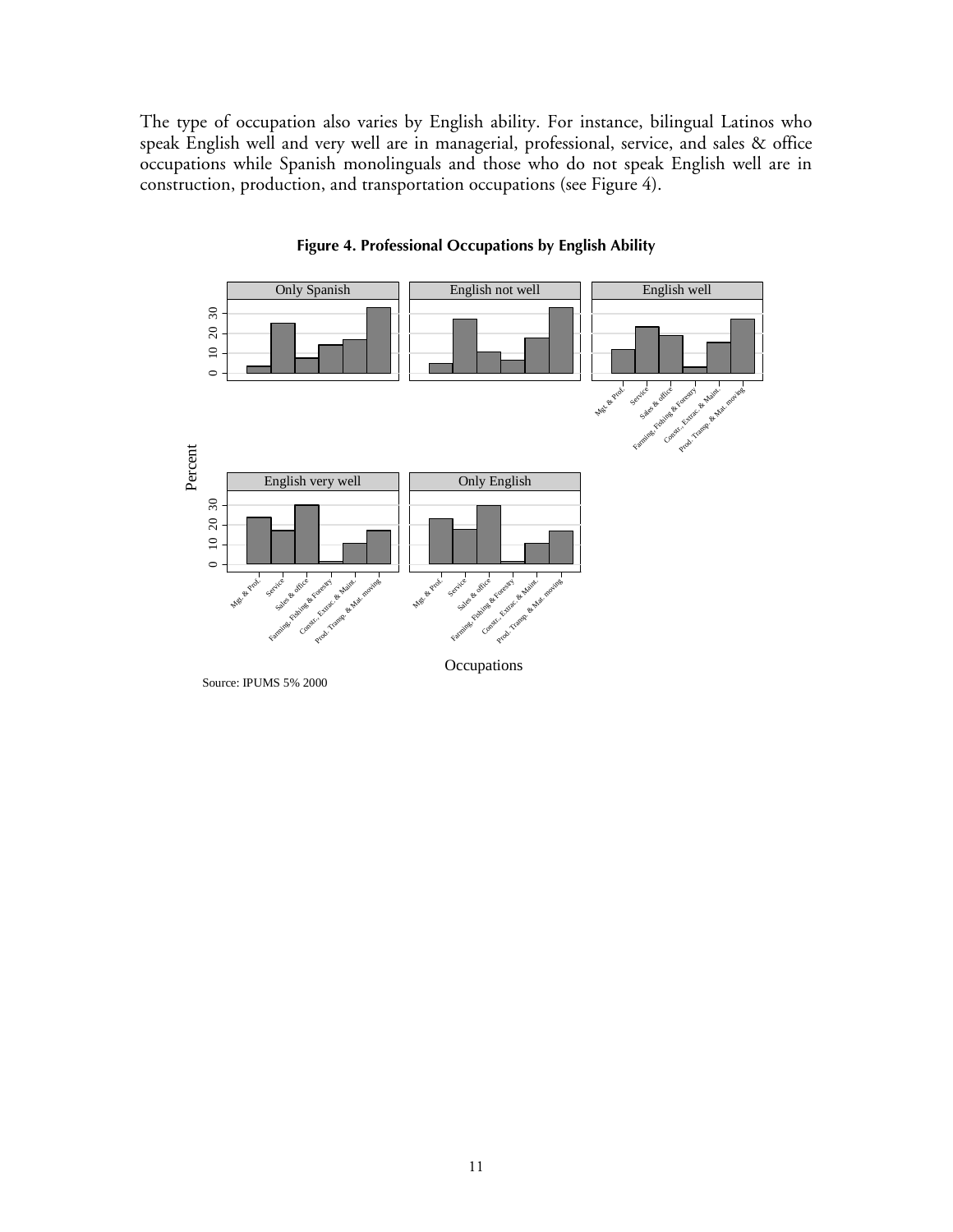# | 4 | RESULTS

Our dependent variable is wage-based income. Transforming the value of income as provided by PUMS into its natural log of income allows us to interpret the coefficients obtained as semi-elasticies: The coefficient on the categorical independent variables (difference in group means) multiplied by one hundred, is approximately equal to a percent change in the dependent variable. Table 2 illustrates the average income for each of our 5 categories of English ability. The trend is clear: the better the command of English the higher the average income.

| Group             | Weighted<br>Observations | Mean<br>\$USD | Std. Dev. |
|-------------------|--------------------------|---------------|-----------|
| Spanish Only      | 1,277,846                | 14,747        | 19,710    |
| English not well  | 2,455,975                | 17,894        | 20,917    |
| English well      | 2,591,938                | 22,296        | 23,550    |
| English very well | 5,856,429                | 25,426        | 27,858    |
| Only English      | 2,970,479                | 25,836        | 28,417    |
| $\sim$            |                          |               |           |

| Table 2. Wage and Salary Income by Language Ability |  |
|-----------------------------------------------------|--|
| 2000                                                |  |

Source: IPUMS 5% 2000

Table 3 shows that on average the income level of bilingual Hispanics, those that speak Spanish at home and English very well, is only 2.7 percentage points higher than the income of those Hispanics who only speak English after accounting for educational attainment, gender, age, origin, sector, region of employment and occupation. Income decreases monotonically as the ability to speak English falls: the income of those who speak Spanish at home and English well, on the other hand, is 1.6 percentage points lower than the baseline category (English monolinguals), 9.9 percentage points lower for those that speak English not well, and 20.0 percentage points lower for those who do not speak English at all.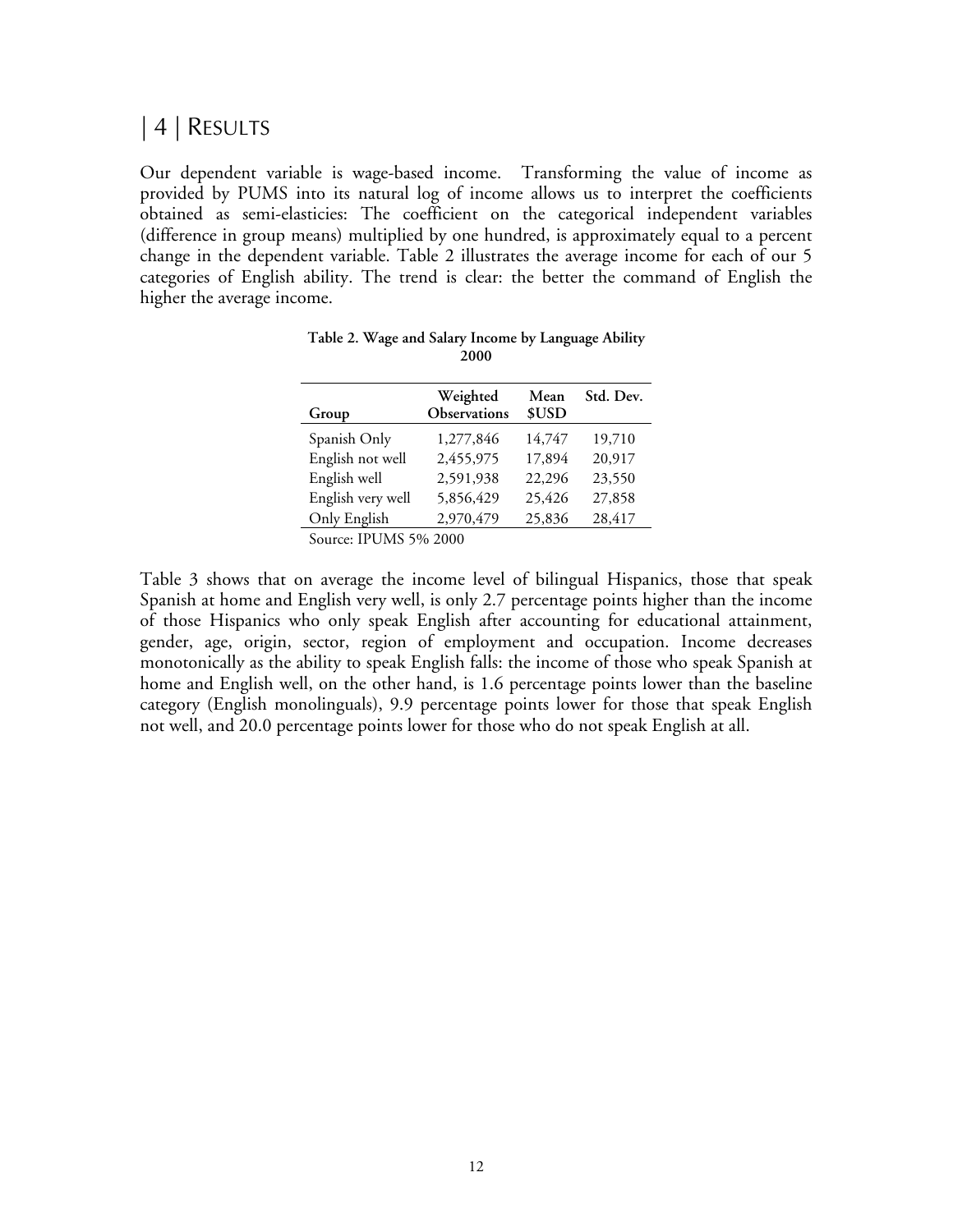| Log (Income and Wages)                         | Coef.    | Std. Err. | t           | P > t            |          | [95% Conf. Interval] |
|------------------------------------------------|----------|-----------|-------------|------------------|----------|----------------------|
| Spanish at home & English very well            | 0.027    | 0.001     | $42.5***$   | $\theta$         | 0.026    | 0.029                |
| Spanish at home & English well                 | $-0.016$ | 0.001     | $-19.8**$   | $\boldsymbol{0}$ | $-0.018$ | $-0.014$             |
| Spanish at home & English not well             | $-0.099$ | 0.001     | $-109.9**$  | $\boldsymbol{0}$ | $-0.101$ | $-0.097$             |
| Spanish at home & no English                   | $-0.200$ | 0.001     | $-179.66**$ | $\mathbf{0}$     | $-0.202$ | $-0.197$             |
| 5th-8th grade                                  | 0.069    | 0.001     | $63.53***$  | $\mathbf{0}$     | 0.067    | 0.071                |
| HS No Diploma                                  | 0.051    | 0.001     | 48.13**     | $\boldsymbol{0}$ | 0.049    | 0.053                |
| High school graduate, or GED                   | 0.225    | 0.001     | 209.85**    | $\overline{0}$   | 0.223    | 0.228                |
| Some college, no degree                        | 0.300    | 0.001     | 264.82**    | $\overline{0}$   | 0.298    | 0.302                |
| Associate degree, occupational program         | 0.418    | 0.001     | 284.11**    | $\boldsymbol{0}$ | 0.415    | 0.421                |
| Bachelors degree                               | 0.560    | 0.001     | 407.26**    | $\mathbf{0}$     | 0.557    | 0.562                |
| Master's, Professional and Doctorate           | 0.655    | 0.002     | 399.47**    | $\theta$         | 0.652    | 0.658                |
| Female                                         | $-0.447$ | 0.001     | $-879.47**$ | $\mathbf{0}$     | $-0.448$ | $-0.446$             |
| Age                                            | 1.309    | 0.001     | 996.09**    | $\mathbf{0}$     | 1.307    | 1.312                |
| Age squared                                    | $-0.001$ | 0.000     | $-833.89**$ | $\mathbf{0}$     | $-0.001$ | $-0.001$             |
| U.S. Citizen                                   | 0.042    | 0.001     | 69.78**     | $\mathbf{0}$     | 0.041    | 0.043                |
| Northeast                                      | $-0.047$ | 0.001     | $-48.89**$  | $\boldsymbol{0}$ | $-0.049$ | $-0.045$             |
| South                                          | $-0.120$ | 0.001     | $-140.33**$ | $\boldsymbol{0}$ | $-0.122$ | $-0.118$             |
| West                                           | $-0.063$ | 0.001     | $-76.01**$  | $\mathbf{0}$     | $-0.065$ | $-0.062$             |
| Management, Professional and Related           |          |           |             |                  |          |                      |
| Occupations                                    | 0.097    | 0.004     | 23.35**     | $\mathbf{0}$     | 0.089    | 0.106                |
| Service occupations                            | $-0.370$ | 0.004     | $-88.73**$  | $\mathbf{0}$     | $-0.378$ | $-0.362$             |
| Sales & office occupations                     | $-0.137$ | 0.004     | $-33.05**$  | $\boldsymbol{0}$ | $-0.146$ | $-0.129$             |
| Farming, fishing and forestry                  | $-0.487$ | 0.004     | $-111.73**$ | $\boldsymbol{0}$ | $-0.495$ | $-0.478$             |
| Construction, extraction and maintenance       |          |           |             |                  |          |                      |
| occupations                                    | $-0.065$ | 0.004     | $-15.57**$  | $\boldsymbol{0}$ | $-0.073$ | $-0.057$             |
| Production, transportation and material moving |          | 0.004     | $-37.97**$  | $\mathbf{0}$     |          |                      |
| occupations                                    | $-0.158$ |           |             |                  | $-0.166$ | $-0.150$             |
| Constant                                       | 7.183    | 0.005     | 1472.26**   | $\boldsymbol{0}$ | 7.173    | 7.192                |

**Table 3. Multiple Regression Analysis: log of income and wages on socio-demographic, educational, regional, and occupation Baseline Model** 

Number of observations = 15,152,667; F( 24,15152642) =. ; Prob > F = 0; Adj. R2 = .2392; Root MSE = .89257; \* significant at 5%; \*\* significant at 1%

Tables 4 through 10 report results by sectors. In agriculture, mining and construction bilingualism is associated with higher income: those that speak Spanish and English very well earn on average 4.0 percentage points more than those in the baseline category; those that speak Spanish and English well are associated with 5.4 percentage points more in income. The difference between those who speak English very well and well may be because the former may be overqualified given the characteristics of this particular sector. The sign turns negative for those that speak Spanish and English not well or not at all: -3.0 and -16.2 percentage points lower than those who only speak English (see Table 4).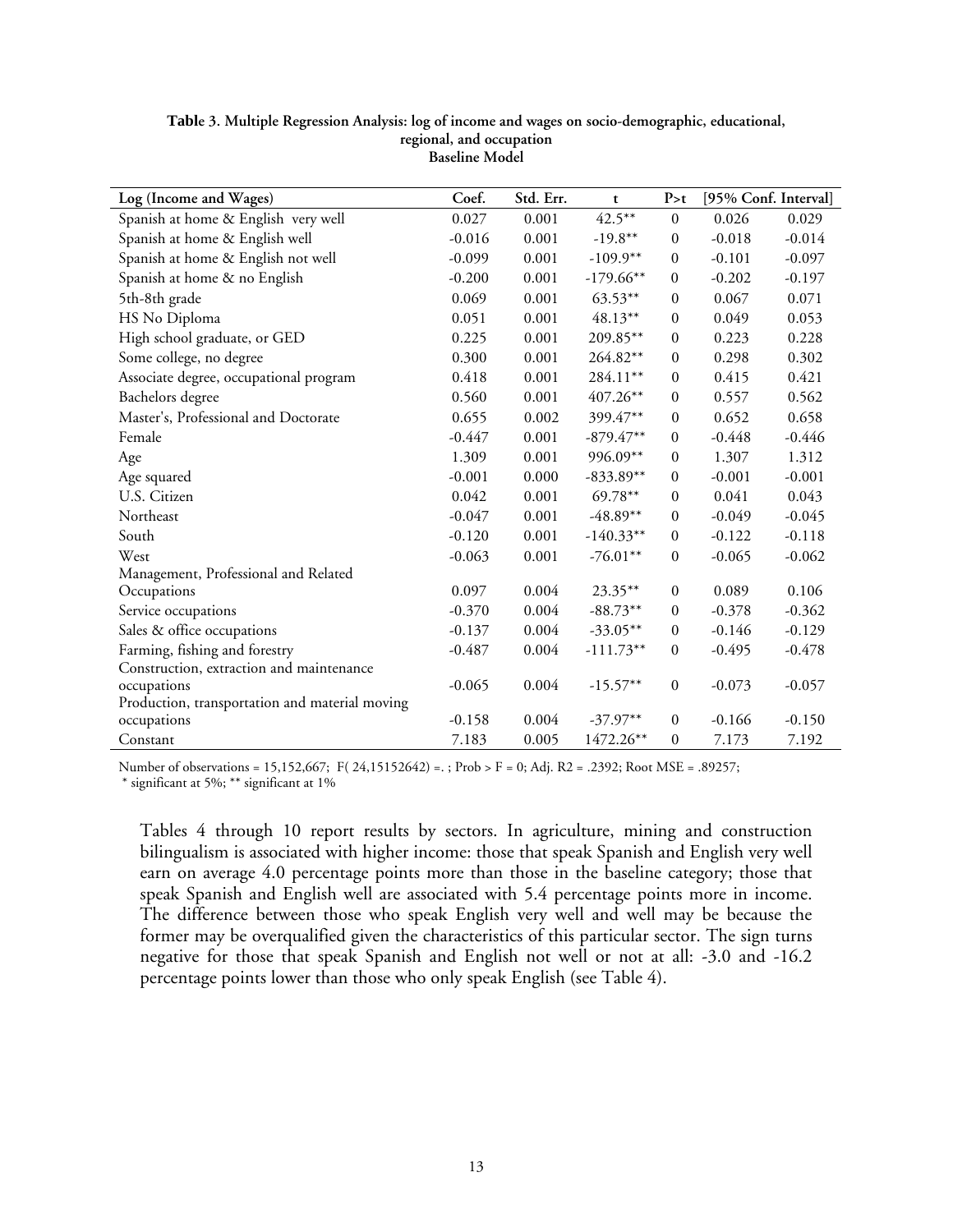|                                          |          | Std.  |            |                  | [95% Conf. |          |
|------------------------------------------|----------|-------|------------|------------------|------------|----------|
| Log (Income and Wages)                   | Coef.    | Err.  | t          | P > t            | Interval]  |          |
| Spanish at home & English very well      | 0.040    | 0.002 | 20.97**    | $\mathbf{0}$     | 0.037      | 0.044    |
| Spanish at home & English well           | 0.054    | 0.002 | 24.92**    | $\boldsymbol{0}$ | 0.050      | 0.058    |
| Spanish at home & English not well       | $-0.030$ | 0.002 | $-13.7**$  | $\mathbf{0}$     | $-0.034$   | $-0.026$ |
| Spanish at home & no English             | $-0.162$ | 0.002 | $-66.53**$ | $\mathbf{0}$     | $-0.167$   | $-0.157$ |
| 5th-8th grade                            | 0.064    | 0.002 | 31.74**    | $\boldsymbol{0}$ | 0.060      | 0.068    |
| HS No Diploma                            | 0.065    | 0.002 | 31.11**    | $\boldsymbol{0}$ | 0.061      | 0.069    |
| High school graduate, or GED             | 0.199    | 0.002 | 89.25**    | $\boldsymbol{0}$ | 0.195      | 0.203    |
| Some college, no degree                  | 0.284    | 0.003 | 106.96**   | $\mathbf{0}$     | 0.279      | 0.289    |
| Associate degree, occupational program   | 0.400    | 0.005 | 88.12**    | $\mathbf{0}$     | 0.391      | 0.409    |
| Bachelors degree                         | 0.443    | 0.004 | 101.85**   | $\boldsymbol{0}$ | 0.435      | 0.452    |
| Master's, Professional and Doctorate     | 0.391    | 0.007 | 59.48**    | $\boldsymbol{0}$ | 0.378      | 0.404    |
| Female                                   | $-0.511$ | 0.002 | $-231.9**$ | $\boldsymbol{0}$ | $-0.515$   | $-0.506$ |
| Age                                      | 0.888    | 0.004 | 253.69**   | $\boldsymbol{0}$ | 0.881      | 0.895    |
|                                          |          |       |            |                  |            |          |
| Age squared                              | $-0.001$ | 0.000 | 212.36**   | $\mathbf{0}$     | $-0.001$   | $-0.001$ |
| U.S. Citizen                             | 0.060    | 0.001 | 40.49**    | $\boldsymbol{0}$ | 0.057      | 0.063    |
| Northeast                                | $-0.115$ | 0.003 | $-35.36**$ | $\boldsymbol{0}$ | $-0.121$   | $-0.108$ |
| South                                    | $-0.173$ | 0.003 | $-68.76**$ | $\boldsymbol{0}$ | $-0.178$   | $-0.168$ |
| West                                     | $-0.083$ | 0.003 | $-33.37**$ | $\mathbf{0}$     | $-0.088$   | $-0.079$ |
| Management, Professional and Related     |          |       |            |                  |            |          |
| Occupations                              | 0.365    | 0.044 | $8.2**$    | $\mathbf{0}$     | 0.277      | 0.452    |
| Service occupations                      | $-0.308$ | 0.045 | $-6.9**$   | $\boldsymbol{0}$ | $-0.395$   | $-0.220$ |
| Sales & office occupations               | 0.181    | 0.044 | $4.06**$   | $\boldsymbol{0}$ | 0.094      | 0.268    |
| Farming, fishing and forestry            | $-0.428$ | 0.044 | $-9.63**$  | $\boldsymbol{0}$ | $-0.515$   | $-0.340$ |
| Construction, extraction and maintenance |          |       |            | 0.74             |            |          |
| occupations                              | $-0.014$ | 0.044 | $-0.33$    | 5                | $-0.101$   | 0.073    |
| Production, transportation and material  |          |       |            | 0.81             |            |          |
| moving occupations                       | 0.011    | 0.044 | 0.24       | $\overline{2}$   | $-0.077$   | 0.098    |
| Constant                                 | 7.976    | 0.045 | 177.4**    | $\boldsymbol{0}$ | 7.888      | 8.064    |

**Table 4. Multiple Regression Analysis: log of income and wages on socio-demographic, educational, regional for the Agricultural, Mining and Construction Sector** 

Number of observations = 2,053,925; F( 24,2053900) =20437.10; Prob > F = 0; Adj. R2 = .1928; Root MSE = .83589; \* significant at 5%; \*\* significant at 1%

In manufacturing the results differ with occupational categories. Among blue collar workers (defined as production occupations except supervisors) the coefficient is positive for those who speak English very well and well. They earn 3.2 and 6.2 percentage points higher income respectively than those in the base category (see Table 5).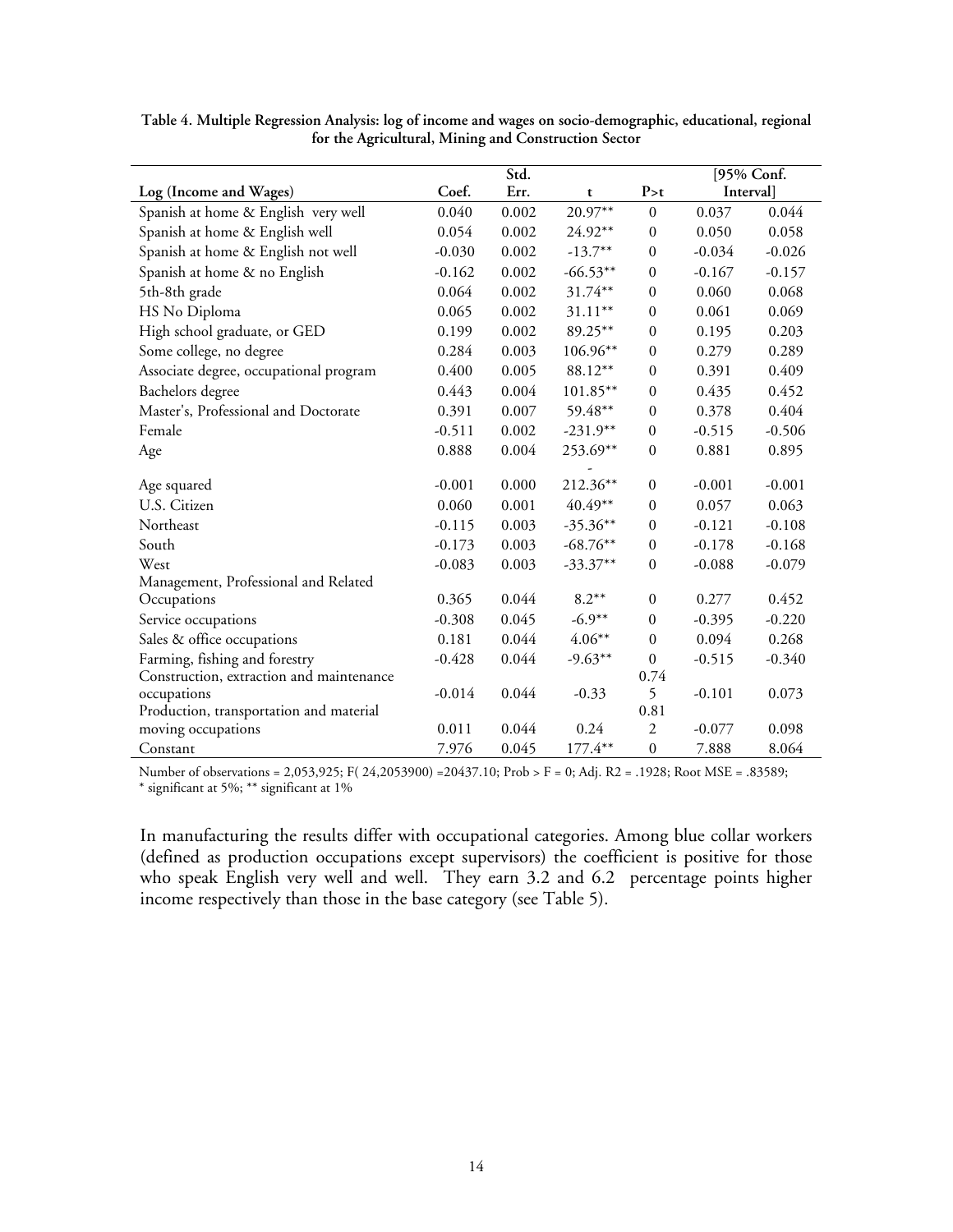| Log (Income and Wages)                 | Coef.    | Std. Err. | t           | P > t          |          | [95% Conf. Interval] |
|----------------------------------------|----------|-----------|-------------|----------------|----------|----------------------|
|                                        |          |           |             |                |          |                      |
| Spanish at home & English very well    | 0.032    | 0.002     | $13.57**$   | $\Omega$       | 0.028    | 0.037                |
| Spanish at home & English well         | 0.062    | 0.002     | $25.01**$   | $\theta$       | 0.057    | 0.067                |
| Spanish at home & English not well     | $-0.043$ | 0.003     | $-17.36**$  | $\mathbf{0}$   | $-0.048$ | $-0.039$             |
| Spanish at home & no English           | $-0.158$ | 0.003     | $-55.34**$  | $\overline{0}$ | $-0.164$ | $-0.153$             |
| 5th-8th grade                          | 0.060    | 0.002     | $24.48**$   | $\overline{0}$ | 0.055    | 0.064                |
| HS No Diploma                          | 0.078    | 0.002     | $31.53***$  | $\theta$       | 0.073    | 0.083                |
| High school graduate, or GED           | 0.211    | 0.003     | $82.61**$   | $\theta$       | 0.206    | 0.216                |
| Some college, no degree                | 0.298    | 0.003     | $96.6***$   | $\theta$       | 0.292    | 0.304                |
| Associate degree, occupational program | 0.365    | 0.006     | 65.63**     | $\mathbf{0}$   | 0.354    | 0.376                |
| Bachelors degree                       | 0.185    | 0.006     | $31.02**$   | $\mathbf{0}$   | 0.173    | 0.196                |
| Master's, Professional and Doctorate   | 0.123    | 0.008     | $15.67***$  | $\theta$       | 0.107    | 0.138                |
| Female                                 | $-0.468$ | 0.001     | $-334.72**$ | $\mathbf{0}$   | $-0.471$ | $-0.466$             |
| Age                                    | 0.831    | 0.004     | 209.8**     | $\theta$       | 0.824    | 0.839                |
| Age squared                            | $-0.001$ | 0.000     | $-169.32**$ | $\theta$       | $-0.001$ | $-0.001$             |
| U.S. Citizen                           | 0.082    | 0.002     | $51.11**$   | $\theta$       | 0.079    | 0.085                |
| Northeast                              | $-0.191$ | 0.002     | $-81.15***$ | $\mathbf{0}$   | $-0.196$ | $-0.187$             |
| South                                  | $-0.176$ | 0.002     | $-85.36**$  | $\mathbf{0}$   | $-0.180$ | $-0.172$             |
| West                                   | $-0.135$ | 0.002     | $-70.38**$  | $\mathbf{0}$   | $-0.139$ | $-0.132$             |
| Constant                               | 7.985    | 0.008     | 1008.56**   | $\mathbf{0}$   | 7.969    | 8.000                |

**Table 5. Multiple Regression Analysis: log of income and wages on socio-demographic, educational, regional for the Manufacturing Sector Production Occupations (Except Supervisors)** 

Number of observations = 1,438,481; F( 18,1438462) =15259.89 ; Prob > F = 0; Adj. R2 = .1603; Root MSE = .80684; \* significant at 5%; \*\* significant at 1%

| Table 6. Multiple Regression Analysis: log of income and wages on socio-demographic, educational, regional |  |  |  |
|------------------------------------------------------------------------------------------------------------|--|--|--|
| for the Manufacturing Sector Managerial Occupations                                                        |  |  |  |

| Log (Income and Wages)                 | Coef.    | Std. Err. | t           | P > t        | [95% Conf. Interval] |          |
|----------------------------------------|----------|-----------|-------------|--------------|----------------------|----------|
| Spanish at home & English very well    | $-0.057$ | 0.003     | $-16.48**$  | $\theta$     | $-0.064$             | $-0.050$ |
| Spanish at home & English well         | $-0.212$ | 0.005     | $-42.82**$  | $\mathbf{0}$ | $-0.221$             | $-0.202$ |
| Spanish at home & English not well     | $-0.347$ | 0.007     | $-49.71**$  | $\mathbf{0}$ | $-0.361$             | $-0.334$ |
| Spanish at home & no English           | $-0.435$ | 0.011     | $-40.74**$  | $\theta$     | $-0.456$             | $-0.414$ |
| 5th-8th grade                          | 0.024    | 0.012     | $1.96*$     | 0.049        | 0.000                | 0.049    |
| HS No Diploma                          | 0.044    | 0.012     | $3.73***$   | $\Omega$     | 0.021                | 0.066    |
| High school graduate, or GED           | 0.143    | 0.011     | $12.65***$  | $\theta$     | 0.121                | 0.166    |
| Some college, no degree                | 0.228    | 0.011     | $20.35***$  | $\mathbf{0}$ | 0.206                | 0.250    |
| Associate degree, occupational program | 0.322    | 0.012     | 27.46**     | $\mathbf{0}$ | 0.299                | 0.345    |
| Bachelors degree                       | 0.564    | 0.011     | $50.12**$   | $\mathbf{0}$ | 0.542                | 0.586    |
| Master's, Professional and Doctorate   | 0.686    | 0.012     | 58.8**      | $\mathbf{0}$ | 0.663                | 0.709    |
| Female                                 | $-0.281$ | 0.003     | $-90.61**$  | $\Omega$     | $-0.288$             | $-0.275$ |
| Age                                    | 1.238    | 0.010     | 129.24**    | $\theta$     | 1.219                | 1.257    |
| Age squared                            | $-0.001$ | 0.000     | $-108.07**$ | $\Omega$     | $-0.001$             | $-0.001$ |
| U.S. Citizen                           | 0.103    | 0.004     | $25.77***$  | $\Omega$     | 0.095                | 0.111    |
| Northeast                              | $-0.014$ | 0.006     | $-2.42**$   | 0.016        | $-0.025$             | $-0.003$ |
| South                                  | $-0.052$ | 0.005     | $-10.71**$  | $\mathbf{0}$ | $-0.062$             | $-0.043$ |
| West                                   | $-0.017$ | 0.005     | $-3.66**$   | $\Omega$     | $-0.026$             | $-0.008$ |
| Constant                               | 7.569    | 0.022     | 343.15**    | $\mathbf{0}$ | 7.526                | 7.612    |

Number of observations = 232,350; F( 18,232331) = 5120.44; Prob > F = 0; Adj. R2 = .2840 Root MSE = .68686;

 $^{\ast}$  significant at 5%;  $^{\ast\ast}$  significant at 1%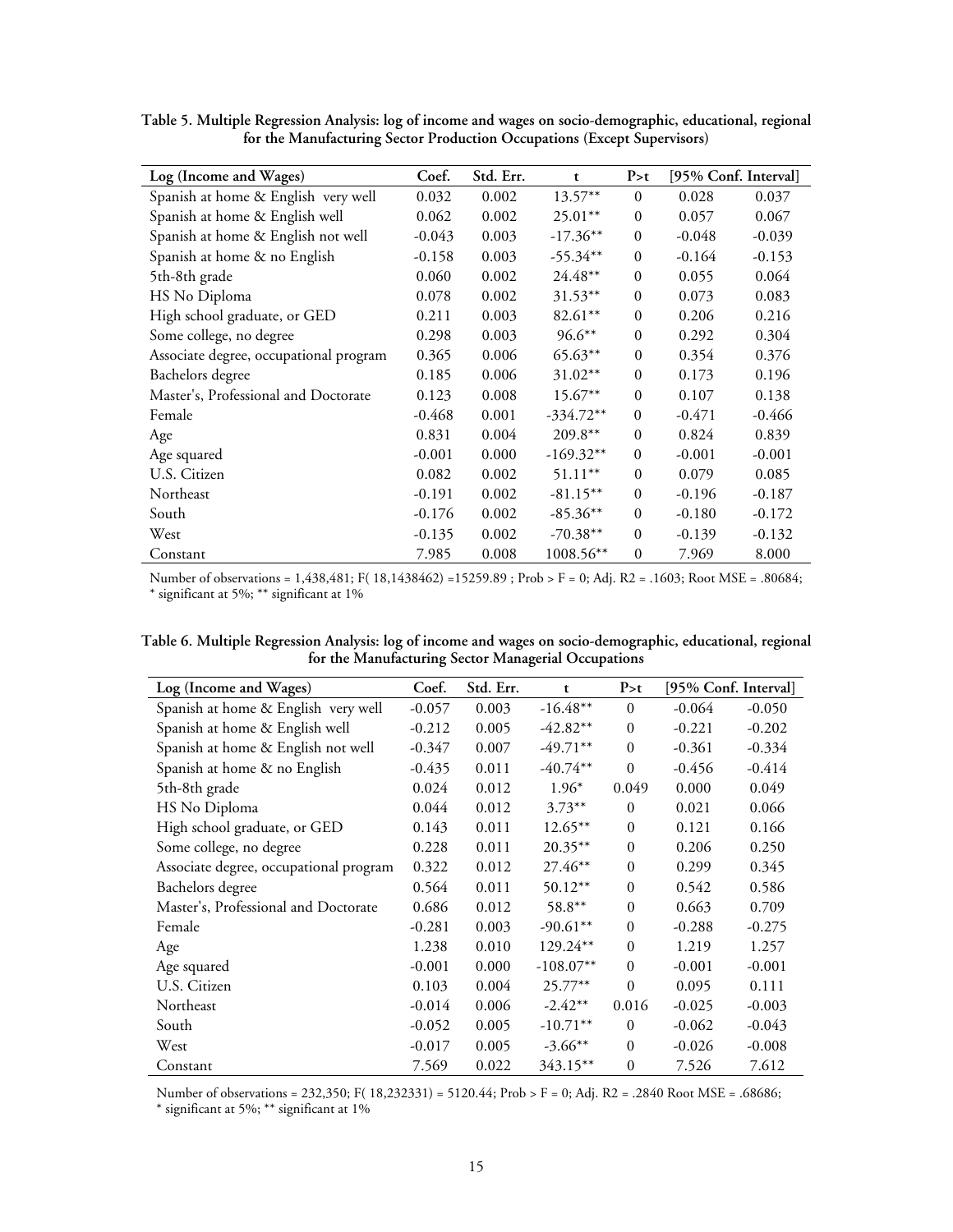In the sub-sample of those in supervisory and managerial positions in manufacturing the coefficients for those who speak English very well and well turns negative: they are associated with -5.7 and -21.2 percentage points lower income than Hispanics who only speak English (see Table 6).

The results for the service sector suggest that the income of those who speak English very well and Spanish at home is roughly 3.1 percentage points higher than the income of those in the baseline category. Income decreases monotonically with poorer English proficiency: the coefficient is -0.025 for those who speak English well (rougly -3 percentage points), - 0.104 for those who speak English not well, and -0.204 for those that don't speak English (- 10 and -20 percentage points respectively) (see Table 7).

|                                          |          | Std.  |            |                  | [95% Conf.      |          |
|------------------------------------------|----------|-------|------------|------------------|-----------------|----------|
| Log (Income and Wages)                   | Coef.    | Err.  | t          | P > t            | <b>Interval</b> |          |
| Spanish at home & English very well      | 0.031    | 0.001 | 39.33**    | $\boldsymbol{0}$ | 0.030           | 0.033    |
| Spanish at home & English well           | $-0.025$ | 0.001 | $-23.89**$ | $\bf{0}$         | $-0.027$        | $-0.023$ |
| Spanish at home & English not well       | $-0.104$ | 0.001 | $-87.27**$ | $\boldsymbol{0}$ | $-0.106$        | $-0.102$ |
|                                          |          |       |            |                  |                 |          |
| Spanish at home & no English             | $-0.204$ | 0.002 | 131.78**   | $\boldsymbol{0}$ | $-0.207$        | $-0.201$ |
| 5th-8th grade                            | 0.059    | 0.002 | $37.17**$  | $\mathbf{0}$     | 0.056           | 0.063    |
| HS No Diploma                            | 0.024    | 0.002 | $15.6***$  | $\boldsymbol{0}$ | 0.021           | 0.027    |
| High school graduate, or GED             | 0.210    | 0.002 | 138.18**   | $\boldsymbol{0}$ | 0.207           | 0.213    |
| Some college, no degree                  | 0.265    | 0.002 | 168.15**   | $\boldsymbol{0}$ | 0.262           | 0.268    |
| Associate degree, occupational program   | 0.380    | 0.002 | 195.66**   | $\boldsymbol{0}$ | 0.376           | 0.384    |
| Bachelors degree                         | 0.534    | 0.002 | 292.38**   | $\mathbf{0}$     | 0.530           | 0.537    |
| Master's, Professional and Doctorate     | 0.656    | 0.002 | 314.28**   | $\boldsymbol{0}$ | 0.652           | 0.660    |
|                                          |          |       |            |                  |                 |          |
| Female                                   | $-0.429$ | 0.001 | 683.24**   | $\boldsymbol{0}$ | $-0.430$        | $-0.428$ |
| Age                                      | 1.415    | 0.002 | 851.7**    | $\mathbf{0}$     | 1.412           | 1.418    |
|                                          |          |       |            |                  |                 |          |
| Age squared                              | $-0.002$ | 0.000 | 714.58**   | $\boldsymbol{0}$ | $-0.002$        | $-0.002$ |
| U.S. Citizen                             | 0.015    | 0.001 | $19.7***$  | $\boldsymbol{0}$ | 0.014           | 0.017    |
| Northeast                                | 0.018    | 0.001 | $14.29**$  | $\mathbf{0}$     | 0.015           | 0.020    |
| South                                    | $-0.077$ | 0.001 | $-66.9**$  | 0                | $-0.079$        | $-0.074$ |
| West                                     | $-0.024$ | 0.001 | $-21.89**$ | $\mathbf{0}$     | $-0.027$        | $-0.022$ |
| Management, Professional and Related     |          |       |            | 0.00             |                 |          |
| Occupations                              | 0.060    | 0.022 | $2.76***$  | 6                | 0.017           | 0.102    |
| Service occupations                      | $-0.398$ | 0.022 | $-18.41**$ | $\boldsymbol{0}$ | $-0.440$        | $-0.355$ |
| Sales & office occupations               | $-0.147$ | 0.022 | $-6.83**$  | $\mathbf{0}$     | $-0.190$        | $-0.105$ |
| Farming, fishing and forestry            | $-0.464$ | 0.022 | $-21.2**$  | $\boldsymbol{0}$ | $-0.507$        | $-0.421$ |
| Construction, extraction and maintenance |          |       |            | 0.00             |                 |          |
| occupations                              | $-0.070$ | 0.022 | $-3.25***$ | $\mathbf{1}$     | $-0.113$        | $-0.028$ |
| Production, transportation and material  |          |       |            |                  |                 |          |
| moving occupations                       | $-0.217$ | 0.022 | $-10.06**$ | $\mathbf{0}$     | $-0.260$        | $-0.175$ |
| Constant                                 | 6.962    | 0.022 | 318.4**    | $\boldsymbol{0}$ | 6.919           | 7.004    |

**Table 7. Multiple Regression Analysis: log of income and wages on socio-demographic, educational, regional for the Service Sector** 

Number of observations =9,905,607; F( 24,9905582) = . ; Prob > F = 0; Adj. R2 = .2440 Root MSE = .92578

\* significant at 5%; \*\* significant at 1%

In the public sector the results are negative for all categories: when compared with the baseline category those who speak Spanish and English very well earn 2.8 percentage points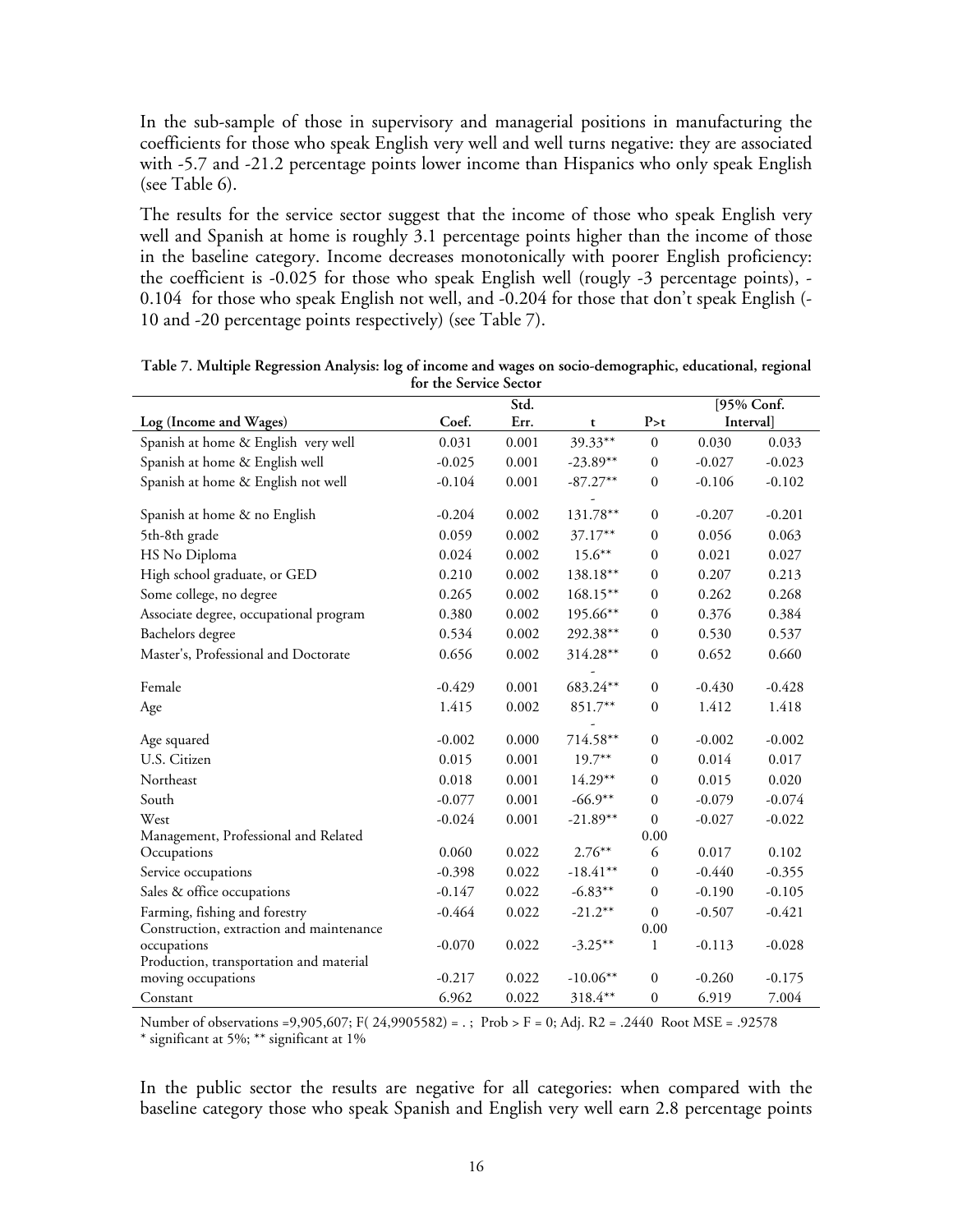less; those who speak English well, not well and not at all earn 10.8, 22.1 and 23.6 percentage points less than those who only speak English.

| Table 8. Multiple Regression Analysis: log of income and wages on socio-demographic, educational, regional |  |
|------------------------------------------------------------------------------------------------------------|--|
| for the Public Sector                                                                                      |  |
|                                                                                                            |  |

|                                          |          | Std.  |             |                  |          | [95% Conf. |
|------------------------------------------|----------|-------|-------------|------------------|----------|------------|
| Log (Income and Wages)                   | Coef.    | Err.  | t           | P > t            |          | Interval]  |
| Spanish at home & English very well      | $-0.028$ | 0.002 | $-13.18**$  | $\boldsymbol{0}$ | $-0.033$ | $-0.024$   |
| Spanish at home & English well           | $-0.108$ | 0.003 | $-31.55***$ | $\boldsymbol{0}$ | $-0.115$ | $-0.102$   |
| Spanish at home & English not well       | $-0.221$ | 0.006 | $-38.75**$  | $\mathbf{0}$     | $-0.232$ | $-0.209$   |
| Spanish at home & no English             | $-0.236$ | 0.010 | $-23.53**$  | $\mathbf{0}$     | $-0.256$ | $-0.216$   |
| 5th-8th grade                            | $-0.120$ | 0.012 | $-10.14**$  | $\boldsymbol{0}$ | $-0.143$ | $-0.096$   |
| HS No Diploma                            | 0.055    | 0.011 | $5.21***$   | $\boldsymbol{0}$ | 0.034    | 0.075      |
| High school graduate, or GED             | 0.433    | 0.010 | 43.28**     | $\mathbf{0}$     | 0.413    | 0.453      |
| Some college, no degree                  | 0.568    | 0.010 | 56.92**     | $\mathbf{0}$     | 0.548    | 0.587      |
| Associate degree, occupational program   | 0.627    | 0.010 | $60.96**$   | $\mathbf{0}$     | 0.606    | 0.647      |
| Bachelors degree                         | 0.783    | 0.010 | 77.03**     | $\mathbf{0}$     | 0.763    | 0.803      |
| Master's, Professional and Doctorate     | 0.912    | 0.011 | 86.14**     | $\boldsymbol{0}$ | 0.891    | 0.933      |
|                                          |          |       |             |                  |          |            |
| Female                                   | $-0.271$ | 0.002 | 125.93**    | $\boldsymbol{0}$ | $-0.275$ | $-0.267$   |
| Age                                      | 1.543    | 0.006 | 268.66**    | $\boldsymbol{0}$ | 1.532    | 1.554      |
|                                          |          |       |             |                  |          |            |
| Age squared                              | $-0.002$ | 0.000 | 228.37**    | $\boldsymbol{0}$ | $-0.002$ | $-0.002$   |
| U.S. Citizen                             | 0.113    | 0.004 | 30.72**     | $\mathbf{0}$     | 0.106    | 0.120      |
| Northeast                                | 0.065    | 0.005 | $14.48**$   | $\mathbf{0}$     | 0.057    | 0.074      |
| South                                    | $-0.015$ | 0.004 | $-3.89**$   | $\mathbf{0}$     | $-0.023$ | $-0.008$   |
| West                                     | 0.049    | 0.004 | $12.49**$   | $\boldsymbol{0}$ | 0.041    | 0.057      |
| Management, Professional and Related     |          |       |             |                  |          |            |
| Occupations                              | 0.082    | 0.004 | 19.44**     | $\mathbf{0}$     | 0.074    | 0.090      |
| Service occupations                      | 0.117    | 0.004 | $28.6***$   | $\mathbf{0}$     | 0.109    | 0.125      |
| Sales & office occupations               | $-0.142$ | 0.004 | $-33.15***$ | $\mathbf{0}$     | $-0.150$ | $-0.134$   |
| Farming, fishing and forestry            | $-0.348$ | 0.018 | $-18.9**$   | $\mathbf{0}$     | $-0.384$ | $-0.312$   |
| Construction, extraction and maintenance |          |       |             | 0.01             |          |            |
| occupations                              | 0.012    | 0.005 | $2.4***$    | 6                | 0.002    | 0.022      |
| Production, transportation and material  |          |       |             |                  |          |            |
| moving occupations                       | $-0.081$ | 0.006 | $-13.86**$  | $\mathbf{0}$     | $-0.092$ | $-0.069$   |
| Constant                                 | 6.394    | 0.015 | 428.52**    | $\boldsymbol{0}$ | 6.364    | 6.423      |

Number of observations =627,928; F( 24,627903) =12421.91; Prob > F = 0; Adj. R2 = .3219 Root MSE = .73552

\* significant at 5%; \*\* significant at 1%

The coefficients remain negative and significant when the sample is split between managerial and non-managerial occupations (see Tables 9 and 10).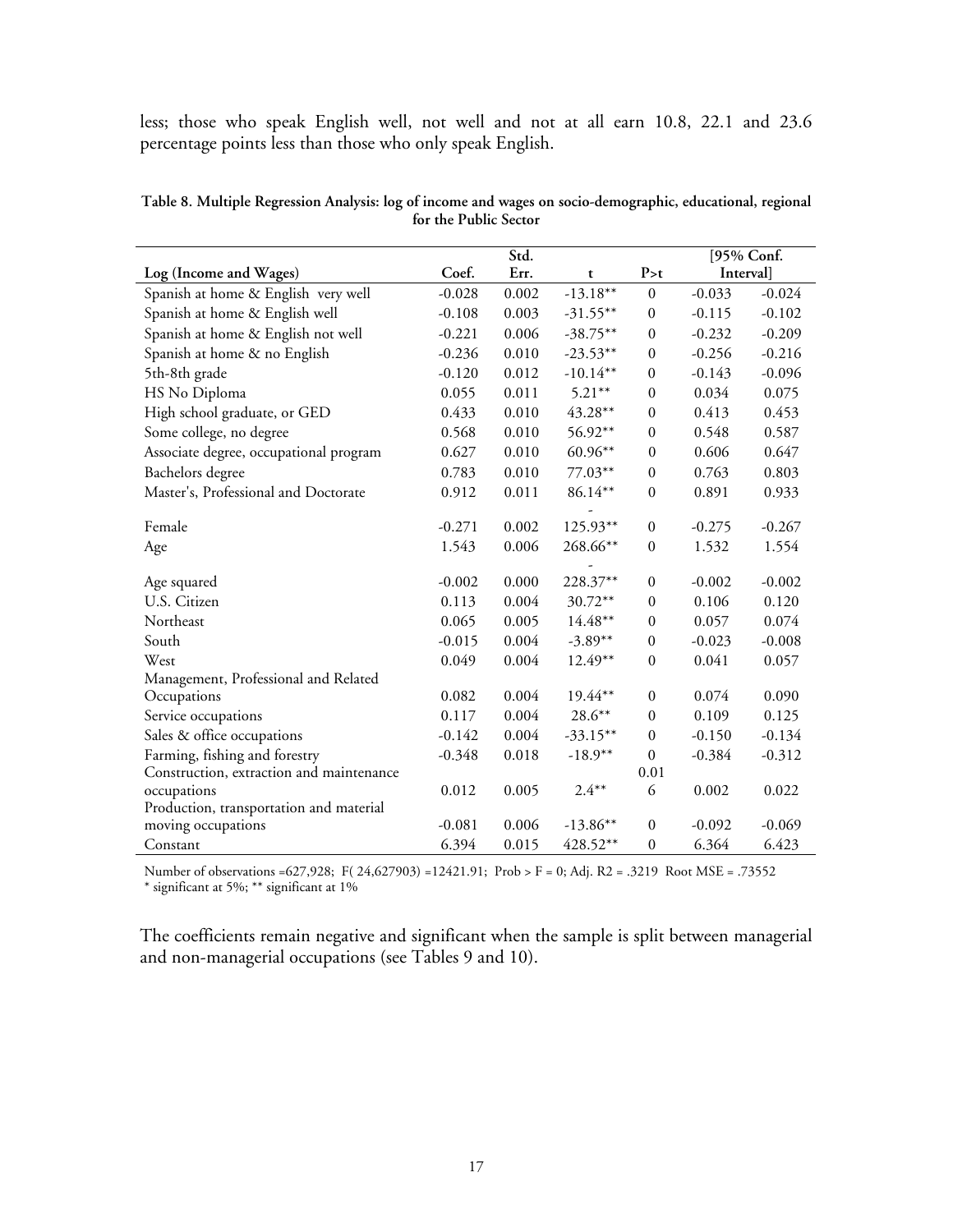| Log (Income and Wages)                 | Coef.    | Std. Err. | t           | P > t        |          | [95% Conf. Interval] |
|----------------------------------------|----------|-----------|-------------|--------------|----------|----------------------|
| Spanish at home & English very well    | $-0.048$ | 0.004     | $-13.1***$  | $\theta$     | $-0.055$ | $-0.041$             |
| Spanish at home & English well         | $-0.095$ | 0.006     | $-15.5***$  | $\mathbf{0}$ | $-0.107$ | $-0.083$             |
| Spanish at home & English not well     | $-0.266$ | 0.011     | $-23.66**$  | $\mathbf{0}$ | $-0.288$ | $-0.244$             |
| Spanish at home & no English           | $-0.316$ | 0.018     | $-17.3***$  | $\mathbf{0}$ | $-0.352$ | $-0.280$             |
| 5th-8th grade                          | $-0.460$ | 0.030     | $-15.51***$ | $\mathbf{0}$ | $-0.518$ | $-0.402$             |
| HS No Diploma                          | $-0.457$ | 0.026     | $-17.79**$  | $\mathbf{0}$ | $-0.508$ | $-0.407$             |
| High school graduate, or GED           | $-0.367$ | 0.024     | $-15.1***$  | $\Omega$     | $-0.414$ | $-0.319$             |
| Some college, no degree                | $-0.299$ | 0.024     | $-12.4***$  | $\Omega$     | $-0.346$ | $-0.252$             |
| Associate degree, occupational program | $-0.230$ | 0.024     | $-9.4***$   | $\theta$     | $-0.277$ | $-0.182$             |
| Bachelors degree                       | $-0.056$ | 0.024     | $-2.34**$   | 0.019        | $-0.104$ | $-0.009$             |
| Master's, Professional and Doctorate   | 0.102    | 0.024     | $4.2**$     | $\Omega$     | 0.054    | 0.149                |
| Female                                 | $-0.213$ | 0.003     | $-66.55***$ | $\mathbf{0}$ | $-0.220$ | $-0.207$             |
| Age                                    | 1.567    | 0.010     | 149.99**    | $\Omega$     | 1.546    | 1.587                |
| Age squared                            | $-0.002$ | 0.000     | $-128.66**$ | $\Omega$     | $-0.002$ | $-0.002$             |
| Native Born                            | 0.083    | 0.007     | $12.71***$  | $\mathbf{0}$ | 0.070    | 0.096                |
| Northeast                              | 0.051    | 0.008     | $6.61**$    | $\theta$     | 0.036    | 0.066                |
| South                                  | 0.023    | 0.007     | $3.43**$    | 0.001        | 0.010    | 0.036                |
| West                                   | 0.059    | 0.007     | $8.9**$     | $\mathbf{0}$ | 0.046    | 0.072                |
| Constant                               | 7.165    | 0.031     | 228.29**    | $\mathbf{0}$ | 7.103    | 7.226                |

**Table 9. Multiple Regression Analysis: log of income and wages on socio-demographic, educational, regional for the Public Sector (Managerial Occupations Only)** 

Number of observations =180,304; F( 18,180285) = 3,901.57; Prob > F = 0; Adj. R2 = .2803 Root MSE = .67611 \* significant at 5%; \*\* significant at 1%

As for the other variables that have a direct effect on income and wages we found that an increase in years of schooling (up to graduate school) is associated on average with higher wages. However, this monotonic relationship is not always true for all the sectors. For example, the monotonic increase on wages in the manufacturing sector for managerial occupations is true even for those who have a graduate degree. This suggests that different industries require different job skills and those industries that will require more specialized skills will pay for them. The coefficient for age, which can be viewed as a proxy for experience, increases at decreasing rates, that is, it is positive for the linear term and negative for the quadratic term. Finally, as previous research has found, women tend to earn less than men, while, U.S. citizens on average, tend to earn more than those who are not U.S. citizens.

Figures 5-21 present the results from additional tests conducted within sub-samples of the data in graphic format.<sup>19</sup> The comparison of the coefficients of the effect of bilingualism across different occupations suggests that the negative association of bilingualism on wagebased income is negative among managerial, business operations specialists and financial specialists (Figures 5, 6 and 7). The relationship is positive for education and training (Figure 8) healthcare support (Figure 9), protective service (Figure 10) and food preparation and

 $\overline{a}$ 

<sup>&</sup>lt;sup>19</sup> The graphs plot the point estimate, 95 and 99 percent confidence intervals (dot, thick and thin lines respectively). Please refer to Appendix 1 for a description of the categories included in each occupation, and industry covered in the analyses. The full set of results in tabular format are available from the authors upon request.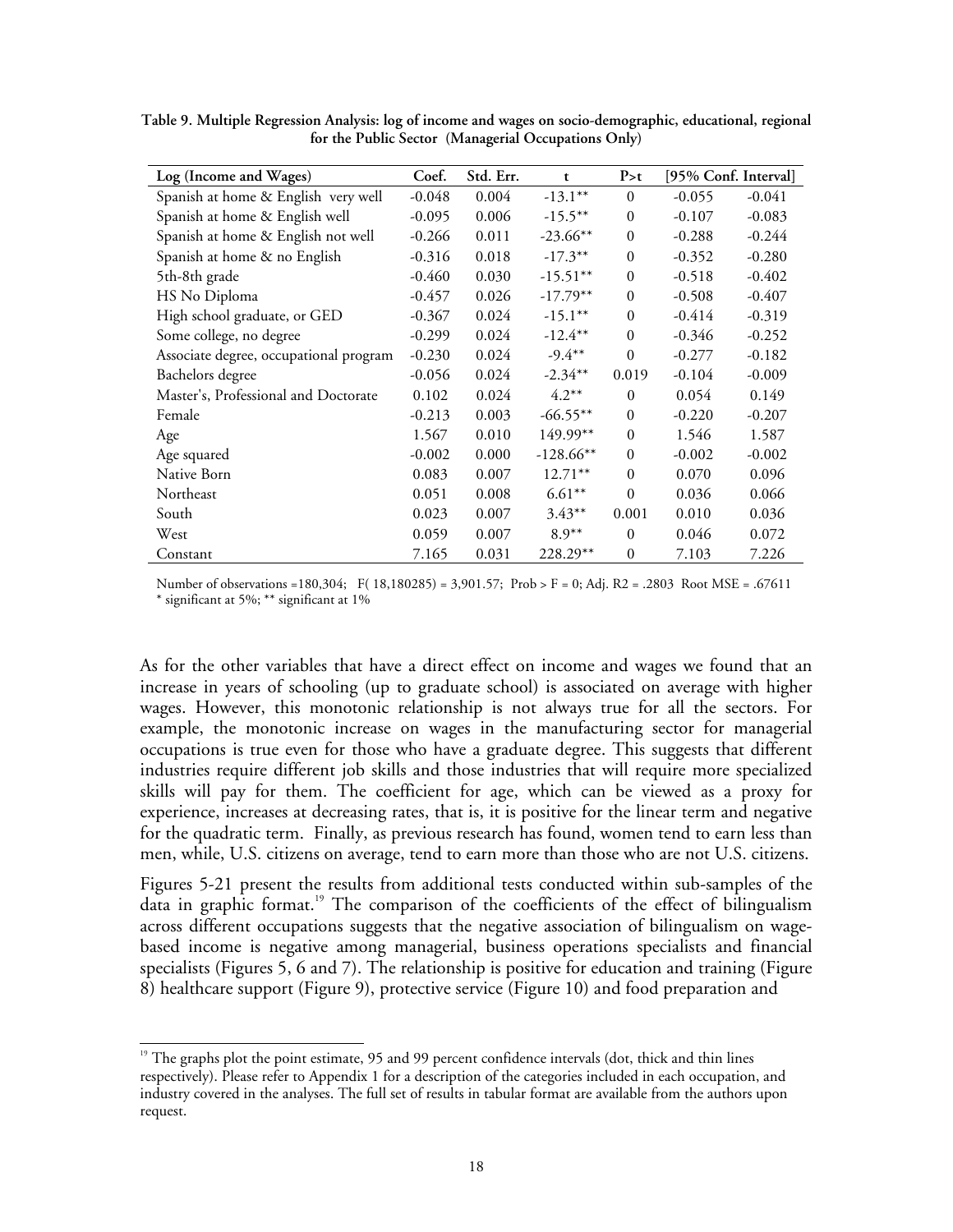

### **Figure 5. Regression Coefficient Plot for Management Occupations**

### **Figure 6. Regression Coefficient Plot for Business Operations Specialists Occupations**



### **Figure 7. Regression Coefficient Plot for Financial Specialists Occupations**



**Figure 8. Regression Coefficient Plot for Education, Training, and Library Occupations** 

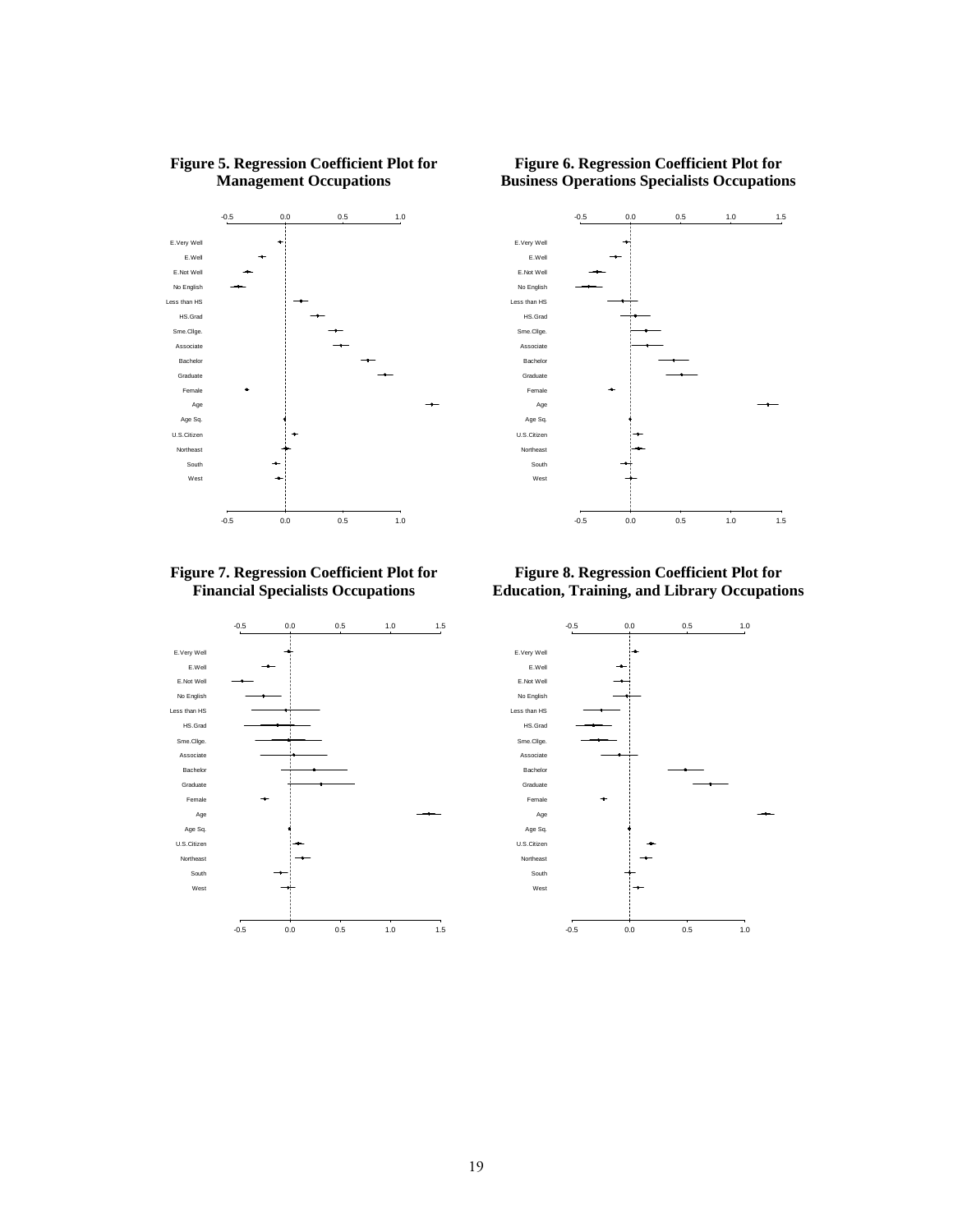

### **Figure 9. Regression Coefficient Plot for Healthcare Support Occupations**

### **Figure 10. Regression Coefficient Plot for Protective Service Occupations**

**Figure 11. Regression Coefficient Plot for Food Preparation and Serving Occupations** 

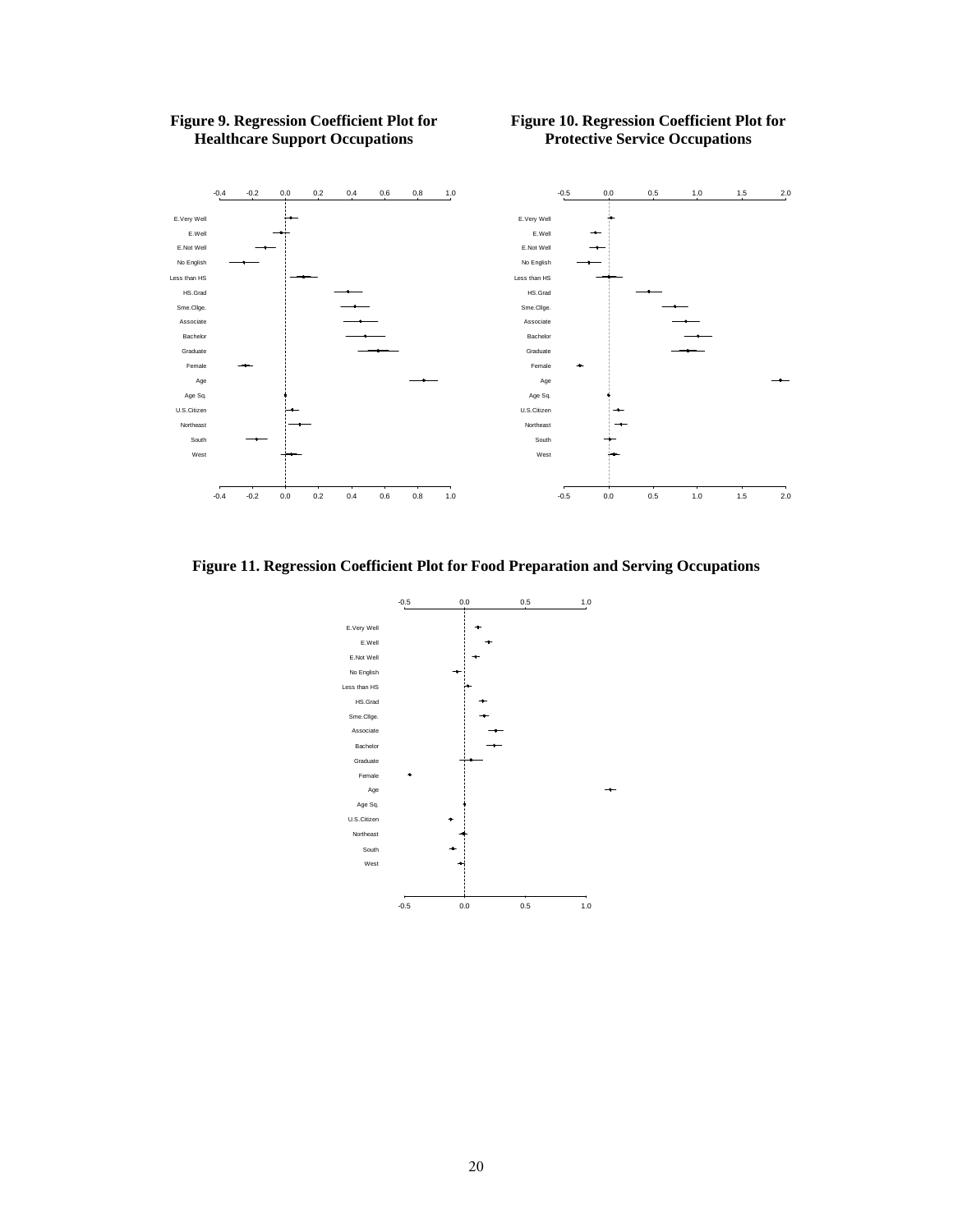|                                          |          | Std.  |             |                  | [95% Conf. |          |
|------------------------------------------|----------|-------|-------------|------------------|------------|----------|
| Log (Income and Wages)                   | Coef.    | Err.  | t           | P > t            | Interval]  |          |
| Spanish at home & English very well      | $-0.021$ | 0.003 | $-7.81**$   | $\Omega$         | $-0.026$   | $-0.015$ |
| Spanish at home & English well           | $-0.110$ | 0.004 | $-26.61**$  | $\mathbf{0}$     | $-0.118$   | $-0.101$ |
| Spanish at home & English not well       | $-0.197$ | 0.007 | $-29.69**$  | $\mathbf{0}$     | $-0.210$   | $-0.184$ |
| Spanish at home & no English             | $-0.212$ | 0.012 | $-17.76**$  | $\mathbf{0}$     | $-0.236$   | $-0.189$ |
| 5th-8th grade                            | $-0.059$ | 0.013 | $-4.53**$   | $\mathbf{0}$     | $-0.084$   | $-0.033$ |
| HS No Diploma                            | 0.125    | 0.012 | $10.71***$  | $\mathbf{0}$     | 0.102      | 0.148    |
| High school graduate, or GED             | 0.549    | 0.011 | 49.35**     | $\mathbf{0}$     | 0.527      | 0.571    |
| Some college, no degree                  | 0.699    | 0.011 | $62.99**$   | $\mathbf{0}$     | 0.677      | 0.721    |
| Associate degree, occupational program   | 0.760    | 0.012 | 65.94**     | $\theta$         | 0.737      | 0.782    |
| Bachelors degree                         | 0.923    | 0.012 | 80.05**     | $\mathbf{0}$     | 0.900      | 0.945    |
| Master's, Professional and Doctorate     | 0.963    | 0.013 | $71.63**$   | $\boldsymbol{0}$ | 0.936      | 0.989    |
| Female                                   | $-0.301$ | 0.003 | $-107.41**$ | $\mathbf{0}$     | $-0.307$   | $-0.296$ |
| Age                                      | 1.565    | 0.007 | 225.58**    | $\mathbf{0}$     | 1.551      | 1.578    |
| Age squared                              | $-0.002$ | 0.000 | $-191.38**$ | $\mathbf{0}$     | $-0.002$   | $-0.002$ |
| Native Born                              | 0.126    | 0.004 | 28.59**     | $\mathbf{0}$     | 0.118      | 0.135    |
| Northeast                                | 0.073    | 0.006 | $13.16**$   | $\mathbf{0}$     | 0.062      | 0.083    |
| South                                    | $-0.027$ | 0.005 | $-5.6***$   | $\mathbf{0}$     | $-0.037$   | $-0.018$ |
| West                                     | 0.048    | 0.005 | $10.03**$   | $\mathbf{0}$     | 0.039      | 0.057    |
| Service occupations                      | 0.124    | 0.004 | $29.2**$    | $\mathbf{0}$     | 0.115      | 0.132    |
| Sales & office occupations               | $-0.118$ | 0.005 | $-26.02**$  | $\mathbf{0}$     | $-0.127$   | $-0.109$ |
| Farming, fishing and forestry            | $-0.316$ | 0.019 | $-16.75***$ | $\theta$         | $-0.353$   | $-0.279$ |
| Construction, extraction and maintenance |          |       |             | 0.00             |            |          |
| occupations                              | 0.016    | 0.005 | $3.17**$    | $\overline{2}$   | 0.006      | 0.026    |
| Production, transportation and material  |          |       |             |                  |            |          |
| moving occupations                       | $-0.063$ | 0.006 | $-10.51**$  | $\mathbf{0}$     | $-0.075$   | $-0.051$ |
| Constant                                 | 6.248    | 0.017 | 362.03**    | $\boldsymbol{0}$ | 6.214      | 6.282    |

**Table 10. Multiple Regression Analysis: log of income and wages on socio-demographic, educational, regional for the Public Sector (Non-Managerial Occupations Only)** 

Number of observations =447,624; F( 23,447600) = 8,931.86; Prob > F = 0; Adj. R2 = .3145 Root MSE = .75406 \* significant at 5%; \*\* significant at 1%

serving (Figure 11) occupations.<sup>20</sup> The breakdown by industry (Figures 6.a-6.f) shows that in all sub-sectors, except finance and real estate, and tranportation and warehousing, bilingual Hispanics tend to earn more than English monolinguals. Last, we find that the association between bilingualism and income is substantively larger in the regions with lower concentration of Hispanics (Northeast and Midwest); yet the positive association remains across all regions (see Figures 7-a-7.d). In all but three of the sub-samples used in our analyses, we find that income increases monotonically with the ability to speak English, consistent with the results for the whole population.

 $\overline{a}$ 

 $20$  In food preparation and serving occupations the results suggest that all Hispanics with a minimum command of English earn more than English monolinguals.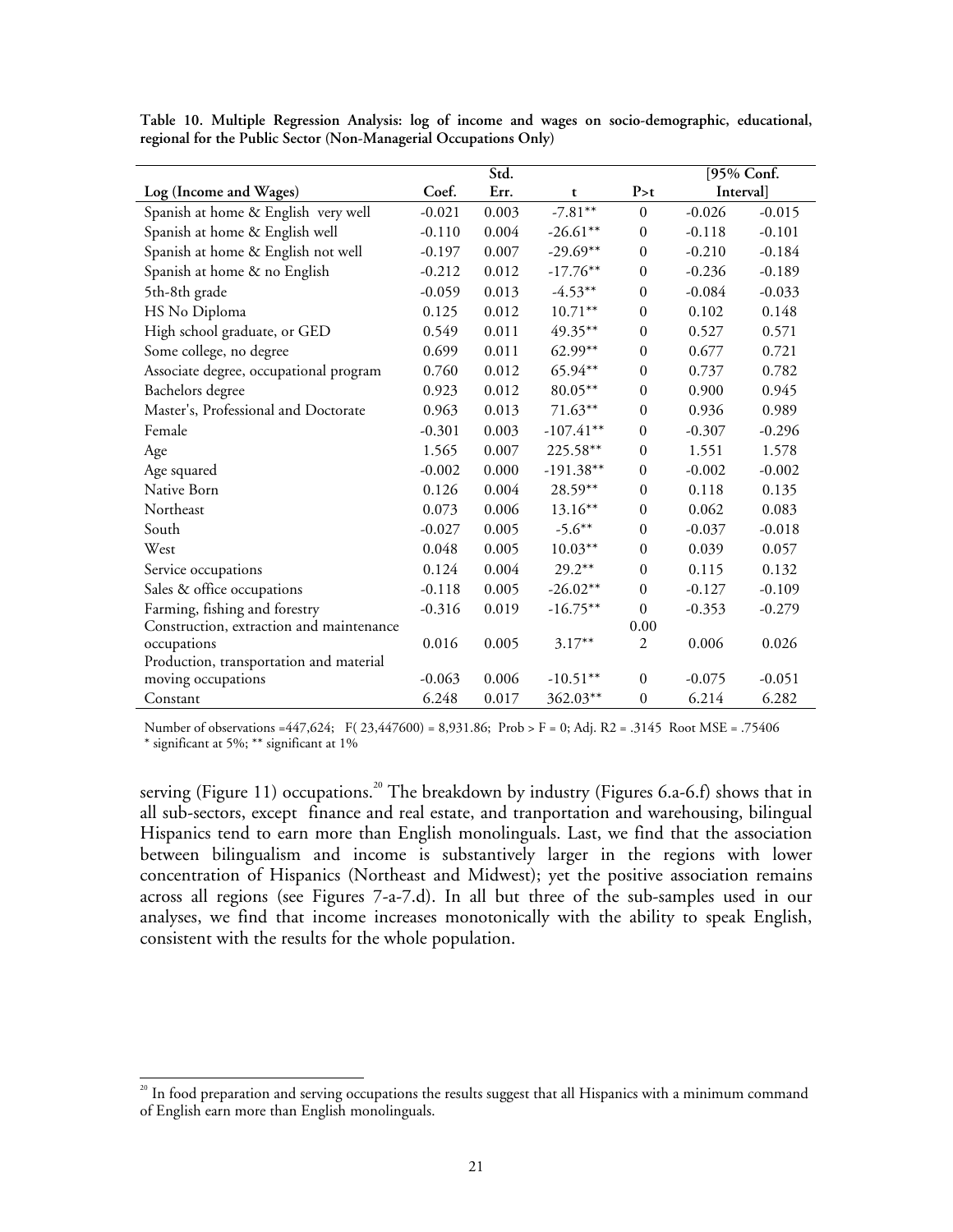# | 5 | DISCUSSION

 $\overline{a}$ 

verall our results for the whole pooled sample suggest that bilingualism is no longer penalized as it seems to have been in 1990. Earnings of Hispanics who speak Spanish at home and also speak English very well are slightly higher that those of **COM** verall our results for the whole pooled sample suggest that bilingualism is no longer penalized as it seems to have been in 1990. Earnings of Hispanics who speak Spanish at home and also speak English very well are s after controlling for educational attainment, region, sector of employment, occupation, age and gender. This pattern supports our expectation that recent U. S and Hispanic social, demographic and economic trends have increased the market value of Spanish/English bilingualism. In the past decade Mexico and the rest of Latin America have become increasingly important to nationional economic life. Additionally, supplying goods and services to the ever-growing Hispanic community in the United States, especially those who are Spanish dominant , and managing workers with minimal English language skills who hardly speak English are also likely to create better paid job opportunities for bilingual Latinos who can communicate with their customers, employees and subordinates in Spanish, and in English with their supervisors, business owners, and upstream and downstream suppliers.

While these developments help explain the discrepancy between the overall positive albeit small coefficient in our tests and the negative findings for 1990 reported by de la Garza et al. (2000), it is especially noteworthy that our results also show that being bilingual is penalized in several specific labor market segments and occupations. That is, the positive effect for the overall sample is not only substantively small, but bilingualism has a negative impact on wages in key sectors of the economy, in the more rewarding occupations, and within occupational categories of other sectors.

We expected that bilingualism was a skill that the market rewarded. This skill would enable Latinos to serve both Spanish-speaking and English-speaking customers and to have access to trade and investment opportunities in Latin America would give bilinguals an edge over English monolinguals. Yet our results oblige us to reject an unconditional interpretation of that perspective and to re-evaluate how the market evaluates bilingualism.

There are sound theoretical reasons to expect English fluency to have a positive effect on earnings, but we had no comparable basis for predicting that bilinguals who know English well would be punished in the labor market as we found to be true in some labor markets and employment sectors. In manufacturing, for instance, we find that bilingual blue-collar workers who speak English well or very well receive higher earnings than similarly situated English monolinguals, but bilingual supervisory and managerial employees earn less than their monolingual counterparts. These patterns paint a picture that suggests that bilingual Latinos who hold higher status jobs confront a glass ceiling.<sup>21</sup>

<sup>&</sup>lt;sup>21</sup> An alternative explanation for the negative coefficient on bilingualism found in the sub-sample of managerial and supervisory positions in manufacturing could be traced on a different pattern of regional clustering of these individuals and their penchant for consumption and ability to supply "ethnic goods." If bilingual Latinos in managerial position are mostly employed in small or medium sized firms that supply ethnic goods to Latino customers in markets characterized by low barriers to entry and no economies of scale, then we could expect them to have lower earnings than those employed in firms competing in less competitive markets characterized by higher entry barriers and economies. Still we need to explain why bilingual Latinos are more likely to be employed in the former rather than the latter, given the earnings differentials.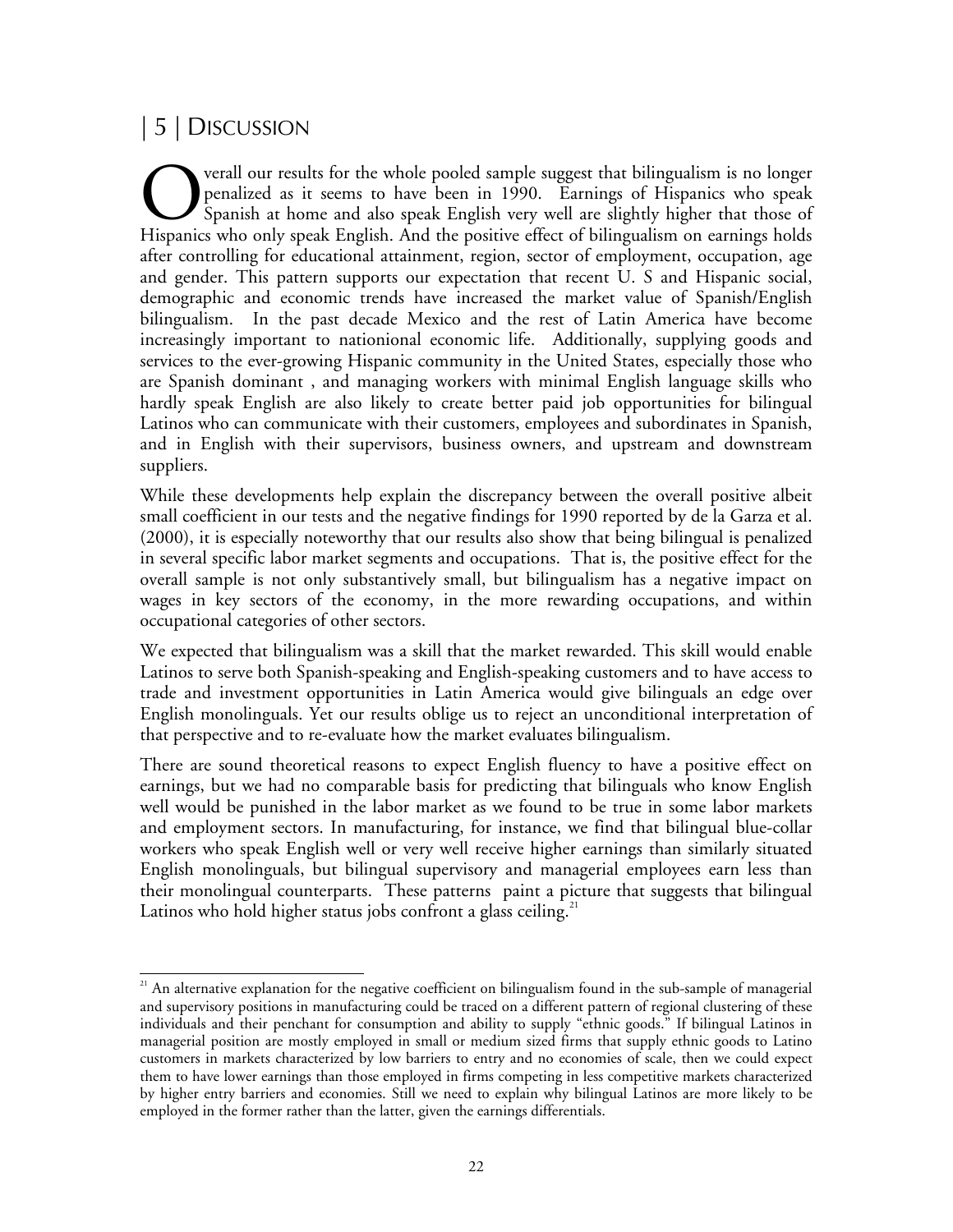More significantly, we find that bilinguals employed in the public sector make systematically less money than those who only speak English. And these results hold for all occupational categories in the sector. Given that the public sector provides a wide range of crucial goods and services to Spanish dominant Latinos it is remarkable that those that speak Spanish seem to be penalized. These results suggest that bilingual Latinos are experiencing systematic discrimination.

One possibility mitigating factor is that bilinguals may have characteristics that lower their value in labor markets irrespective of their quality and skill as workers. Most specifically, compared to English monolinguals, Spanish speakers are much more likely to speak accented English, a trait employers especially frown on if the accent is heavy (Davila, Bohara, and Saenz 1993). Depending on how stringently accented English is evaluated, punishing bilinguals who speak with an accent could be considered discrimination. Moreover, employers could exaggerate the importance they assign to accents as a means to justify discrimination in hiring and wages.

Additionally, it is conceivable that being bilingual is correlated with unobservable characteristics that are negatively valued in the market place. One such trait would be a lack of familiarity with mainstream labor practices and other values. Hispanics who speak English only are more likely to be third or even fourth generation Americans, and hence are better assimilated to American labor practices. Another unobserved characteristic which census data do not capture is the quality of education Latinos receive. Given that Hispanics live in areas with high Hispanic concentrations, they are likely to attend similar types of educational institutions wherever they reside, and it has been well documented, the quality of educational services in those schools is lower than that of schools in more integrated schools which are attended by Hispanics who are more likely to be English dominant. To the extent these patterns accurately describe the educational experiences of Latinos, our measure of educational attainment, i.e., years of school completed, may falsely suggest that Latinos and non-Hispanic whites who attended school for the same number of years are comparably educated. Table 9 illustrates the income and wages for non-Hispanic whites and Latinos by educational attainment. On average, Latinos earn 19 percentage points less than non-Hispanic whites with the same educational attainment. This difference is more evident at higher levels of education. For instance, Hispanic professionals earn 46 percentage points less than non-Hispanic white professionals.

|                           |          |          | $\frac{0}{0}$     |
|---------------------------|----------|----------|-------------------|
| <b>Years of Education</b> | White    | Hispanic | <b>Difference</b> |
| No School                 | \$13,000 | \$13,800 | 6%                |
| $1-4^{\text{th}}$ Grade   | \$13,100 | \$13,000 | $-1\%$            |
| <b>Elementary School</b>  | \$14,000 | \$14,000 | $0\%$             |
| $12^{\text{th}}$ Grade    | \$17,000 | \$15,000 | $-12%$            |
| <b>HS</b> Graduate        | \$21,000 | \$17,000 | $-19%$            |
| Some College              | \$23,000 | \$20,000 | $-13%$            |
| Bachelor's Degree         | \$36,000 | \$31,000 | $-14%$            |
| <b>Masters</b>            | \$45,000 | \$40,000 | $-11\%$           |
| Professional              | \$57,000 | \$30,700 | $-46%$            |
| Doctorate                 | \$57,000 | \$46,600 | $-18%$            |
| Average                   | \$29,610 | \$24,110 | $-19%$            |

**Table 11. Income and Wages by Educational Attainment by Race/Ethnicity**

Source: IPUMS 5% 2000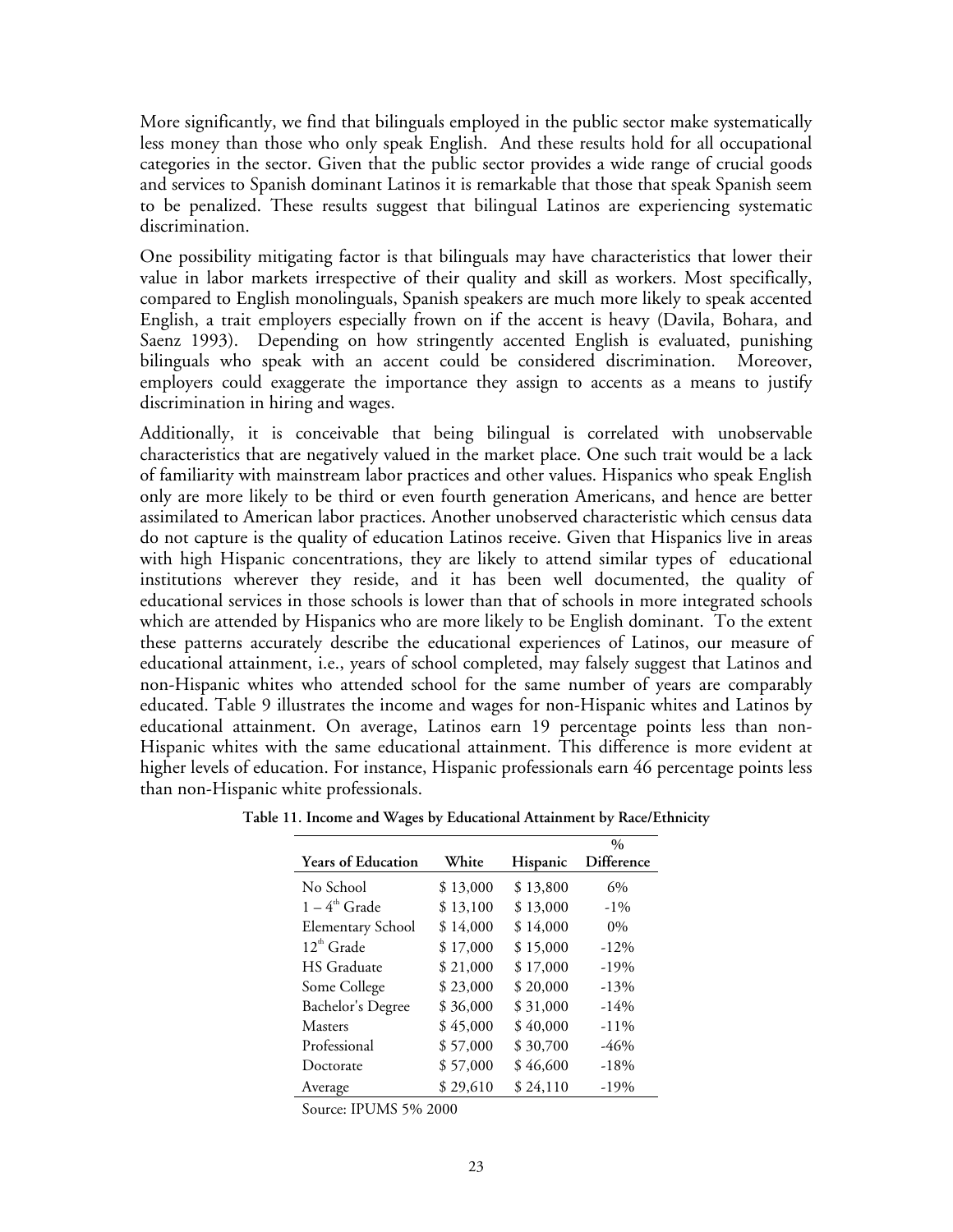Interpreting the meaning of "years of school" in this way makes our findings less puzzling but no less discomforting since it implies that Spanish speakers are systematically exposed to educational services of lower quality that puts them at a disadvantage in the marketplace. The findings that the value of being fluent in both English and Spanish is negative, albeit within those sectors of employment and occupations that are usually associated with higher responsibility and pay, is not only puzzling but also distressing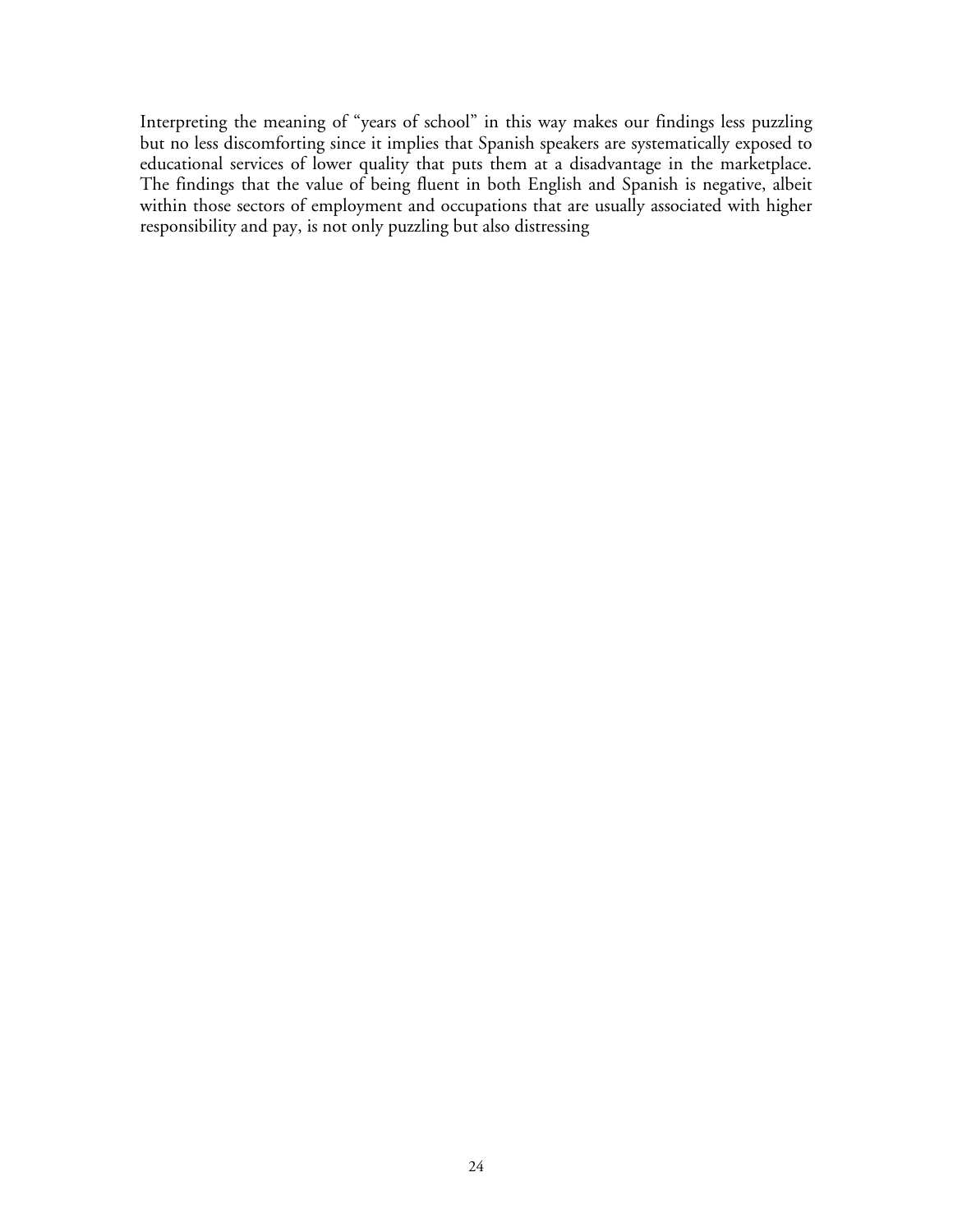# | 6 | CONCLUSION

his paper tries to assess the effect of bilingualism on income among. To isolate the effect of bilingualism we limit our analysis to a sample Hispanics drawn from the year 2000 U.S. Census five-per-cent PUMS. In contrast with earlier research that tested This paper tries to assess the effect of bilingualism on income among. To isolate the effect of bilingualism we limit our analysis to a sample Hispanics drawn from the year 2000 U.S. Census five-per-cent PUMS. In contrast Latinos who speak English very well and speak Spanish at home on average earn at least as much as those who speak only English. Yet we also find that bilingualism is not rewarded in all sectors of the economy. Our results show a negative correlation between bilingualism and income for managerial and supervisory employees in manufacturing, and for all those employed in the public sector.

We point to several possible explanations for these findings: reduced inter-industry and regional mobility and competition; labor market discrimination; and differential access to quality educational services. We acknowledge that our analysis has several shortcomings associated with the validity of our measures of bilingualism and educational attainment. We have no way to overcome these limitations, however.

We suggest two different routes that would help extend our research and help us overcome these limitations. The first would be to analyze the effect of bilingualism within jobs that require certification, such as teachers and nurses. In these cases, the existence of certification requirements would allow us to control for skill regardless of language problems such as accented English. Alternatively, we could look at the difference in performance within groups of individuals graduating from similar institutions, such as Ivy League universities, who have secured jobs in the same industry or sector. Controlling for quality of education would allow us to further isolate the effect of bilingualism on income.

Our results enhance our ability to evaluate the major contemporary theories on minority incorporation and assimilation, namely segmented assimilation (Portes & Zhou 1993), modified straight line assimilation (Alba and Nee 2003), and the more recent version of the unassimilable ethnic (Huntington 2004a, 2004b). We argue that the results are generally supportive of the theory of segmented assimilation (see Portes & Zhou, 1993). However, our findings are more negative than those predicted by segmented assimilation theory because they suggest that few Latinos will be capable of experiencing conventional assimilation. Also, our results portray a level of continuing discrimination that refutess the core of Alba and Nee's (2003) modification of conventional assimilation theory. The monotonic increase in the earnings of Hispanics as their English language proficiency increases also seemingly refutes Huntington's (2004a 2004b) theory of the unassimilable ethnic.<sup>22</sup> One plausible conclusion suggested by our findings is precisely the opposite to Huntington's argument: the existence of deeply institutionalized patterns of discrimination rather than Latino values prevent Latino incorporation..

Finally, our results suggest the need for several policy interventions. First, state and national governments should reward bilingualism as a skill in those positions where specific second languages are essential to job performance. Thus, bilingual health workers, teachers, border patrol agents, police and fire department personnel should earn more than their monolingual

 $\overline{a}$ <sup>22</sup> Huntington (2004a 2004b) denies the existence of discrimination as the condition impeding incorporation and argues that the failure of Hispanics to assimilate is due to innate cultural differences and their rejection of American values, including English.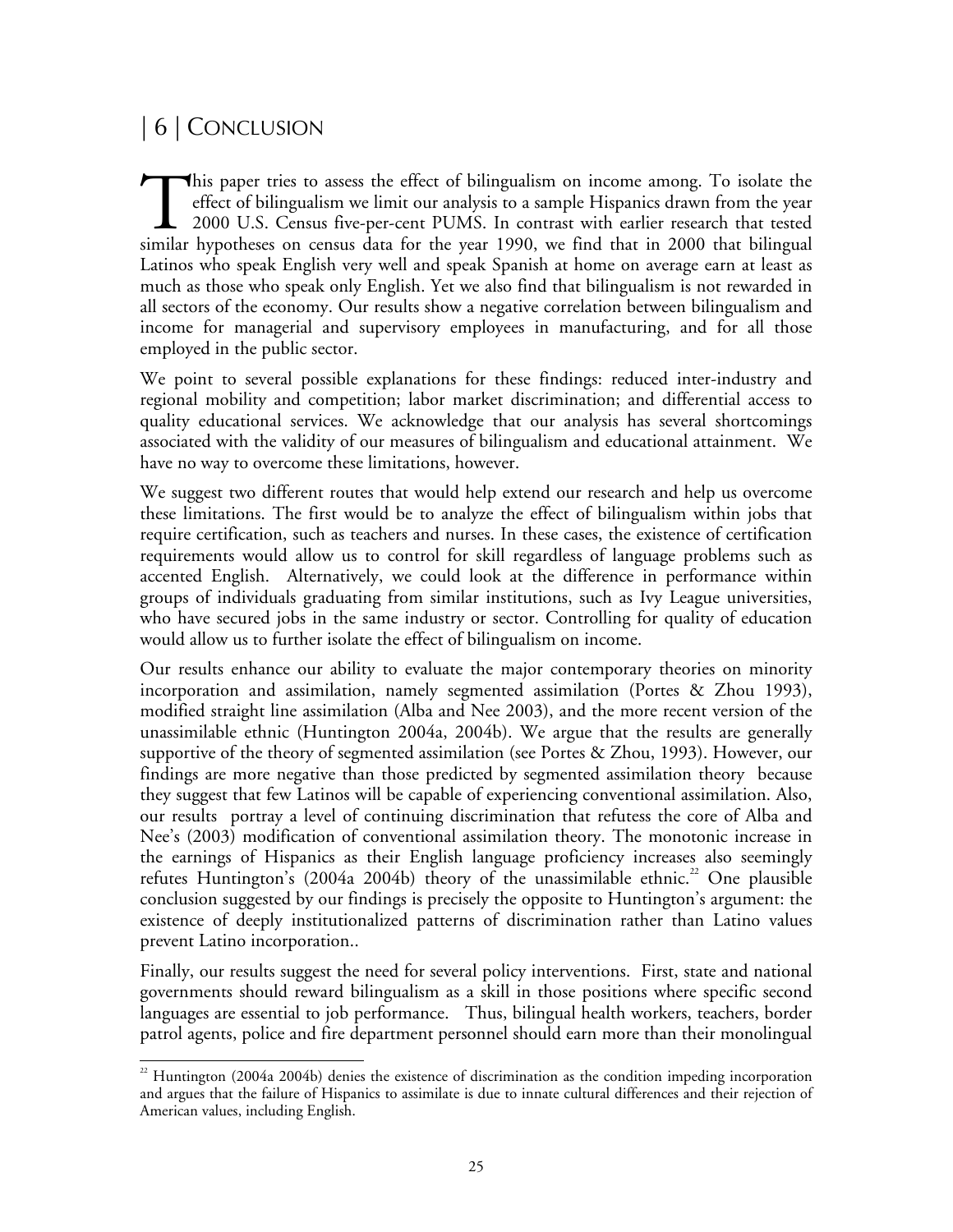colleagues while those whose language skills are not essential to their job such as sanitation workers would not receive additional compensation. opportunities should be enhanced so that the value of their education is equalized relative to that of non-Hispanic whites. This could be accomplished by providing increased support to high schools, junior colleges and universities with large proportions of Latino students and by increasing the funds available to Latinos who are accepted to first tier public and private universities. Regretably, the current configuration of our political system makes it unlikely that such policies will be enacted.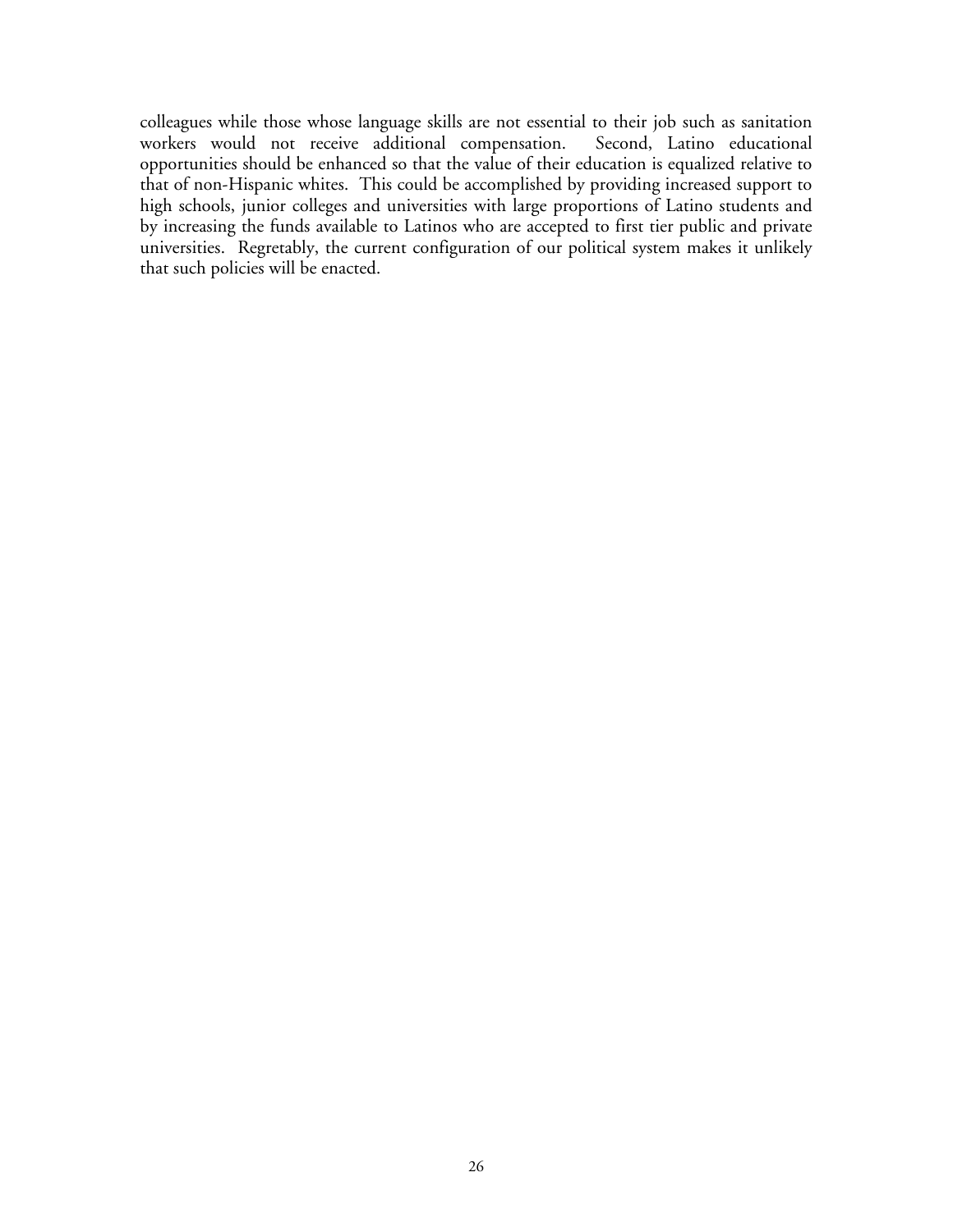### REFERENCES

- Alba, Richard D. and Victor Nee. 2003. Remaking the American Mainstream: Assimilation and Contemporary Immigration. Cambridge, MA: Harvard University Press.
- Bean, Frank D., Susan K. Brown, and Ruben G. Rumbaut. 2006. "Mexican immigrant political and economic incorporation," in *Perspectives on Politics* Vol. 4, No. 2, 309- 313.
- Blanchflower, David G., and Matthew J. Slaughter. 1999. The causes and consequences of the changing income inequality: W(h)ither the debate?, in Albert Fishlow and Karen Parker, editors, *Growing Apart: The Causes and Consequenses of Global Wage Inequality*. New York, NY: Council on Foreign Relations.
- Borjas, George, Richard B. Freeman, and Lawrence F. Katz. 1997. "How Much Do Immigration and Trade Affect Labor Market Outcomes?" Brookings Papers on Economic Activity, 1997, (1), 1-90.
- Bratsberg, Bernt, and Dek Terrell. 2002. "School quality and returns to education of US Immigrants," in Economic Inquiry," Vol. 40 (April), 117-198.
- Bureau of Economic Analysis. 2006. International Economic Accounts: US Department of Commerce. http://bea.gov/bea/international/ii\_web/timeseries2.cfm?econtypeid=1&dirlevel1id= 1&stepnum=1&entitytypeid=1. Accessed October 10, 2006.
- Camarota, Steven A., and Mark Krikorian. 1999. The Impact of Immigration on the U.S. Labor Market, in Albert Fishlow and Karen Parker, editors, *Growing Apart: The Causes and Consequenses of Global Wage Inequality*. New York, NY: Council on Foreign Relations.
- Card, David. 2005. "Is the New Immigration Really so Bad?" in *The Economic Journal*, Vol. 115 (November),F300-F323.
- Carliner, Geoffrey. 1981. "Wage Differences by Language Group and the Market for Language Skills in Canada." *Journal of Human Resources*, 1981, Vol. 16, Issue 3, 384- 399.
- Chiswick, Barry R., and Paul W. Miller. 1995. "The Endogeneity between Language and Earnings: International Analyses," in *Journal of Labor Economics*, Vol 17 (1995), 151-200.
- Chiswick, Barry R., and Paul W. Miller. 1998. "Census Language Questions in North America," in *Journal of Economic and Social Measurement*, Vol. 25, No. 2, 73-95.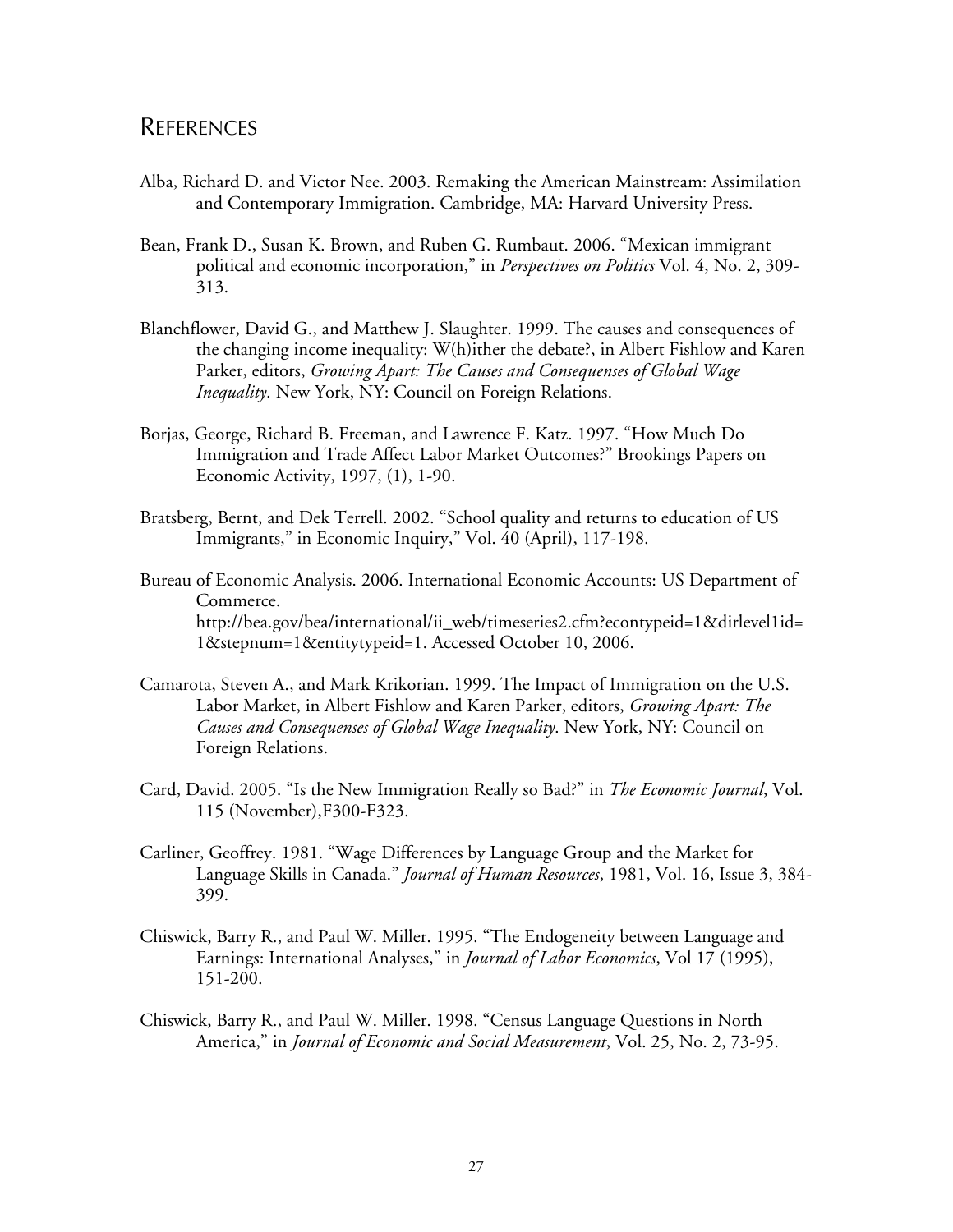- Chiswick, Barry R., and Paul W. Miller. 2002. "Immigrant Earnings: Language skills, linguistic concentrations and the business cycle," in *Journal of Population Economics*, Vol. 15 (2002), 31-57.
- Chiswick, Barry R.. 1978. "The Effect of Americanization on the Earnings of Foreign-born Men," in *Journal of Political Economy*, Vol. 86, No. 5, 897-921.
- Chiswick, Barry R., and Paul W. Miller. "Language in the Immigrant Labor Market." In *Immigration, Language, and Ethnicity: Canada and the United States*, edited by Barry R. Chiswick, 229-96. Washington: American Enterprise Institute, 1992.
- Chiswick, Barry R., and Gaston L. Repetto. 2001. Immigrant Adjustment in Israel: The Determinants of Literacy and Fluency in Hebrew and Their Effects on Earnings, in Slobodan Djajic, editor, International Migration Trends Policies and Economic Impact. London: Routledge.
- Davila, Alberto, Alok K. Bohara, and Rogelio Saenz. "Accent Penalties and the Earnings of Mexican Americans." *Social Science Quarterly* 74, no. 4 (1993): 902-16.
- de la Garza, Rodolfo O. , Charles W. Haynes, and Jongho Lee. "The Impact of Bilingualism on Earnings." University of Texas - Austin, 2000.
- Duleep, Harriet and Marc C. Regets. 2002. "The Elusive Concept of Immigrant 'quality:' evidence from 1970-1990," IZA Working Paper No. 631, November 2002.
- Franco, Lynn. "The Hispanic Market in 2010." New York: The Conference Board, 2004.
- Fry, Richard, & B. Lindsay Lowell. 2003. "The value of Bilingualism in the U.S. Labor Market," in *Industrial & Labor Relations Review*, Vol. 57 Issue 1 (October 2003), 128-140.
- Grenier, Gilles. 1984. "The Effect of Language Characteristics on the Wages of Hispanic American Males." in *Journal of Human Resources* Vol. 19, 25–52.
- Hornbeck, J. F.. 2004. U.S.-Latin American Trade: Recent Trends. Congressional Research Service - The Library of Congress.
- Huntington, Samuel P. "The Hispanic Challenge." *Foreign Policy* 2004a, 30-45.
- Huntington, Samuel P. *Who Are We? The Challenges to America's National Identity*. New York: Simon & Schuster, 2004b.
- Lubotsky, Darren. 2000. "Chutes or ladders? A Longitudinal Analysis of Immigrant Earnings," Princeton University Industrial Relations Section Working Paper No. 445, August 2000.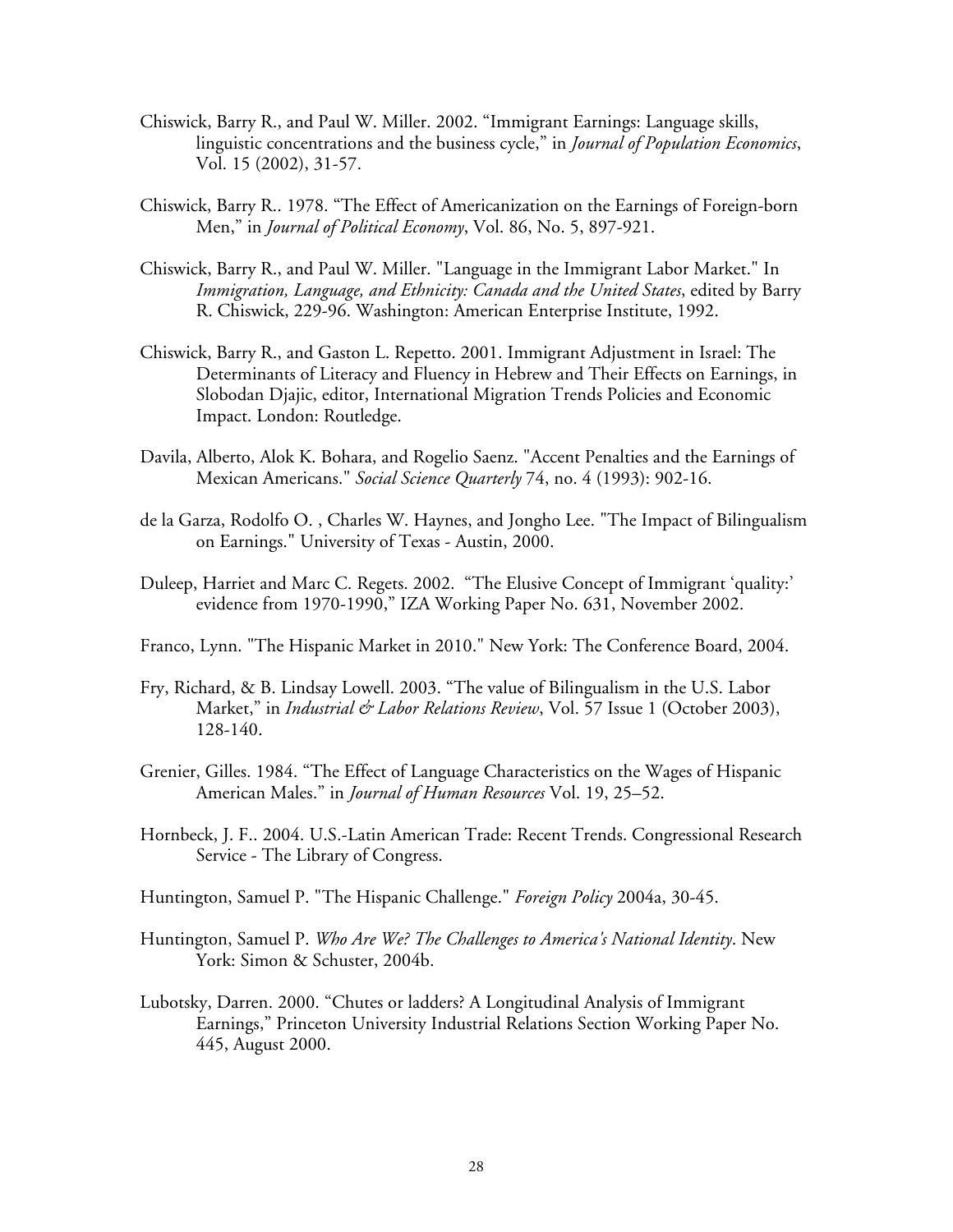- McManus, Walter, William Gould, and Finis Welch. 1983. "Earnings of Hispanic Men: The Role of English Language Proficiency," in *Journal of Labor Economics*, Vol. 1 (April), No. 2, 101-130.
- Mincer, Jacob. 1974. Schooling, Experience and Earnings. New York, NY: National Bureau of Economic Analysis.
- Portes, Alejandro, and Min Zhou. "The New Second Generation: Segmented Assimilation and Its Variants." *Annals of the American Academy of Political and Social Sciences* 530 (1993): 74-96.
- Tainer, Evelina. 1998. "English Language Proficiency and Earnings among Foreign Born Men," in Journal of Human Resources, Vol. 23, No. 1, 108-122.
- Tienda, Marta, and Lisa J. Neidert. 1984. "Language, Education, and the Socioeconomic Achievement of Hispanic Origin Men," in *Social Science Quarterly* Vol. 65, 519–535.
- U.S. Census Bureau .2003. Census 2000, Public Use Microdata Sample (PUMS), United States, Technical Documentation. Washington, DC: U.S. Census Bureau.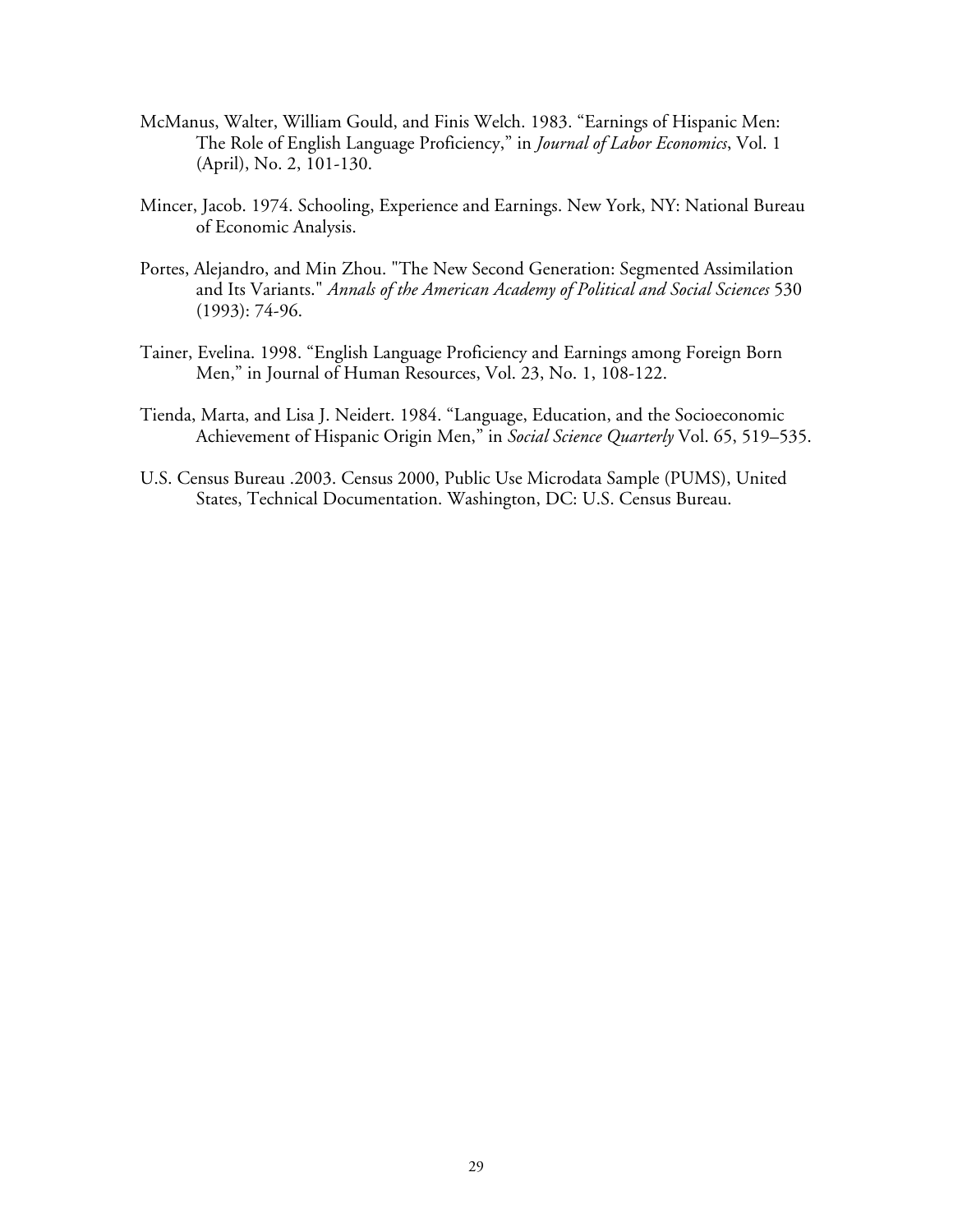## APPENDIX A. OCCUPATION AND INDUSTRY CODES

### **2000 Occupation Codes**

General and Operations Managers **Purchasing Agents and Buyers, Farm Products** Public Relations Managers Not used Administrative Services Managers Computer and Information Systems Managers Cost Estimators Financial Managers Not used Industrial Production Managers Logisticians Purchasing Managers **Management Analysts** Management Analysts Transportation, Storage, and Distribution Managers Meeting and Convention Planners Farm, Ranch, and Other Agricultural Managers Other Business Operations Specialists Farmers and Ranchers **Education, Training, and Library Occupations**  Construction Managers Postsecondary Teachers Education Administrator Preschool and Kindergarten Teachers Engineering Managers Elementary and Middle School Teachers Food Service Managers Secondary School Teachers Funeral Directors Special Education Teachers Gaming Managers Other Teachers and Instructors Lodging Managers **Archivists, Curators, and Museum Technicians** Medical and Health Services Managers Librarians Natural Sciences Managers Library Technicians Postmasters and Mail Superintendents Teacher Assistants Property, Real Estate, and Community<br>Association Managers Social and Community Service Managers **Healthcare Support Occupations** Managers, All Other Nursing, Psychiatric, and Home Health Aides **Financial Specialists** Occupational Therapist Assistants and Aides Accountants and Auditors Physical Therapist Assistants and Aides Appraisers and Assessors of Real Estate Massage Therapists Budget Analysts Dental Assistants Financial Analysts **Food Preparation and Serving Occupations**  Personal Financial Advisors Chefs and Head Cooks Financial Examiners Cooks Loan Counselors and Officers Food Preparation Workers Not used Bartenders Financial Specialists, All Other Waiters and Waitresses Protective Service Occupations **Food Servers, Nonrestaurant** First-Line Supervisors/Managers of Correctional

**Officers** First-Line Supervisors/Managers of Police and

Detectives Dishwashers

First-Line Supervisors/Managers of Fire Fighting

**Management Occupations Business Operations Specialists** Chief Executives Agents and Business Managers of Artists, Performers, and Athletes Legislators Wholesale and Retail Buyers, Except Farm Products Advertising and Promotions Managers Purchasing Agents, Except Wholesale, Retail, and Farm Products Marketing and Sales Managers Claims Adjusters, Appraisers, Examiners, and Investigators Compliance Officers, Except Agriculture, Construction, Health and Safety, and Transportation Human Resources Managers Human Resources, Training, and Labor Relations Specialists Other Education, Training, and Library Workers Credit Analysts Medical Assistants and Other Healthcare Support Occupations Insurance Underwriters First-Line Supervisors/Managers of Food Preparation and Serving Workers Tax Examiners, Collectors, and Revenue Agents Combined Food Preparation and Serving Workers, Including Fast Food Tax Preparers Counter Attendants, Cafeteria, Food Concession, and Coffee Shop Dining Room and Cafeteria Attendants, Bartender Helpers, and Miscellaneous Food Preparation and Serving Related Workers

Hosts and Hostesses, Restaurant, Lounge, and Coffee Shop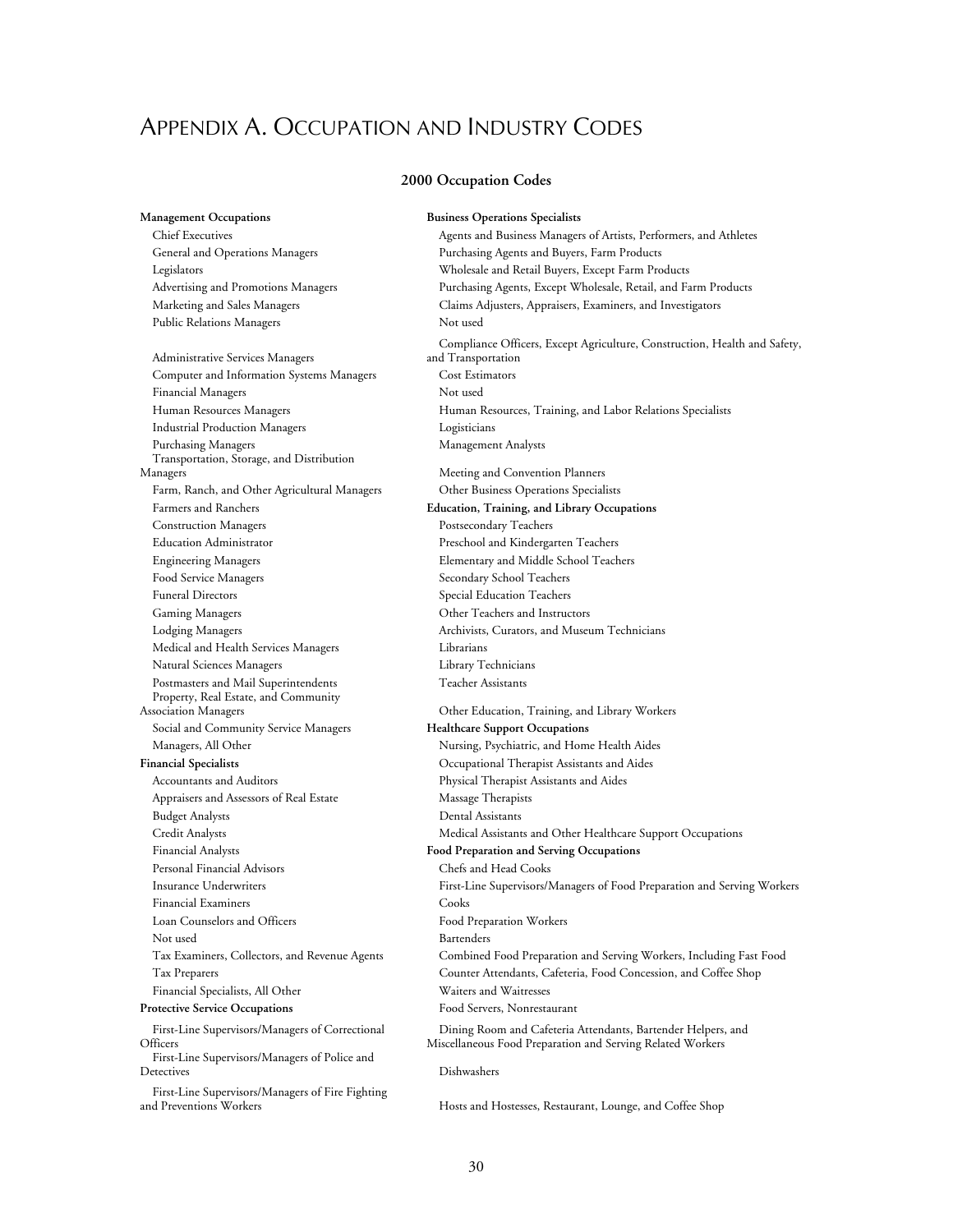Supervisors, Protective Service Workers, All Fire Fighters Fire Inspectors Bailiffs, Correctional Officers, and Jailers Not used Detectives and Criminal Investigators Fish and Game Wardens Miscellaneous Law Enforcement Workers Police Officers Transit and Railroad Police Animal Control Workers Private Detectives and Investigators Security Guards and Gaming Surveillance Officers Not used Crossing Guards Lifeguards and Other Protective Service Workers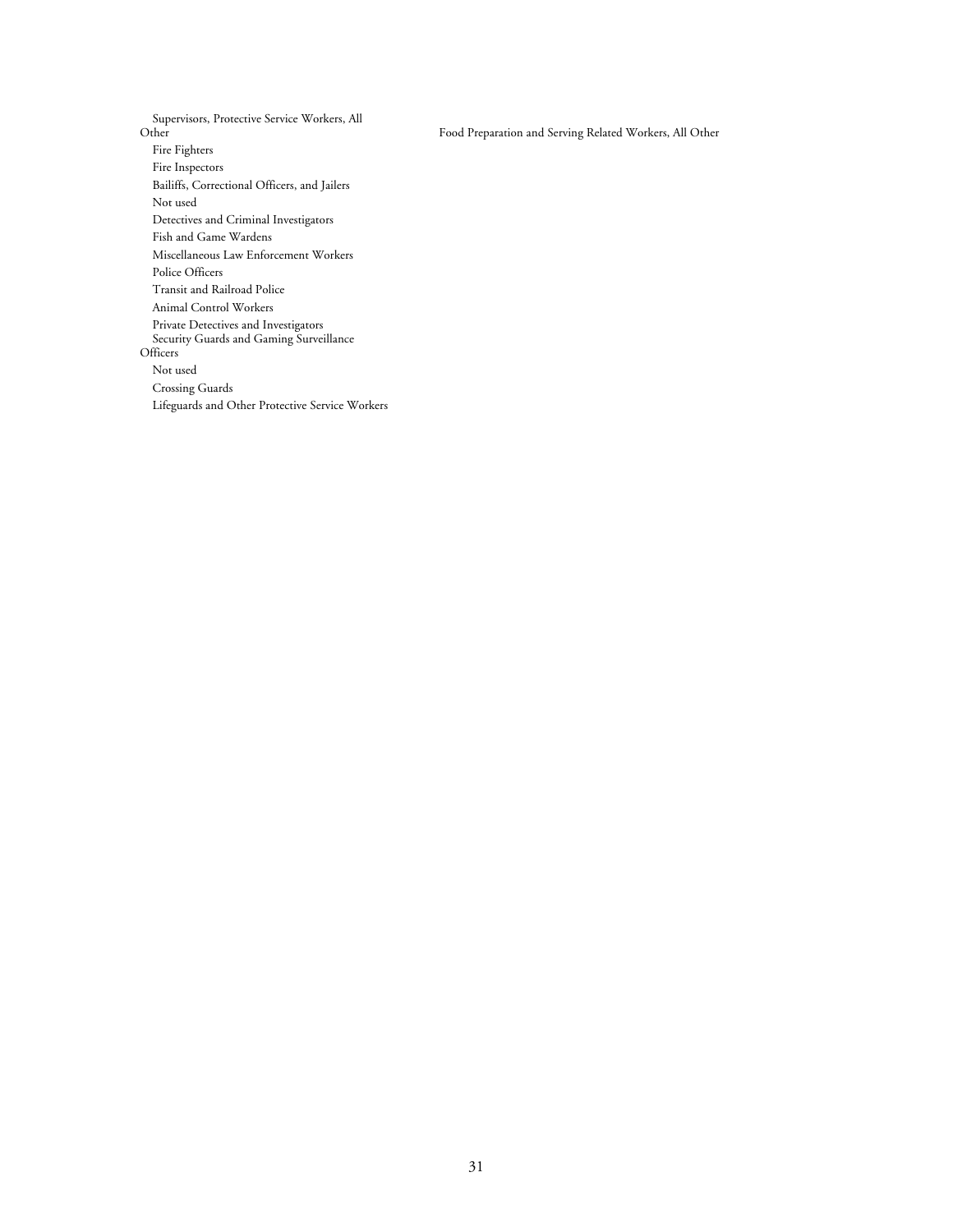### **Codes for Industry (IND) and NAICS Industry (INDNAICS) in the 2000 Census and ACS Samples**

### **Wholesale Trade Retail Trade**

Motor vehicles, parts and supplies Automobile dealers Furniture and home furnishing example of the state of the Other motor vehicle dealers Lumber and other construction materials **Automaterials** Auto parts, accessories, and tire stores Professional and commercial equipment and supplies Furniture and home furnishings stores Metals and minerals, except petroleum Household appliance stores Electrical goods Radio, tv, and computer stores Hardware, plumbing and heating equipment, and supplies Building material and supplies dealers Machinery, equipment, and supplies Hardware stores Recyclable material Lawn and garden equipment and supplies stores Miscellaneous durable goods Grocery stores Paper and paper products Specialty food stores Drugs, sundries, and chemical and allied products Beer, wine, and liquor stores Apparel, fabrics, and notions **Pharmacies** and drug stores Pharmacies and drug stores Groceries and related products Health and personal care, except drug, stores Farm product raw materials Gasoline stations Petroleum and petroleum products Clothing and accessories, except shoe, stores Alcoholic beverages Shoe stores Farm supplies Jewelry, luggage, and leather goods stores Electronic markets, agents and brokers Sporting goods, camera, and hobby and toy stores Miscellaneous nondurable goods Sewing, needlework and piece goods stores Not specified trade Music stores **Transportation and Warehousing <b>Book stores and news dealers Book stores and news dealers** Air transportation Department stores Rail transportation Miscellaneous general merchandise stores Water transportation Florists Truck transportation Office supplies and stationary stores Bus service and urban transit Used merchandise stores Taxi and limousine service Gift, novelty, and souvenir shops Pipeline transportation Miscellaneous stores Scenic and sightseeing transportation Electronic shopping and mail-order houses Services incidental to transportation extends to the Electronic shopping Postal service **Electronic auctions** Electronic auctions Couriers and messengers Mail-order houses Warehousing and storage Vending machine operators Finance, Insurance, Real Estate, and Rental and Leasing **Fuel dealers** Fuel dealers Banking and related activities Other direct selling establishments Savings institutions, including credit unions Not specified trade Non-depository credit and related activities Securities, commodities, funds, trusts, and other financial investments Insurance carriers and related activities Real estate Automotive equipment rental and leasing Video tape and disk rental Other consumer goods rental Commercial, industrial, and other intangible assets rental and leasing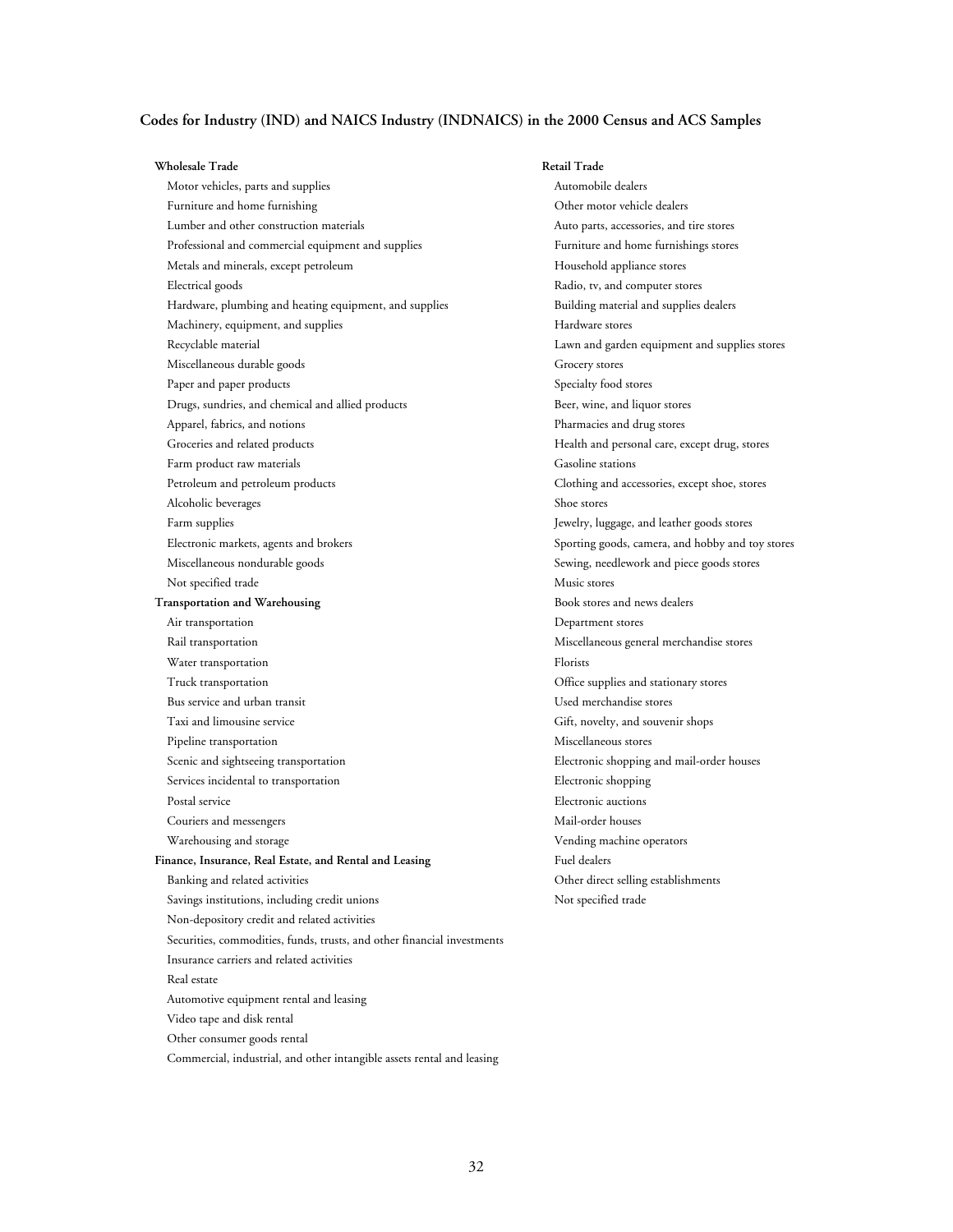### Professional, Scientific, Management, Administrative **Waste Management Industry**

Legal services Waste management and remediation services

Accounting, tax preparation, bookkeeping and payroll services Architectural, engineering, and related services Specialized design services Computer systems design and related services Management, scientific and technical consulting services Scientific research and development services Advertising and related services Veterinary services Other professional, scientific and technical services Management of companies and enterprises Employment services Business support services Travel arrangements and reservation services Investigation and security services Services to buildings and dwellings Landscaping services Other administrative, and other support services

33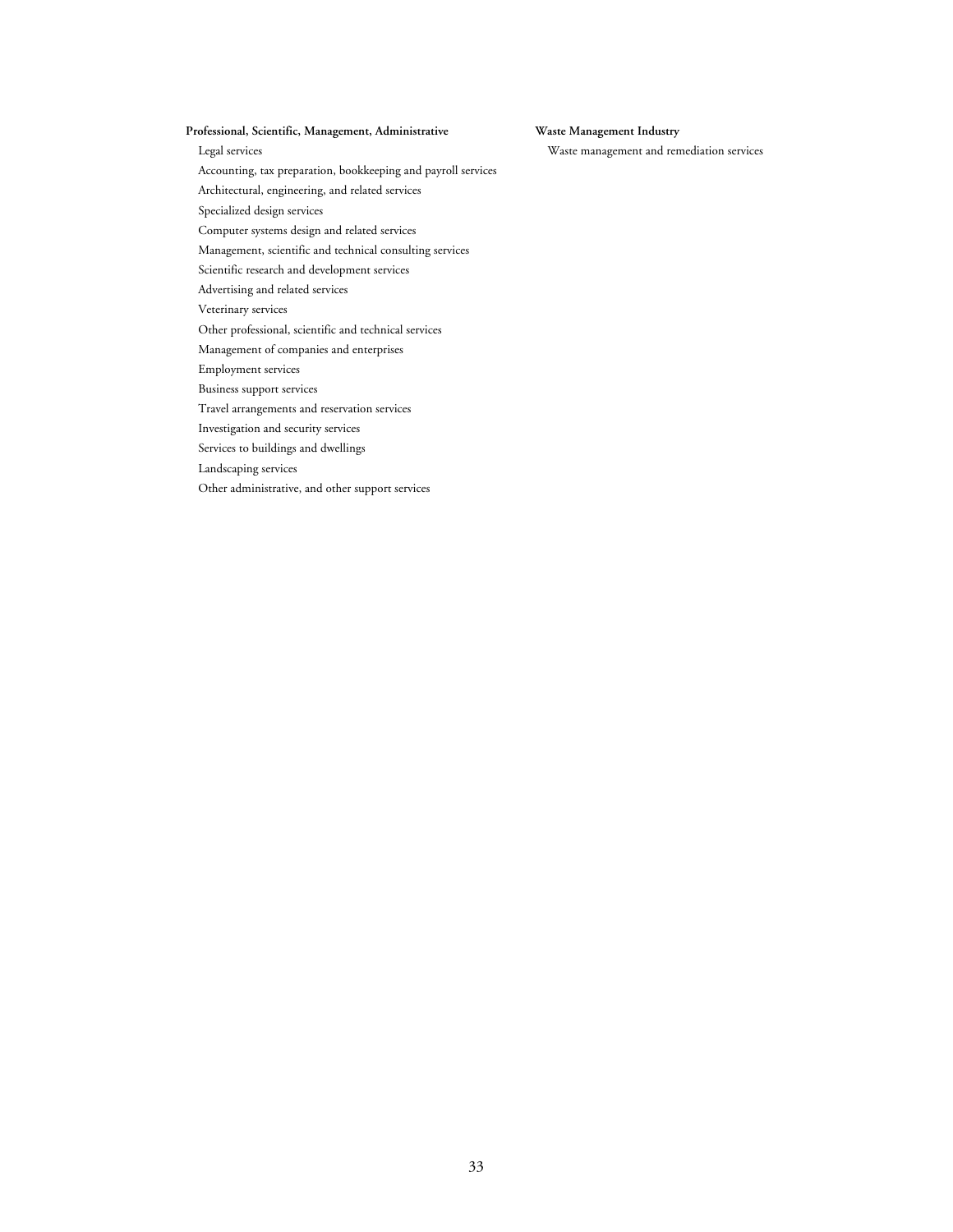### **About the Authors**

**Jeronimo Cortina** is a doctoral candidate in political science at Columbia University. He previously earned a Master's degree in public administration and public policy from the School of International and Public Affairs at Columbia. His research interests include American politics, international development, international migration and quantitative methods. His most recent publications include a co-authorship article published in *Foreign Affairs* in Spanish regarding remittances and development, and reports regarding Latino immigrant remitting behavior and the economic impact of México-California for the Tomás Rivera Policy Institute.

**Rodolfo de la Garza** is the director of the Project on Immigration, Ethnicity, and Race (PIER) at ISERP and a professor of political science and international affairs at Columbia University. He combines interests in political behavior and public policy. In political behavior, he specializes in ethnic politics, with particular emphasis on Latino public opinion and electoral involvement. His primary interests in public policy include immigration and immigrant settlement and incorporation. He has edited, co-edited and co-authored numerous books including *Sending Money Home: Hispanic Remittances and Community Development*; *Latinos and U. S. Foreign Policy: Lobbying for the Homeland?*; *Bridging the Border: Transforming Mexico-U. S. Relations*; *At the Crossroads: Mexican and U. S. Immigration Policy*; *Awash in the Mainstream: Latinos and the 1996 Elections*; *Ethnic Ironies: Latinos and the 1992 Elections*; *Latino Voices: Mexican, Puerto Rican and Cuban Perspectives on American Politics*; *Barrio Ballots: Latinos and the 1990 Elections*, *The Chicano Political Experience*; and *The Future of the Voting Rights Act*. Currently he is directing studies on immigrant incorporation, Latinos and U. S. foreign policy and Latino voting patterns.

**Pablo M. Pinto** received his PhD from the University of California, San Diego in 2004. He is an ISERP faculty fellow and a member of the Saltzman Institute of War and Peace Studies. He holds an MA in international politics from Aoyama Gakuin University, Japan and a degree in law from the National University of La Plata, Argentina. His research interests include international political economy, international relations, comparative political economy, East Asia and Latin America. His current work looks at the link between domestic politics and foreign direct investment.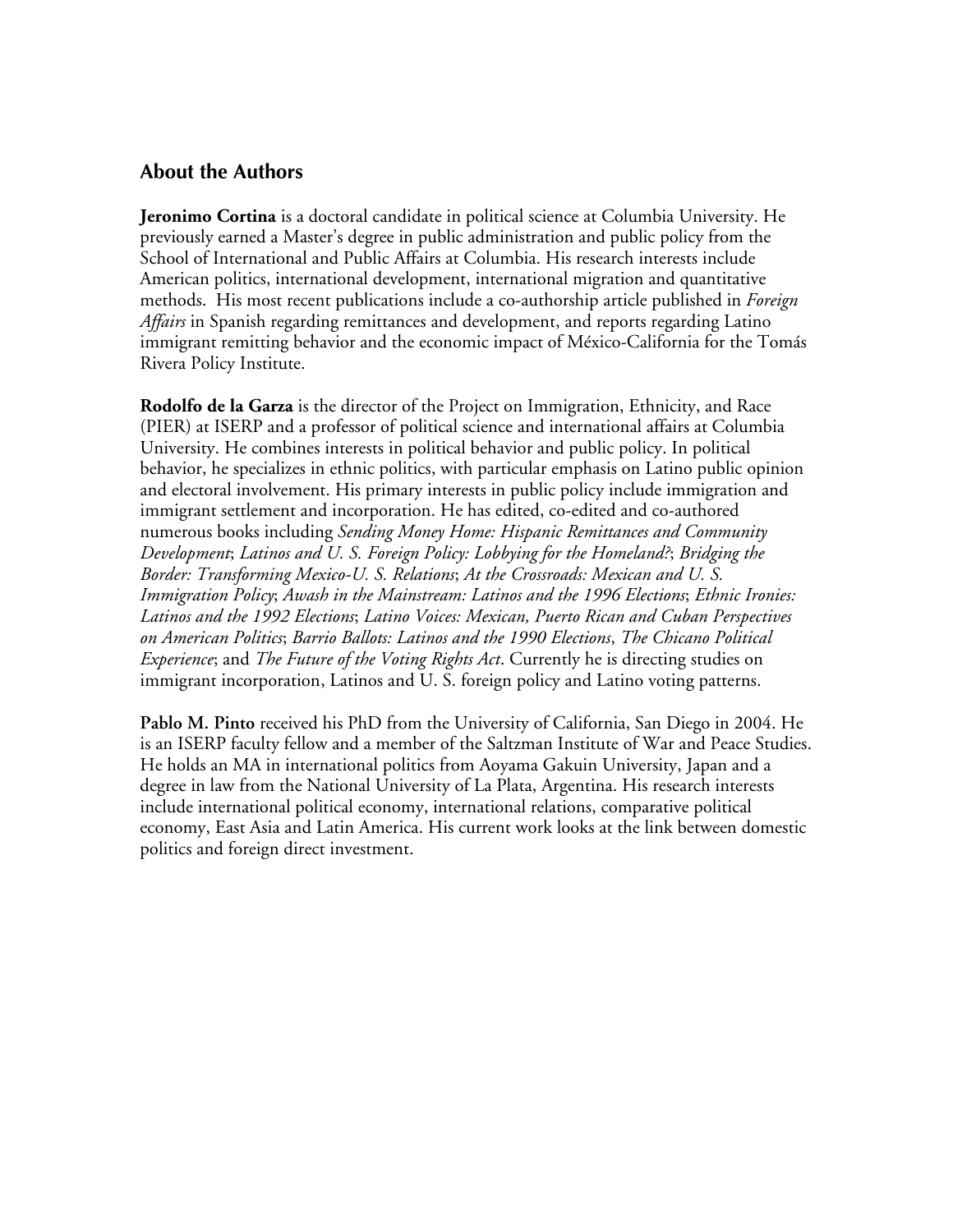### **ISERP Working Papers**

### **2007**

**07-02:** "The Assessment of Poverty and Inequality through Parametric Estimation of Lorenz Curves," Camelia Minoiu, Economics, Columbia University, Sanjay Reddy, Barnard Economics

**07-01:** "Implementing Second-Best Environmental Policy under Adverse Selection," Glenn Sheriff, School of International and Public Affairs, Columbia University

### **2006**

**06-01:** "The Impact of Parental Marital Disruption on Children's Performance in School," Christopher Weiss, ISERP, Columbia University, Kathleen Foley, University of Pennsylvania

**06-02:** "The Choice of Index Number: Part I, Valuation and Evaluation," Sanjay Reddy, Barnard Economics, Benjamin Plener, Yale University

**06-03:** "Real Income Stagnation of Countries, 1960-2001," Sanjay Reddy, Barnard Economics, Camelia Minoiu, Economics, Columbia University

**06-04:** "Chinese Poverty: Assessing the Impact of Alternative Assumptions," Sanjay Reddy, Barnard Economics, Camelia Minoiu, Economics, Columbia University

**06-05:** "Spaghetti Politics," Paolo Parigi, Sociology, Columbia University, Peter Bearman, Sociology, Columbia University

**06-06:** "Attention Felons: Evaluating Project Safe Neighborhoods in Chicago," Andrew Papachristos, University of Chicago, Tracey Meares, University of Chicago, Jeffrey Fagan, Law, Columbia University

**06-07:** "Dynamics of Political Polarization," Delia Baladassarri, Columbia University, Peter Bearman, Columbia University

**06-08:** "Why do Some Countries Produce So Much More Output per Worker than Others?" Emmanuel Pikoulakis, University of Hull Business School, Camelia Minoiu, Economics, Columbia University

**06-09:** "Trivers-Willard at Birth and One Year: Evidence from U.S. Natality Data 1983-2001," Douglas Almond, Economics, Columbia University, Lena Edlund, Economics, Columbia University

**06-10:** "Forecasting House Seats from General Congressional Polls," Robert Erikson, Political Science, Columbia University

**06-11:** "From Drafts to Checks: The Evolution of Correspondent Banking Networks and the Formation of the Modern U.S. Payments System, 1850-1914," John James, Economics, University of Virginia, David Weiman, Economics, Barnard College, and History, Columbia University

### **2005**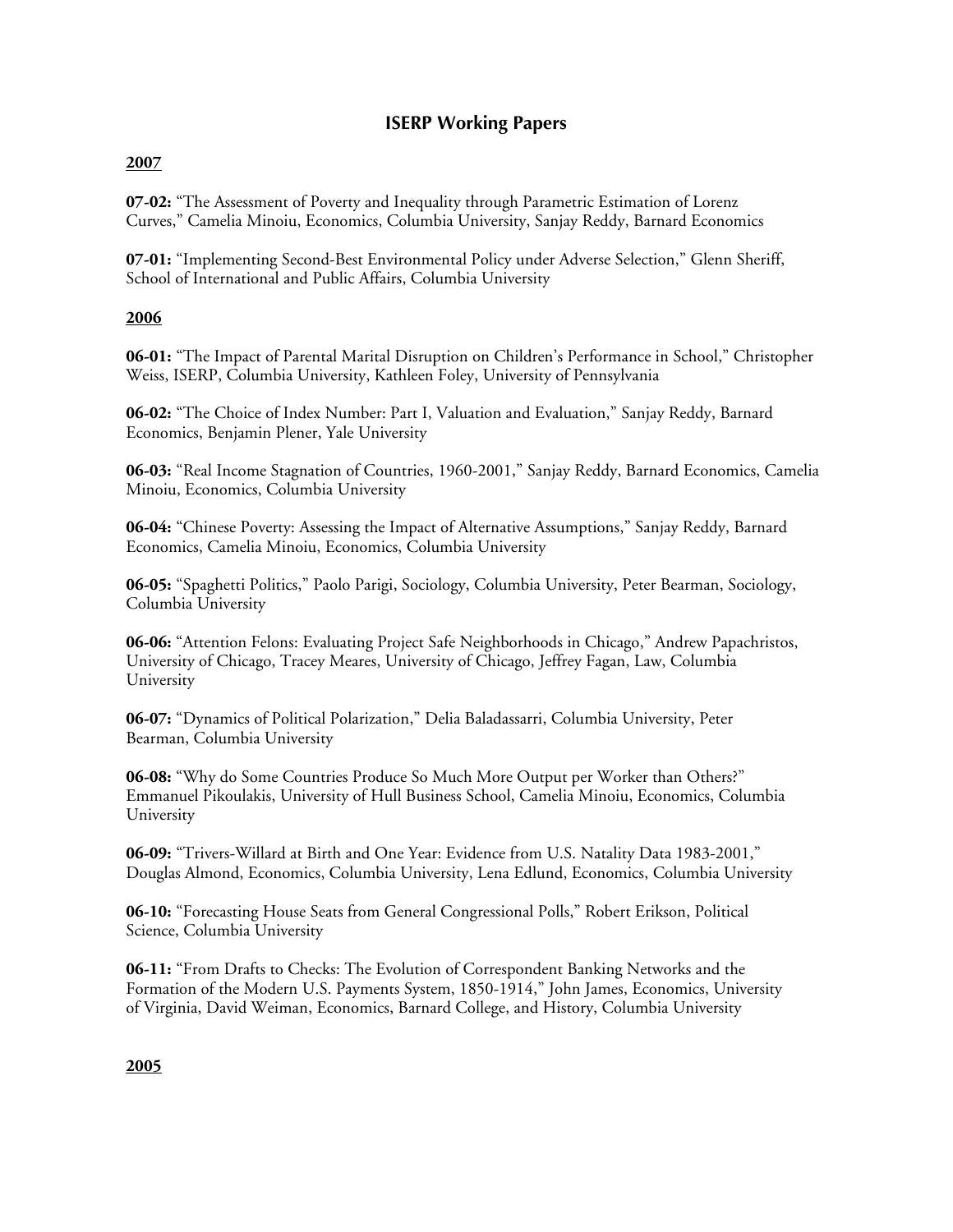**05-01:** "Social Construction of Flows: Price Profiles Across Producers Gear to Market Context Upstream, Downstream and Cross-Stream," Harrison White, Sociology, Columbia University

**05-02:** "Temporality and Intervention Effects: Trajectory Analysis of a Homeless Mental Health Program," Mary Clare Lennon, Public Health, Columbia University, William McAllister, ISERP, Li Kuang, Public Health, Columbia University, Daniel Herman, Public Health, Columbia University

**05-03:** "Do Parents Help More Their Less Well-off Children?: Evidence from a Sample of Migrants to France," François-Charles Wolff, Université de Nantés, Seymour Spilerman, Sociology, Columbia University, and Claudine Attias-Donfut, Caisse Nationale d'Assurance Vieillesse

**05-04:** "Politics, Public Bads, and Private Information," Glenn Sheriff, International and Public Affairs, Columbia University

**05-05:** "Determinants of Justification and Indulgence," Ran Kivetz, School of Business, Columbia University, Yuhuang Zheng, School of Business, Columbia University

**05-06:** "Political Competition and Policy Adoption: Market Reforms in Latin American Public Utilities," Victoria Murillo, International and Public Affairs, Columbia University, Cecilia Martinez-Gallardo, Centro de Investigación y Docéncia Económica

**05-07:** "In Search of Lost Memories: Domestic Spheres and Identities in Roman Amheida, Egypt," Anna Lucille Boozer, Anthropology, ISERP Graduate Fellow, Columbia University

**05-08:** "Global Links, Local Roots: Varieties of Transnationalization and Forms of Civic Integration," David Stark, Sociology, Columbia University, Balazs Vedres, Central European University, Laszlo Bruszt, European University Institute

**05-09:** "Socio-Technologies of Assembly: Sense-Making and Demonstration in Rebuilding Lower Manhattan," Monique Girard, ISERP, Columbia University, David Stark, Sociology, Columbia University

### **2004**

**04-01:** "Reducing Bias in Treatment Effect Estimation in Observational Studies Suffering from Missing Data," Jennifer Hill, International and Public Affairs, Columbia University

**04-02:** "Production Markets Broker Upstream to Downstream, balancing their volume and quality sensitivities to firms through an oriented market profile of signals," Harrison C. White, Sociology, Columbia University

**04-03:** "Measuring Economic Disadvantage During Childhood: A Group-Based Modeling Approach," Robert L. Wagmiller, Jr., SUNY Buffalo, Mary Clare Lennon, Public Health, Columbia University, Philip M. Alberti, Public Health, Columbia University, and J. Lawrence Aber, New York University

**04-04:** "Policymaking and Caseload Dynamics: Homeless Shelters," William McAllister, ISERP, and Gordon Berlin, Columbia University

**04-05:** "Fresh Starts: School Form and Student Outcomes," Christopher Weiss, ISERP, Columbia University and Peter S. Bearman, Sociology, ISERP, Columbia University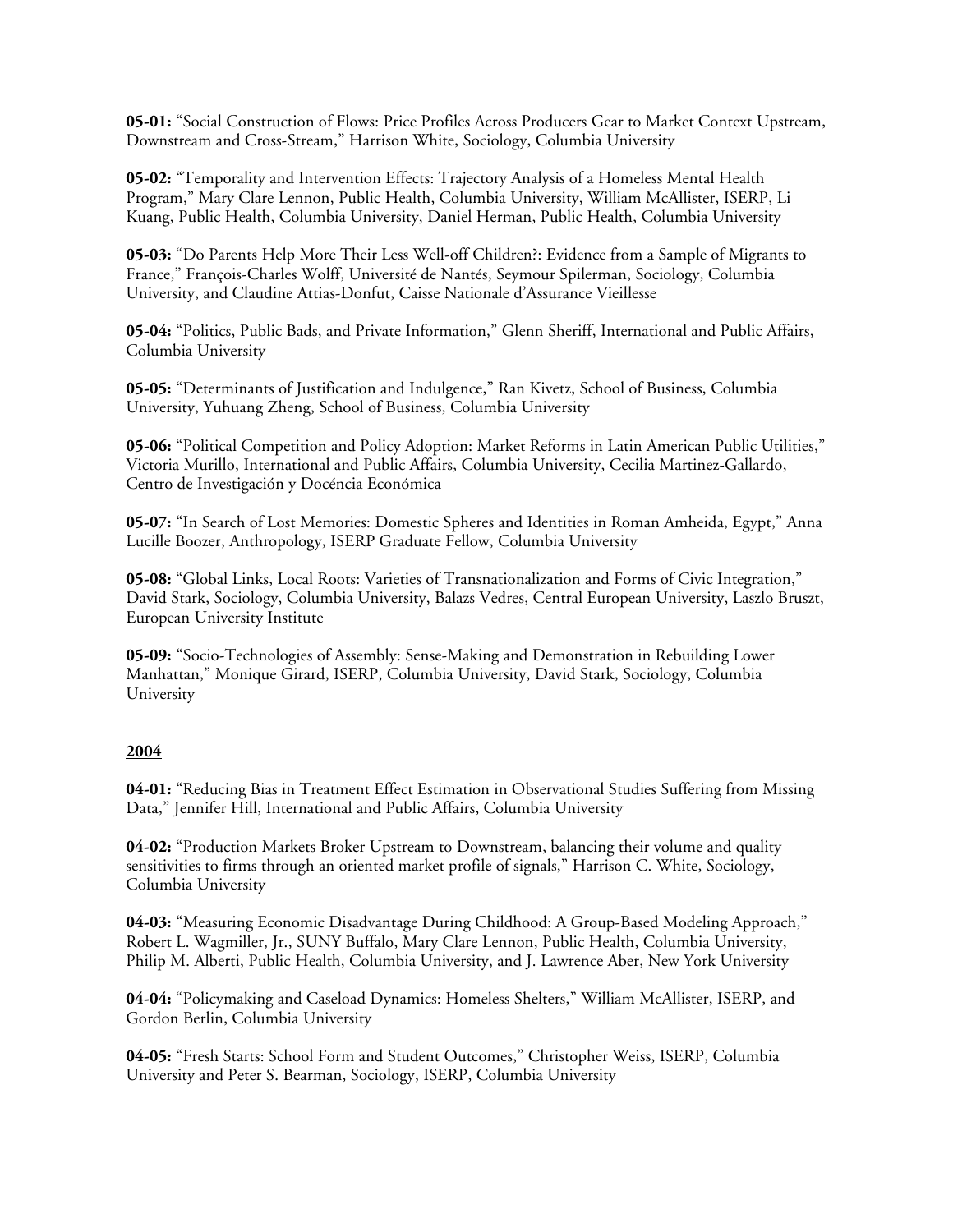**04-06:** "Parental Wealth Effects On Living Standards and Asset Holdings: Results From Chile," Florencia Torche, Sociology, Queens College, Center for the Study of Wealth and Inequality, Columbia University and Seymour Spilerman, Sociology, Center for the Study of Wealth and Inequality, Columbia University

**04-07:** "Routes into Networks: The Structure of English Trade in the East Indies, 1601-1833," Emily Erikson, Sociology, ISERP, Columbia University and Peter Bearman, Sociology, ISERP, Columbia University

### **2003**

**03-01:** "The Plasticity of Participation: Evidence From a Participatory Governance Experiment," Shubham Chaudhuri, Economics, Columbia University, and Patrick Heller, Sociology, Brown University

**03-02:** "Factional Politics and Credit Networks in Revolutionary Vermont," Henning Hillmann, Sociology, Columbia University

**03-03:** " 'Active Patients' in Rural African Health Care: Implications for Welfare, Policy and Privatization," Kenneth L. Leonard, Economics, Columbia University

**03-04:** "Living at the Edge: America's Low-Income Children and Families," Hsien-Hen Lu, Public Health, Columbia University, Julian Palmer, Younghwan Song, Economics, Union College, Mary Clare Lennon, Public Health, Columbia University, Lawrence Aber, Public Health, Columbia University

### **2002**

**02-01:** "Alternative Models of Dynamics in Binary Time-Series-Cross-Section Models: The Example of State Failure," Nathaniel Beck, Political Science, UC San Diego, David Epstein, Political Science, Columbia, Simon Jackman, Political Science, Stanford and Sharyn O'Halloran, Political Science, Columbia

**02-03:** "Link, Search, Interact: The Co-Evolution of NGOs and Interactive Technology," Jonathan Bach, Center on Organizational Innovation, Columbia University and David Stark, Center on Organizational Innovation, Columbia University

**02-04:** "Chains of Affection: The Structure of Adolescent Romantic and Sexual Networks," Peter Bearman, Institute for Social and Economic Research and Policy, Columbia University, James Moody, Sociology, Ohio State, Katherine Stovel, Sociology, University of Washington

**02-05:** "Permanently Beta: Responsive Organization in the Internet Era," Gina Neff, Center on Organizational Innovation (COI), Columbia University, and David Stark, Center on Organizational Innovation (COI), Columbia University

**02-06:** "Negotiating the End of Transition: A Network Approach to Political Discourse Dynamics, Hungary 1997," Balázs Vedres, Columbia University, Péter Csigó, Ecole des Hautes Etudes en Sciences Sociales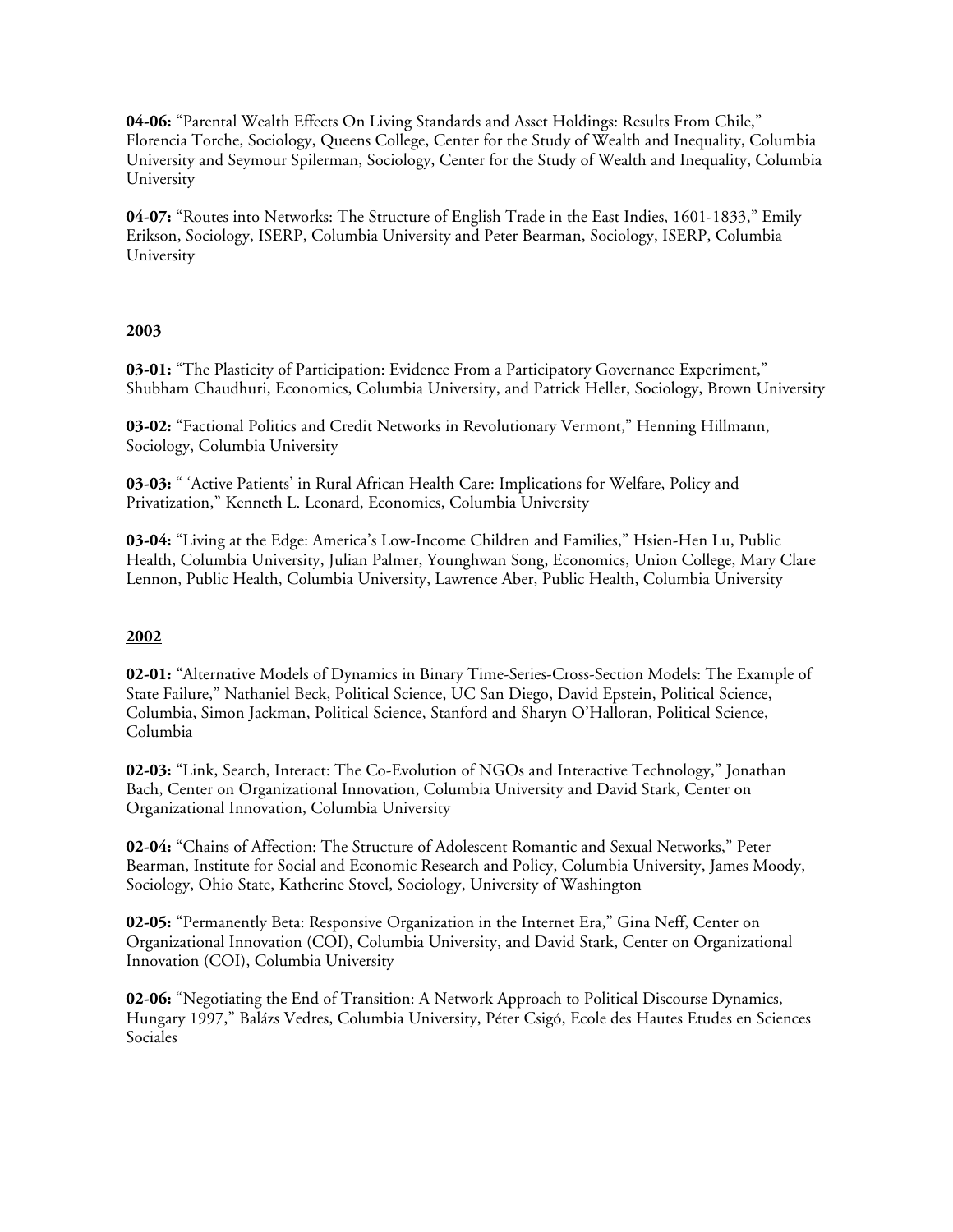**02-07:** "The Influence of Women and Racial Minorities Under Panel Decision-Making in the U.S. Court of Appeals," Sean Farhang, Political Science, Columbia University, Gregory Wawro, Political Science, Columbia University

**02-08:** "The Role of Effort Advantage in Consumer Response to Loyalty Programs: The Idiosyncratic Fit Heuristic" Ran Kivetz, Business, Columbia University, Itamar Simonson, Business, Stanford University

### **2001**

**01-01:** "Pathways of Property Transformation: Enterprise Network Careers in Hungary, 1988-2000 Outline of an Analytic Strategy," David Stark, Sociology, Columbia and Balázs Vedres, Sociology, Columbia

**01-02:** "Policy Space and Voting Coalitions in Congress: the Bearing of Policy on Politics, 1930-1954," Ira Katznelson, John Lapinski, and Rose Razaghian, Political Science, Columbia

**01-03:** "Doing Fractions: An Analysis of Partisan ship in Post-Socialist Russia," Andrew D. Buck, Sociology, Columbia

**01-04:** "Opposite-Sex Twins and Adolescent Same-Sex Attraction," Peter Bearman, Sociology/ISERP and Hannah Brückner, Sociology, Yale

**01-05:** "On the Uneven Evolution of Human Know-How," Richard R. Nelson, Business/SIPA, Columbia

**01-06:** "Self-Control for the Righteous: Toward a Theory of Luxury Pre-Commitment," Ran Kivetz, Business, Columbia and Itamar Simonson, Business, Stanford

**01-07:** "Distributing Intelligence and Organizing Diversity in New Media Projects," Monique Girard, ISERP, Columbia and David Stark, Sociology, Columbia

**01-08:** "Agricultural Biotechnology's Complementary Intellectual Assets," Gregory D. Graff, Agricultural and Resource Economics, Berkeley, Gordon C. Rausser, Agricultural Economics, Berkeley and Arthur A. Small, SIPA/Earth Institute, Columbia

> For copies of ISERP Working Papers Visit http://www.iserp.columbia.edu/research/working\_papers/ write to iserp@columbia.edu or call 212-854-3081